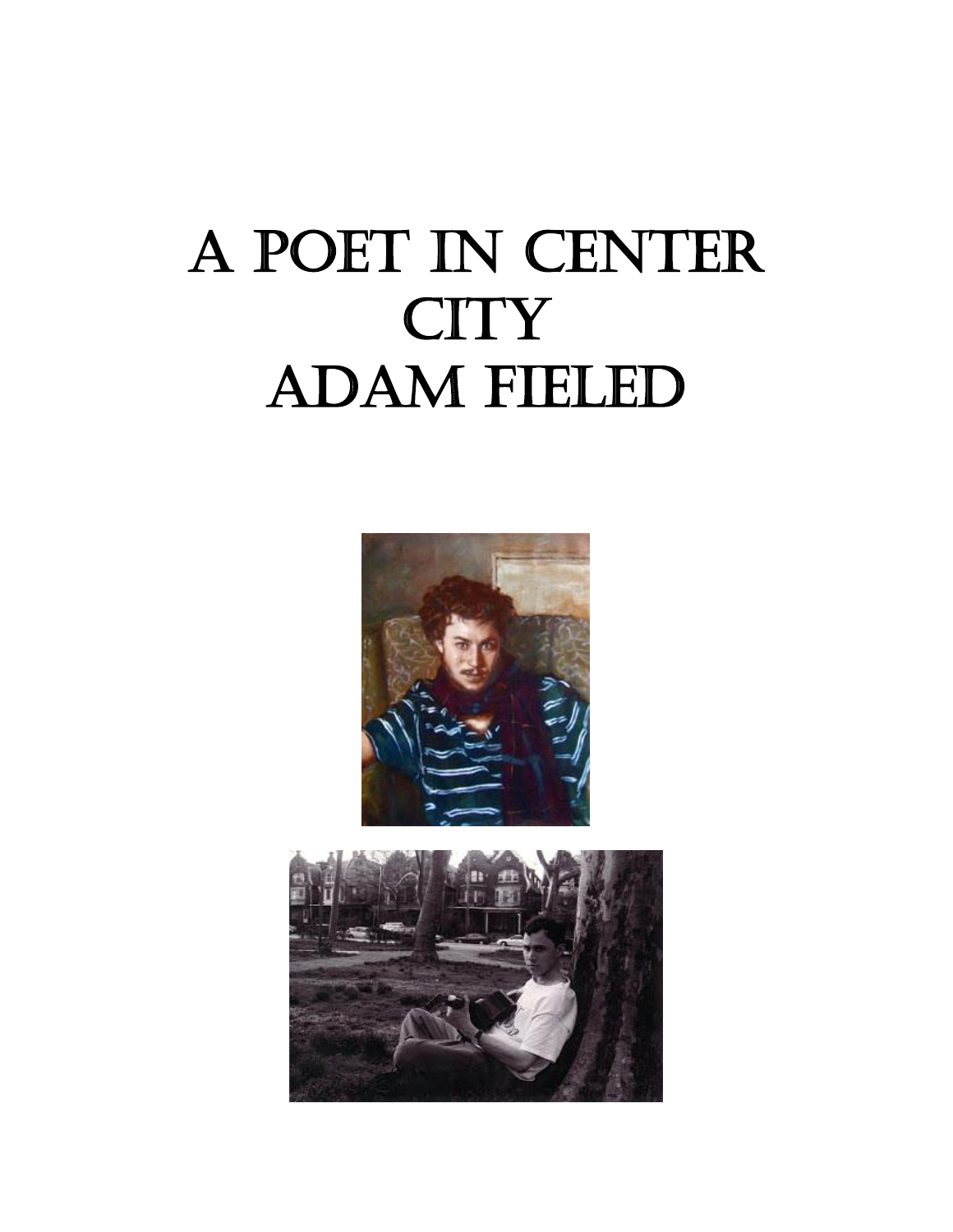### **Preface**

What "A Poet in Center City" focuses on most intensely is the complex interrelationship between the four founding fathers of the Philly Free School— myself, Mike Land (John Rind), Nick Gruberg (Ricky Flint), and Jeremy Eric Tenenbaum (Christopher Severin). It was easily the most explosive group context I've ever been part of— everywhere we went, we attracted attention. Part of the explosive energy was generated by our physical appearance together— I was the shortest, at 5'9/5'10, and we were all good looking, with dark hair and eyes. We looked like brothers. None of us particularly lacked education; Nick and I were already in graduate school; but we all drank, drugged, smoked, and shagged nonetheless. When we hit the streets, the Philly Free School guys did massive divide and conquer routines just by ambling into rooms (particularly bars, music venues, and art galleries). The streets of Center City Philadelphia had clearly never seen anything quite like us. Because the four-person square was split down the middle between bisexuals and hard-line heteros, we could as easily end up at Woody's as at Dirty Frank's.

But four explosive, abrasive personalities thrown into a cage together (no matter how glamorous the cage looks from the outside) is not easy to sustain; and, for us, the fractiousness was right there on the surface with the passionate élan. The "classic" period of the Philly Free School, with all four of us more or less completely engaged, lasted roughly a year, from mid 2004 to mid 2005; it wasn't exactly a Rimbaudian season in hell, nor was it an effortless joyride. It was a tumultuous congeries of both; was, in fact, the single most tumultuous year of my life. One of the big, cocaine-level highs for me was that I had (as I thought might be possible when I arrived in Philly in '99) created and let loose a wild beast into the Philly arts scene. There was something about the shows we put on at the Highwire Gallery that was feral— because we went out of our way to get everyone stoned and drunk, the nights there became bacchanals, with nothing timid, precious, or academic about them. The vibe was near-complete Dionysian abandon— well past the arid frigidity of Warhol's Factory, or the rich kid pomposity of the Cedar Bar.

There is, to my knowledge, no real parallel to the Philly Free School shows anywhere in the history of American art— not just for the bacchanalian frenzy, but for our wild, egalitarian sense of multi-media. The Philly Free School shows at the Highwire Gallery featured poetry (bare or with accompanying videos/images), paintings, bands, films, and even DJs. The shows were successful; people came. Even as the lurching four-headed beast ripped holes, willy-nilly, in everything and everyone it touched. There was always a violent undercurrent following us around. What we were together wore us down individually, as well. The lurching beast was not especially discriminating— it would not stick at tearing into its own flesh. We all wound up with blood on our hands— through sexual conquests and competitiveness, unrequited love, deep-in-our-cups harangues in many directions, and especially, gossip, gossip, and more gossip. America stood on the edge of a major recession— the times were not particularly generous. I still believe that the spirit of those Free School shows at the Highwire Gallery is worth preserving— rare visions of reckless American freedom, but executed with thoughtful taste. That's another reason why this book is worth reading, and why I wrote it.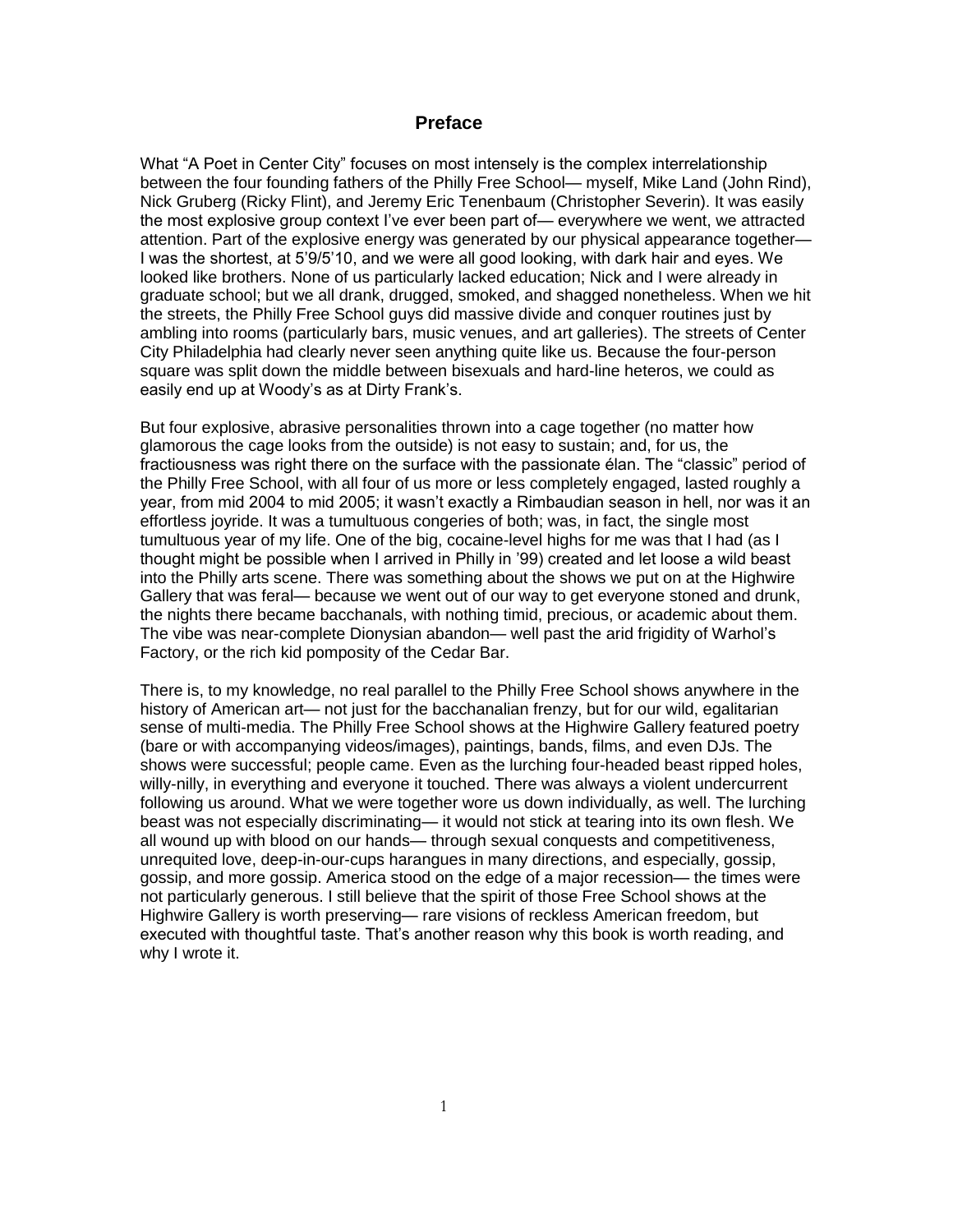The story of my life in Center City begins on a hot August night outside Philly Java, on Fourth Street between South and Lombard. I had just met a poet named Christopher Severin. He was tall, a bit stocky, with a black bowl cut and a cherubic face. His cadence was distinctive— pressured, ironic, flippant on the surface. We were sitting at a table outside, overhung with foliage from trees, overlooking TLA video store across the street. Suddenly we were overrun with teenagers— street kids, who never knew much but concrete and pavement. As they hovered around us (Christopher having known some of them before), I had a revelation of the wild vitality of Center City Philly. There were modes of being hidden here which I had never experienced before. The suburbs had been slow and moderate; the college town I had known even more so; New York had been so brutish I registered very little at all. Center City was overwhelming in the right way— I had frissons from people and places which were going someplace. As I walked the long way back to Twenty-First and Race, I knew that I had stepped like an actor into a role I could play. The stage was set.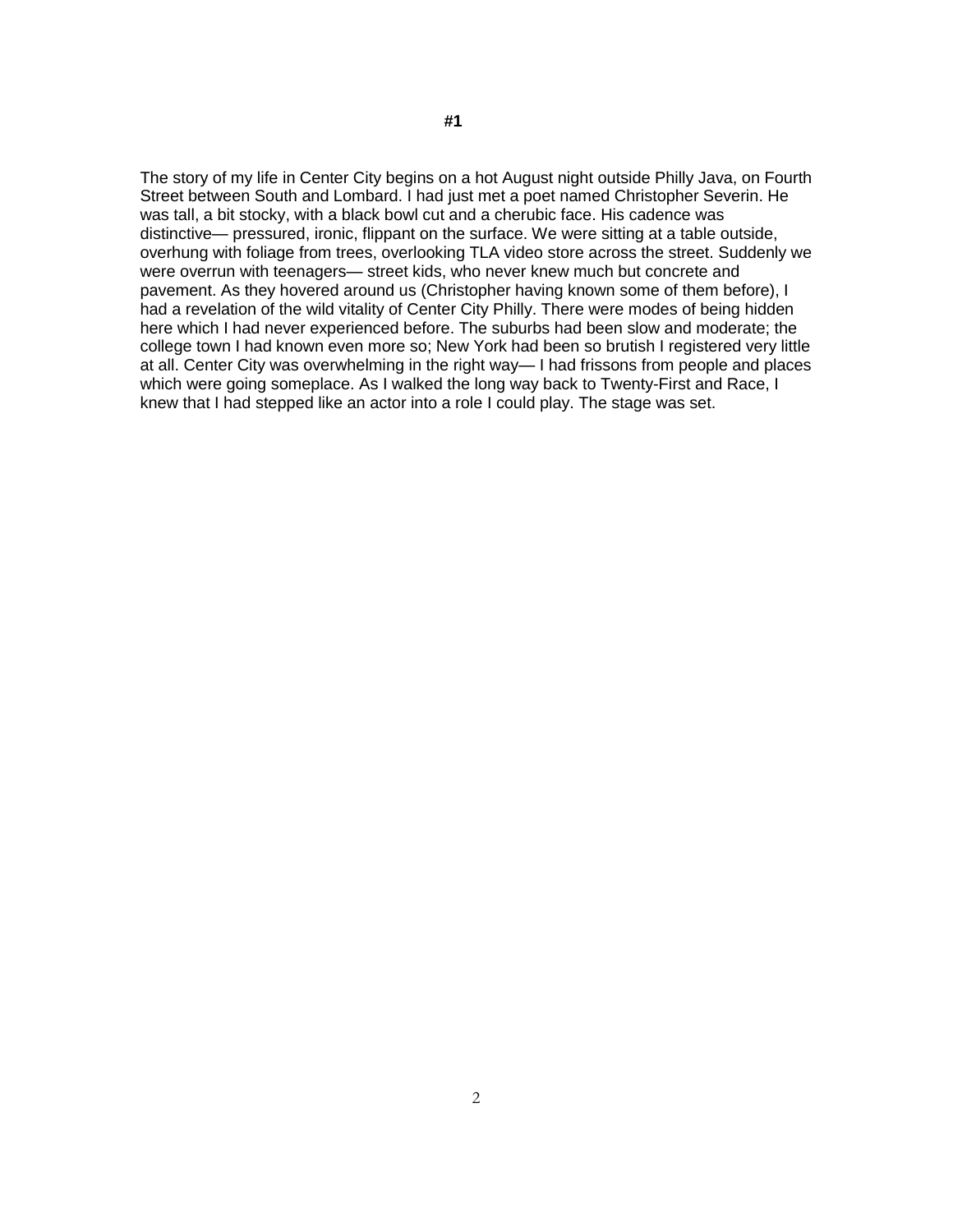Fast forward into the spring— it's a chilly night in March. I'm sitting on a Septa train to Manayunk with Bill Rosenblum and Pete Lawson, two musicians. Christopher Severin is letting me run an open-mike night at a coffee-joint called La Tazza on Cotton Street. Bill, Pete and I are stoned on pot. I'm paranoid on the train that I might have to take a piss (Septa trains have no bathrooms). I've brought a carton of eggs to break on my chest. But I wimp out— I give the eggs to one of the attendees. Bill is short and stout, wears glasses and rags— his day gig isn't much. Pete's a lanky redhead with a bushy red beard— how he maintains himself is a mystery. They're in the game to get high and have fun. At twenty-four and in a state of constant excitement about what might happen in Philly, it's enough for me to get attached to them. I need man-power and they need guidance. Christopher is a figurehead in his own right, but his scene is limited. The world converging around me is dynamic, but I have to shape it myself.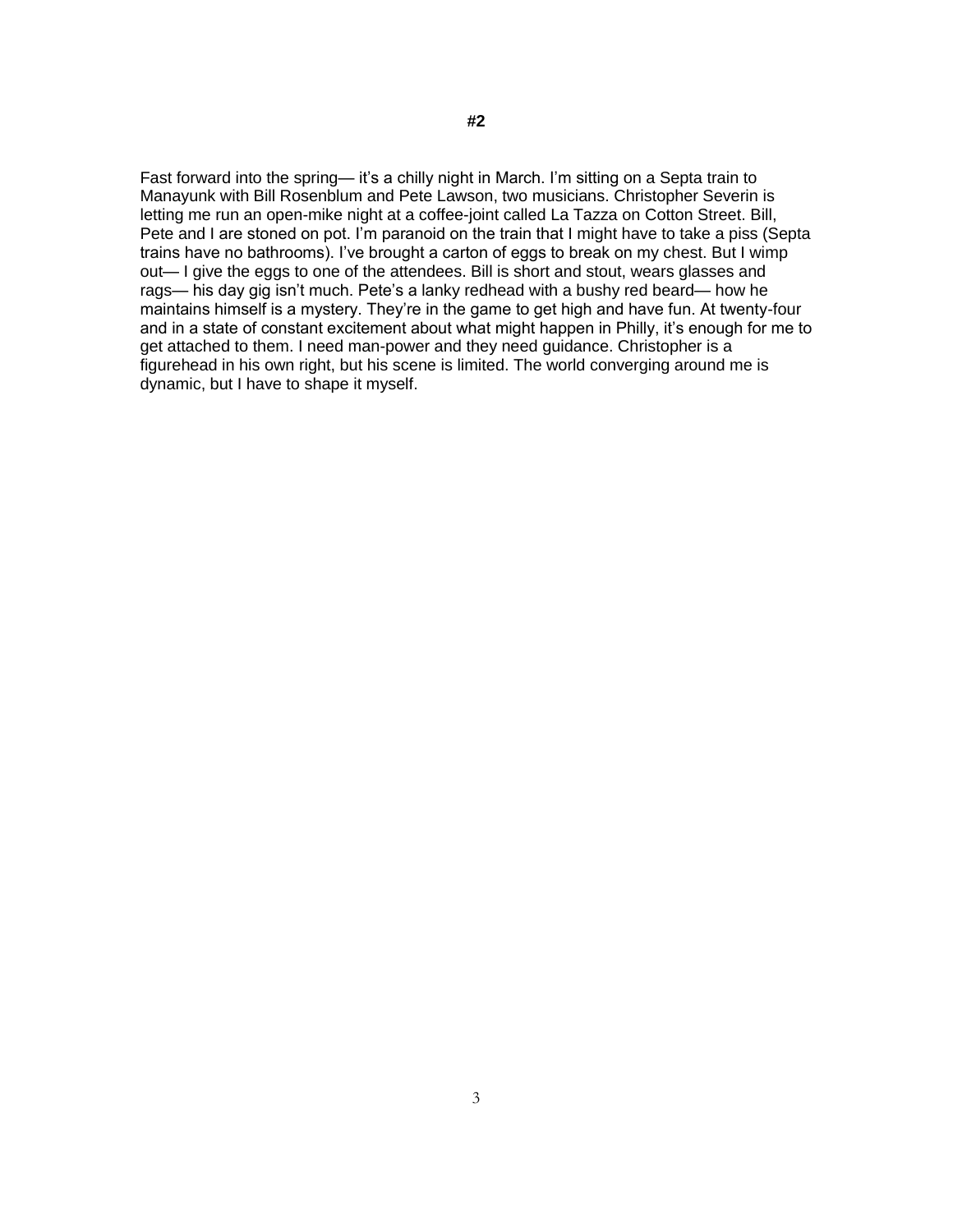There is the problem of mixing worlds and that nobody in Philly does it. Things remain segregated, and to the extent that Philly artists don't mix, the Center City art scene is all dark corners. What happens if you match Christopher with Bill and Pete? But I'm not worried yet. One of my compartments is filled by the Center City "Goth" scene. I meet the niche stalwarts— Lee and Damon Buckner, and Baptiste Spurn. Lee and Damon are tall, black, mystical Christians and musicians. Lee is dominant, and always followed by a retinue of Goth kids— Center City raised, precociously sex-and-drugs oriented, attired in black leather pants, fishnet shirts, and chains. He plays a twelve-string acoustic guitar, and his songs are intense meditations on fairytale worlds— ghosts, goblins, vampires, demons. Damon is calmer, more generous and hospitable, often with Lee to lend moral support. Baptiste is their rival— a white, Europe-raised transplant with grandiose plans, whose front-man moves borrow heavily from the 80s New Romantics. He sings in a band called Station. The night I meet him at the Khyber signifies— the whole Center City Goth crew are there, and I give Baptiste my multi-media sales pitch. We're all young and moving fast— the vibe is right. Still, I have to get used to the rough edges these characters live with— no health insurance, bills which can't be paid: scattershot approaches to leading a solid life.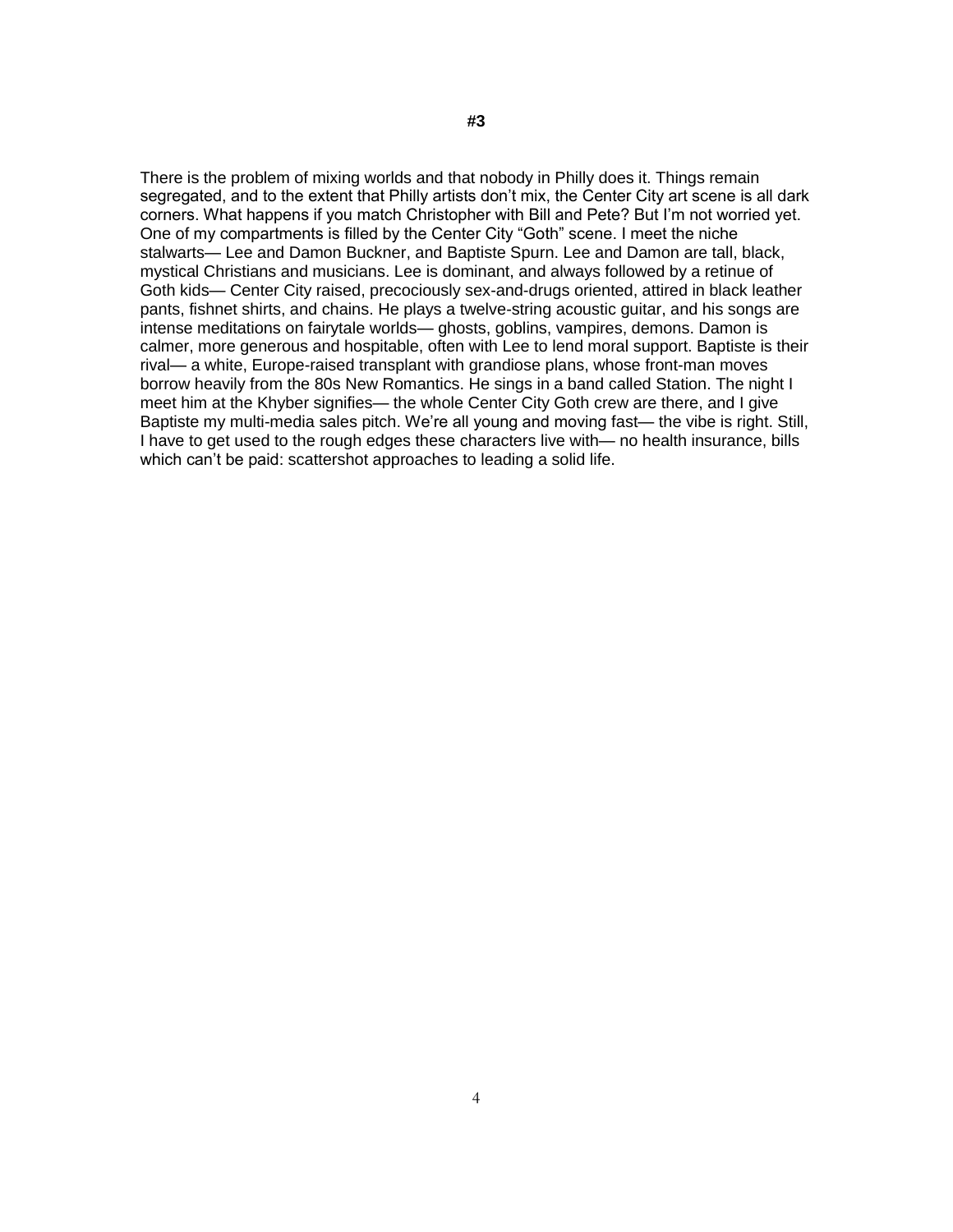I have it in my mind to start doing things at coffeehouses, so I do. What Christopher and I do at Philly Java isn't particularly intense— we sit in the cozy back room, reading our poems. If other poets show up, so much the better. One thing I notice about Christopher is that he has a knack for graphic design. The fliers he designs for these open readings have a nouveau Dada feel, and the images are memorable. The Last Drop, also, is available, and I arrange a show there for Lee and Bill and Pete. One thing I've already let go of is the need to be the main attraction. If you want to put a scene together, you have to know how to juggle egos; to hold a hollow emptiness in your consciousness for others to enter. Bill likes to work with a poetess named Dara March. He plays keyboards while she recites. I've invented a moniker for the series I'm putting together— This Charming Lab. The night of the show, the Drop overflows with Lee's minions. The proprietor of the Drop is fuming (for some reason) but the

show goes on. And I've got my girl Joan there, she's Goth, and Baptiste and Lee hate each

other so Baptiste is missing, and the thronged downstairs is what I want forever.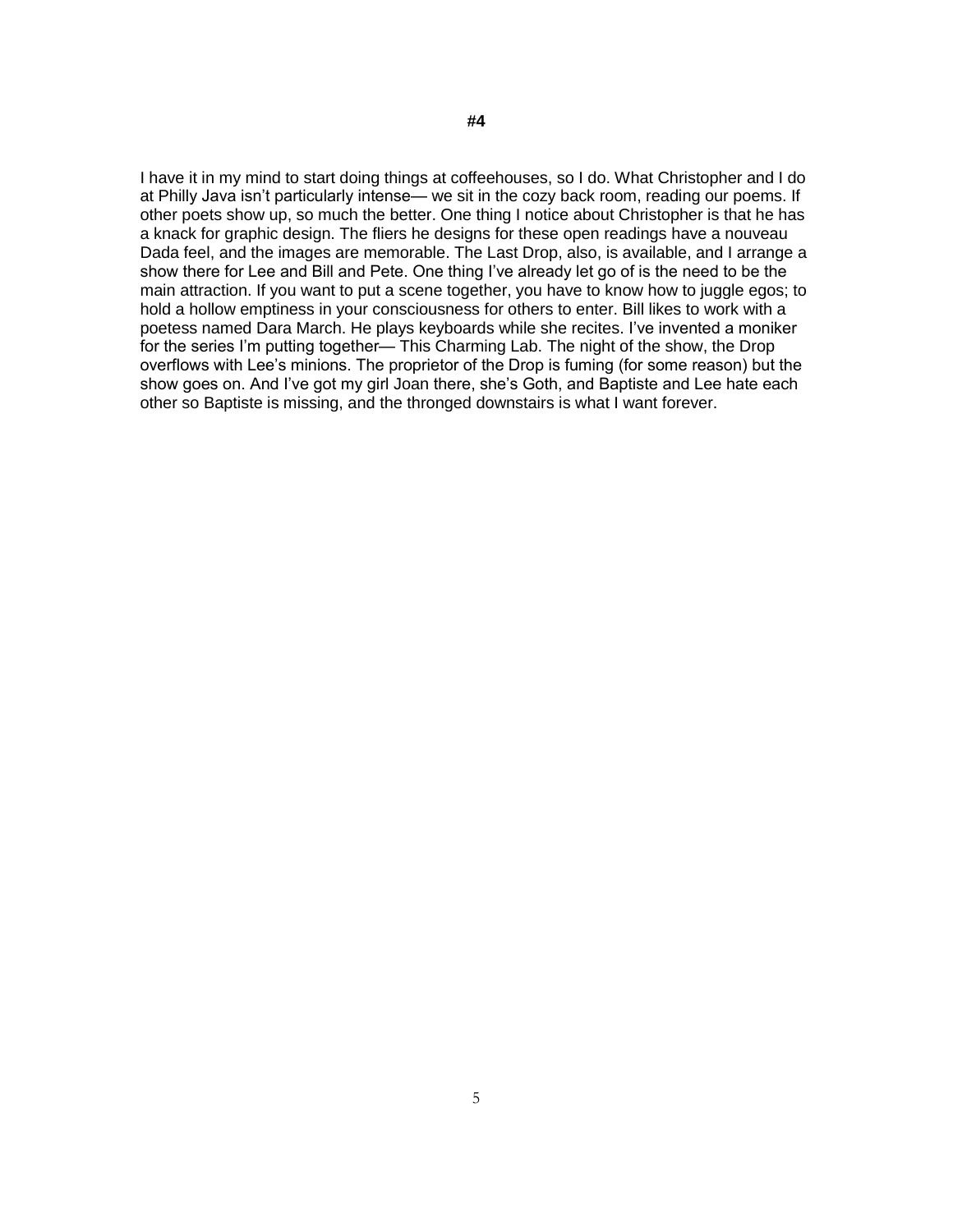One thing I do with Bill Rosenblum is patrol Olde City and other neighborhoods, looking for venues. We're usually stoned when we do this; Bill teaches me the nooks and crannies around Center City where you can get stoned in the street. I'm in love with the Center City streets at night; they have an odd kind of peacefulness (especially when held up against the ugliness of NYC). Bill and I are walking down Second Street in Olde City between Market and Arch, and stumble across a joint called the Upside Down Café. It's run by an attractive African-American woman with a Jamaican accent. She's accommodating and gives us the run of the place, to do events as we choose. Now, This Charming Lab has a home. The events we put on at the Upside Down didn't change much— we were "newbies," and didn't have much draw. But we were doing multi-media, literature and music together (poets and bands) in Center City Philly, and I thought (perhaps) I could investigate trying to get This Charming Lab some press. I lived on a daily diet of both serious stuff and the jejune freepress weeklies (City Paper and Philly Weekly). I was to learn that the press is its own dark corner.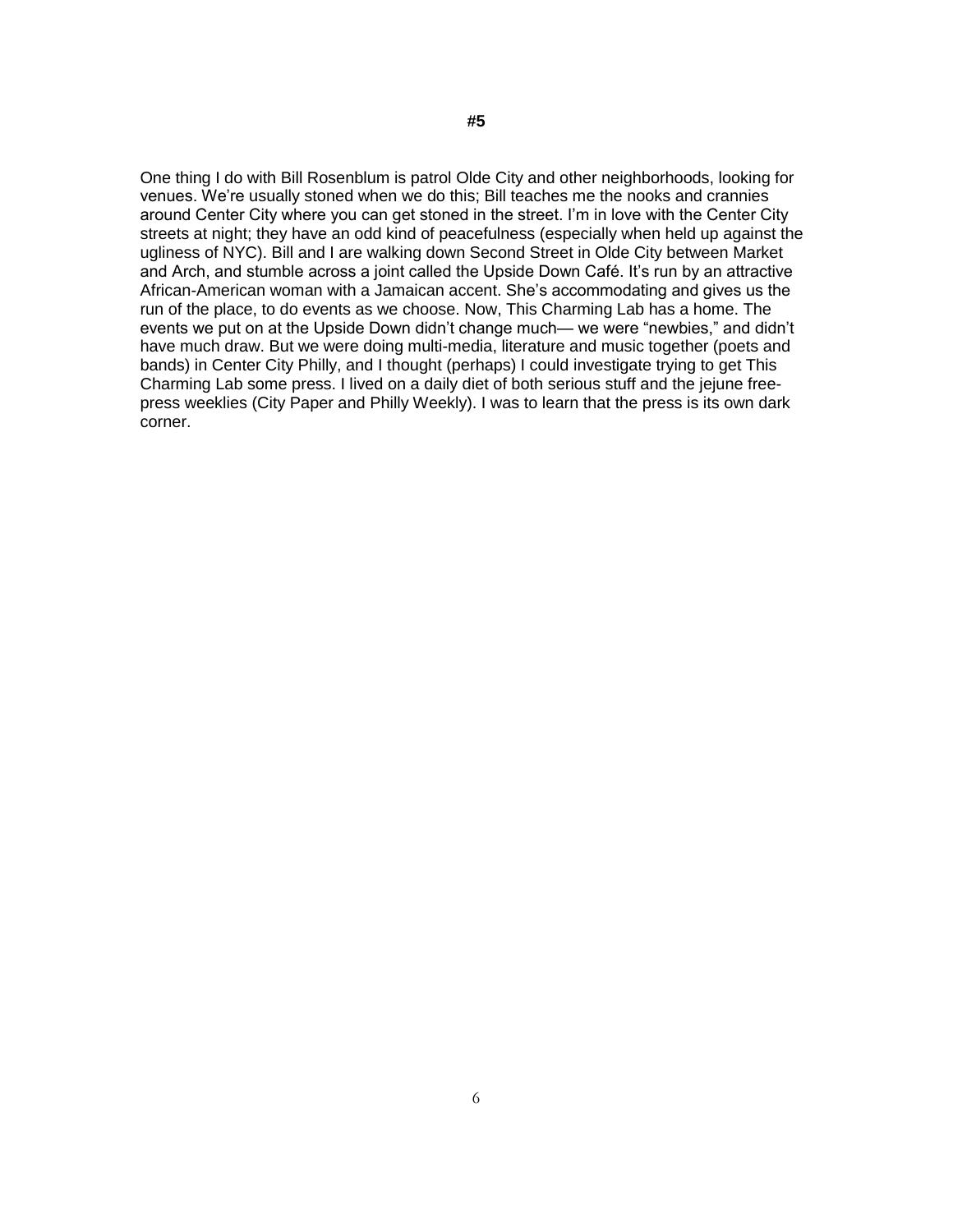Olde City is famous around Philly and the East Coast for its "First Fridays." On the first Friday of every month, all the Olde City art galleries opened their doors and offered new shows, wine and cheese. As of the turn of the century, Philly has produced nothing to compete with New York's century XX art scene. But the set-up is cozy and sensuous and it seemed logical at the time that on First Fridays This Charming Lab would set up shop at the Upside Down, which was advantageously placed to attract street traffic. Bill and Dara do spoken-word with keyboards, I read and play a few numbers on my acoustic, Christopher swooshes in to do his usual read-from-a-book routine. Looking back, This Charming Lab was doing the right thing for itself— starting small, building gradually. But in some ways, I'm already dissatisfied— my ambition for some kind of grandiosity is getting the better of me. So I'm split in half— delighted by being in a new place, but frustrated by a small stage and an even smaller response. Sometimes I can forget this dichotomy in a haze of pot smoke, sometimes I get depressed. Tonight the ambience is just right to allow me to get lost in it all. The Upside Down looks decent— white tiled floors, glass façade. And I get dragged by crazy Jean over to the Painted Bride once festivities are over at nine.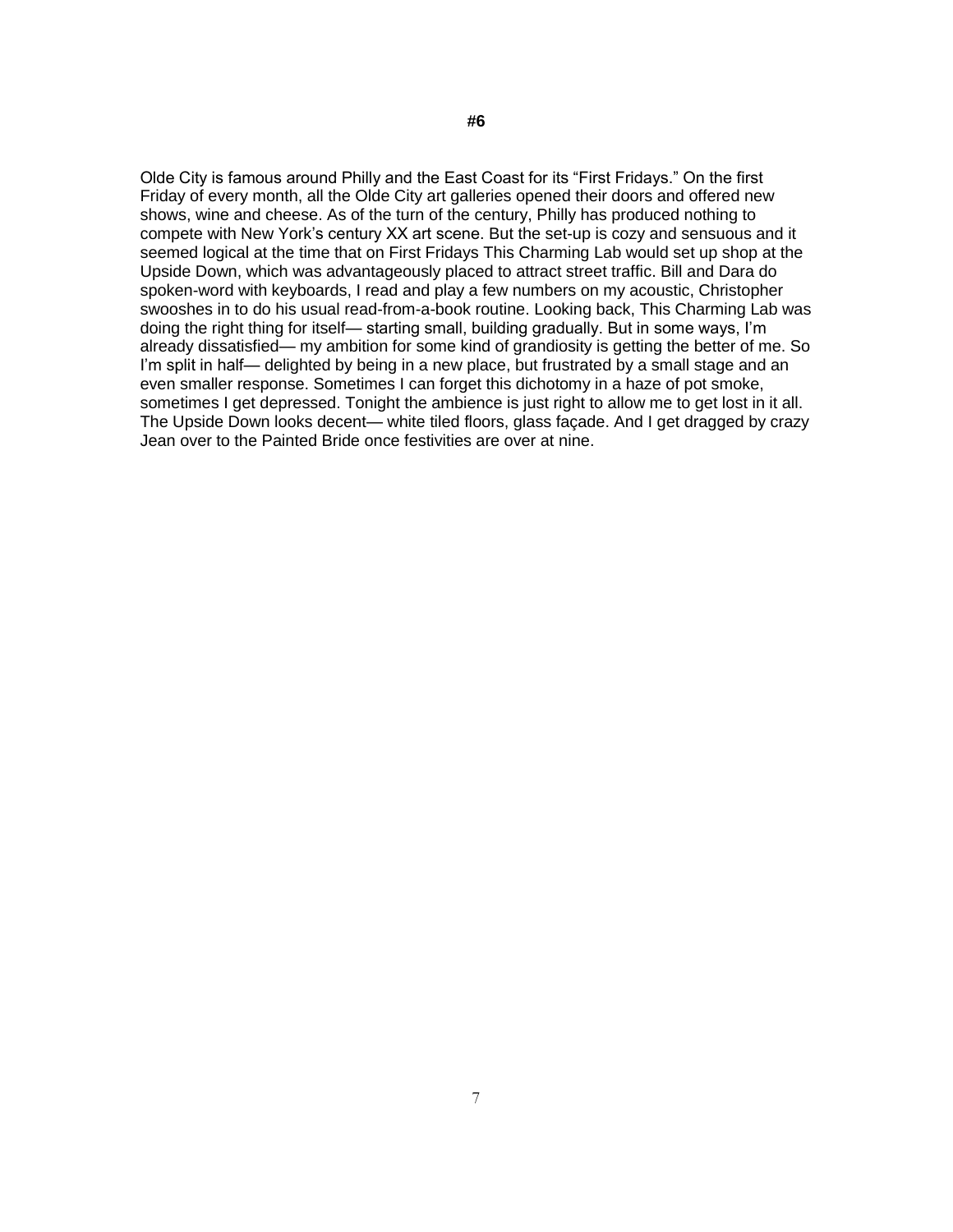I find myself, through Lee and Damon and Baptiste, doing West Philly house parties too. That winter, Damon throws a house party the wildness of which I've never experienced. The drug situation is drastic— people are lining up to shoot H. Baptiste is there (he doesn't mind Damon as much as Lee) with a stout, voluptuous blonde who looks like a porn star. We get righteously stoned, and then everything begins to move in slow motion. The rest of the night passes me by like a movie— I'm in a dark room with Baptiste's date, but too paranoid to hit on her; I'm standing on the porch, watching someone (for some reason) dive over the railing into the front yard; I'm sitting ("like a spider," someone said) watching the Goth crew dance to Bauhaus; I'm noticing what everyone else noticed, that Lee failed to show up. Finally, at four a.m., I'm betraying my roots and phoning for a goddamned taxi. My truth is my truth— I'm not as desperate as these kids are. I don't need to suffer the torments of hitting the West Philly streets at four a.m. That's why there will always be an edge of unease between me and the other participants in This Charming Lab. I'm not as authentically city as they are. But the middle-class sense of self-worth I have is useful to them, too.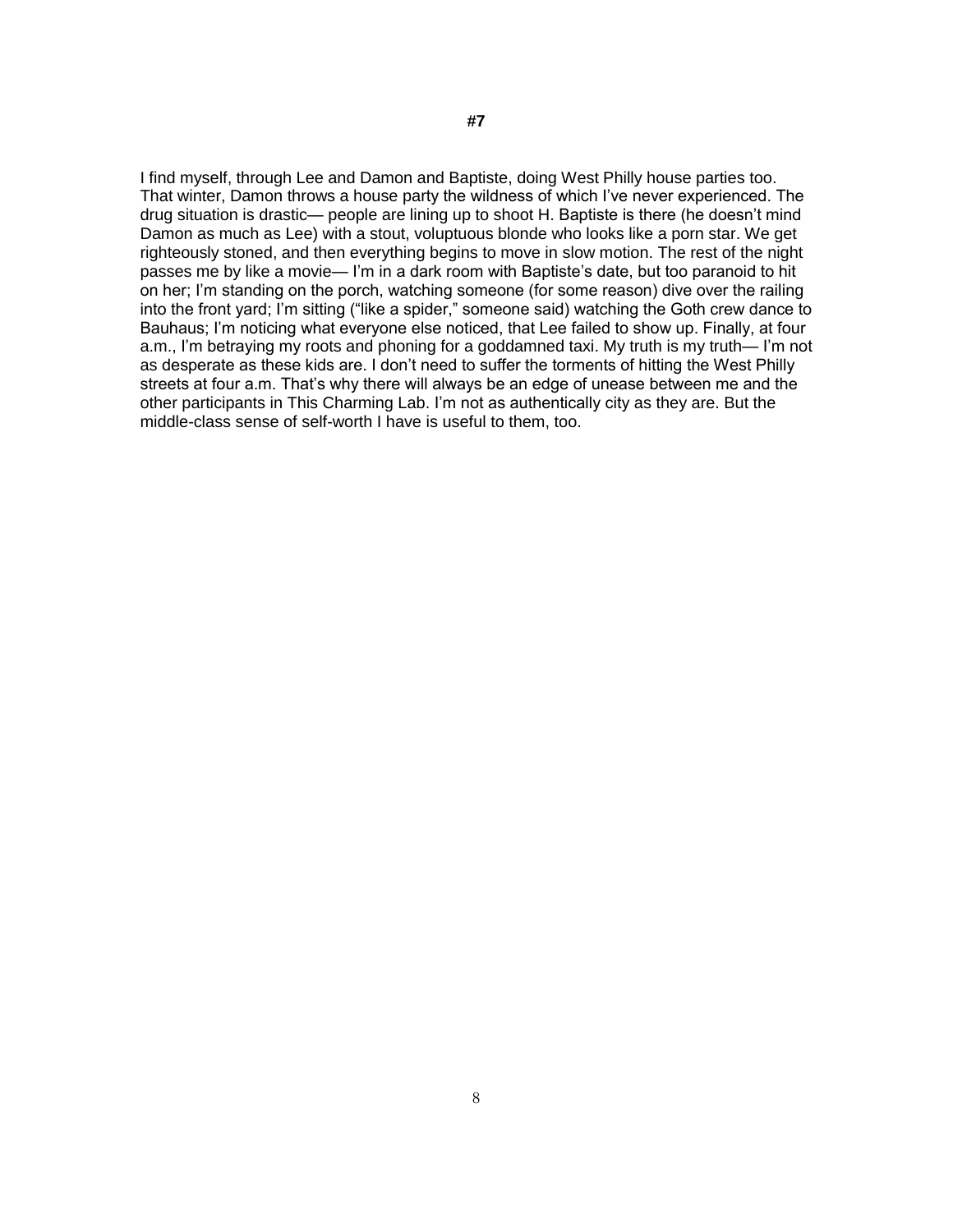By March, I manage to score a date for This Charming Lab at the Khyber Pass. For this night, it has to be all music. All the Station characters are becoming important in my life. Baptiste's guitar player, David, was raised middle-class by two professors in Australia, of all places. He and his brother are in Philly to attend U of Penn. David is there to do math, but his attitude is lax at best. He's as good-looking as Baptiste, tall, broad, and jovial. He also prides himself on sleeping around. Our main topic of conversation is music. David has a fondness for "classic rock" which Baptiste doesn't share. What's interesting to me about David is that working-class postures and attitudes fit him like a glove. He seems more authentic to the Center City scene than me. If downward mobility is the story of our early adulthood, David is more graceful and effortless about it. In any event, Station are to headline the Khyber show. Lee has become difficult to manage and I've had to exclude him. He's too narcissistic to participate in any scene. It's a shame— he writes interesting tunes. But any artistic scene requires that you be able to jump out of yourself at least part of the time, and he can't. Meanwhile, I'm having bizarre love affairs, Jean, Joan, on the side. They add to the general feeling of expectancy.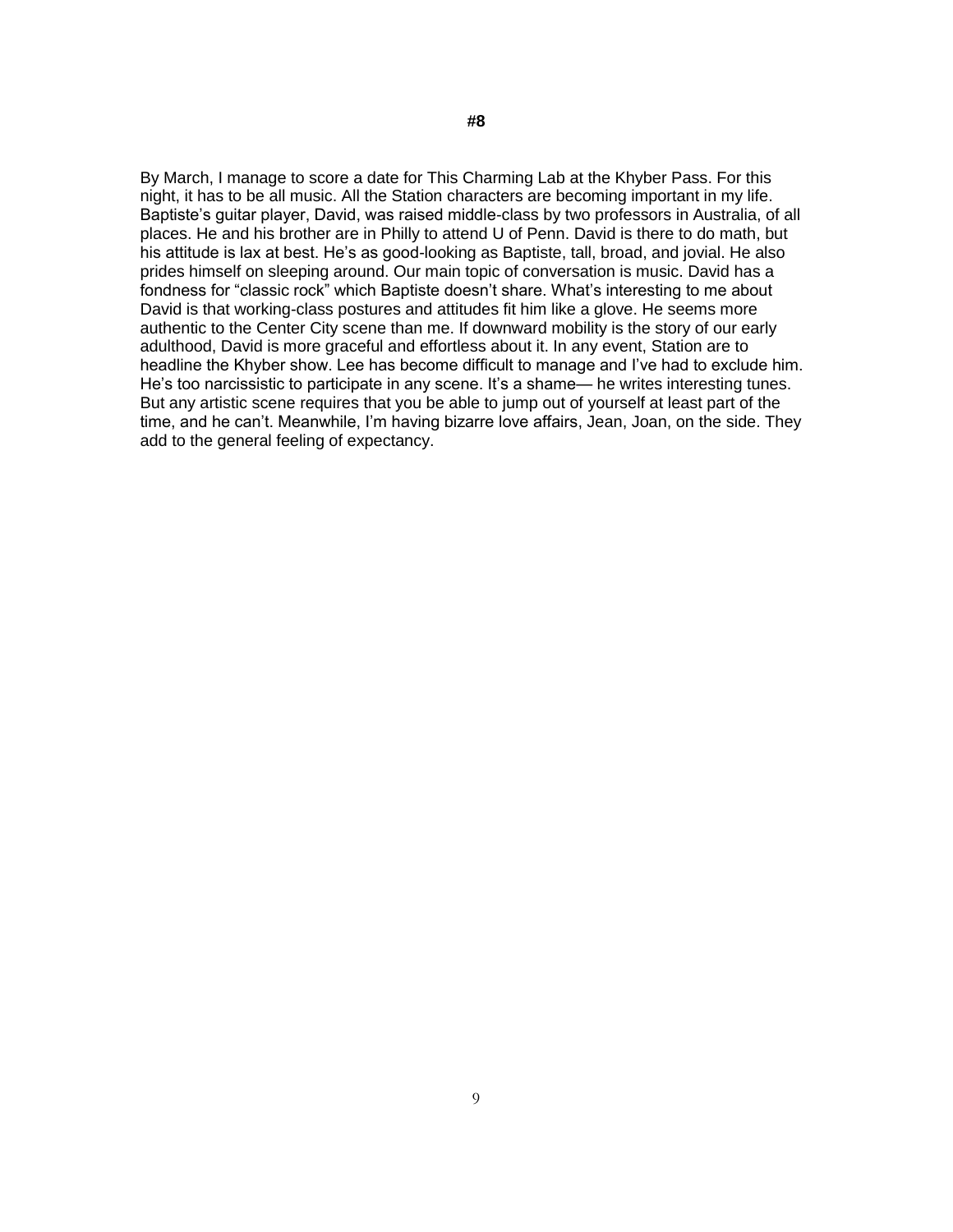Center City Philly is not just a conglomeration of artistic people for me but a conglomeration of places. I learn the character of different streets— Pine Street is genteel and refined, with several blocks devoted to antique shops and not much traffic. Walnut Street, the main thoroughfare of Center City, has everything all together— first-rate restaurants like Le Bec Fin, glamorous boutiques, four-star hotels, and, of course, Independence Hall. Chestnut Street, one block north, has a grungy feel— nothing fancy, but dollar-stores, low-end department stores, and (then) the old Sam Eric movie theater. South Street, several blocks south of Walnut and Chestnut, is (supposedly) *it*; the epicenter of Center City cultural life. But by the turn of the century, South Street has been commercialized, and even Zipperhead (a repository boutique of punk and Goth fashion where I buy my fishnet shirts) is on its last legs. What's hidden in the interstices is better than what's on the thoroughfares— Philly Java Company with its funky back room between Lombard and South on Fourth Street; the Last Drop Coffeehouse, with its high, coffered ceilings and French ambience at Thirteenth and Pine; Dirty Frank's, the best of Center City's sleazy dive-bars, caddy-corner to it; and McGlinchy's, which serves cheap stout and lager and runs neck-in-neck with Frank's (Glinch has a better jukebox), wedged on Fifteenth between Locust and Spruce (both inconspicuous streets with no particular identity). It's the hidden gems which make Center City for me; and I stick to them.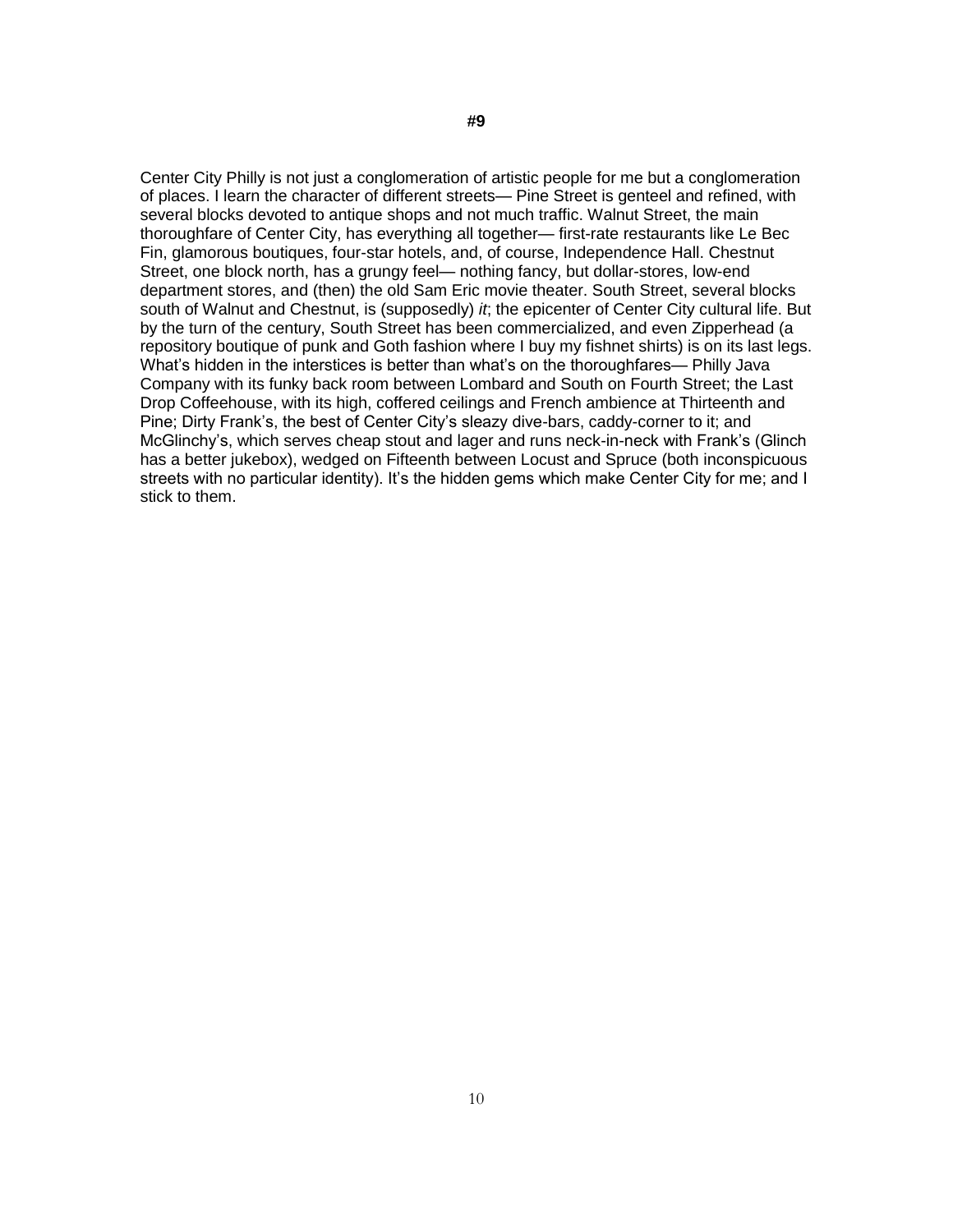What develops very fast for me in Center City is a need to prioritize. Everything seems to be leading me away from literature and into music; so music (for the time being) is what I decide to stick to for a while. I've kept contacts in New York and can record there almost whenever I want and for free. I try to shop these recordings around to Philly independent labels, with little initial luck. Center City, like the East Village in the late Nineties, has no in-built scene to speak of. At a young age, and sharp enough to be status-conscious (which Baptiste and the rest of the Lab crew aren't), I drooled at the idea of getting signed. The first Khyber show is a one-off— I'm to be backed by a drummer and bass player who are only signed on for that show. As had happened in State College and New York, I had trouble finding musicians to play with. The night of the show (a chilly April night) is hectic, and the Station guys dominate it. They have a redhead named Nora, who David is apparently shagging, following them around with a video camera. Station are the headline act, and most of the crowd shows up to see them. To me, there's something profoundly joyless about the whole experience— not just because me and my music are relegated to the sidelines, but because the Station guys are "hamming it up." They come across as attractive but irresponsible and (potentially) unprofessional. This Charming Lab has already established a few rules and folkways. One is that the after-parties have to beat the gigs. We roll, stoned, down the Olde City streets, too young to care— and the chill leaves the air.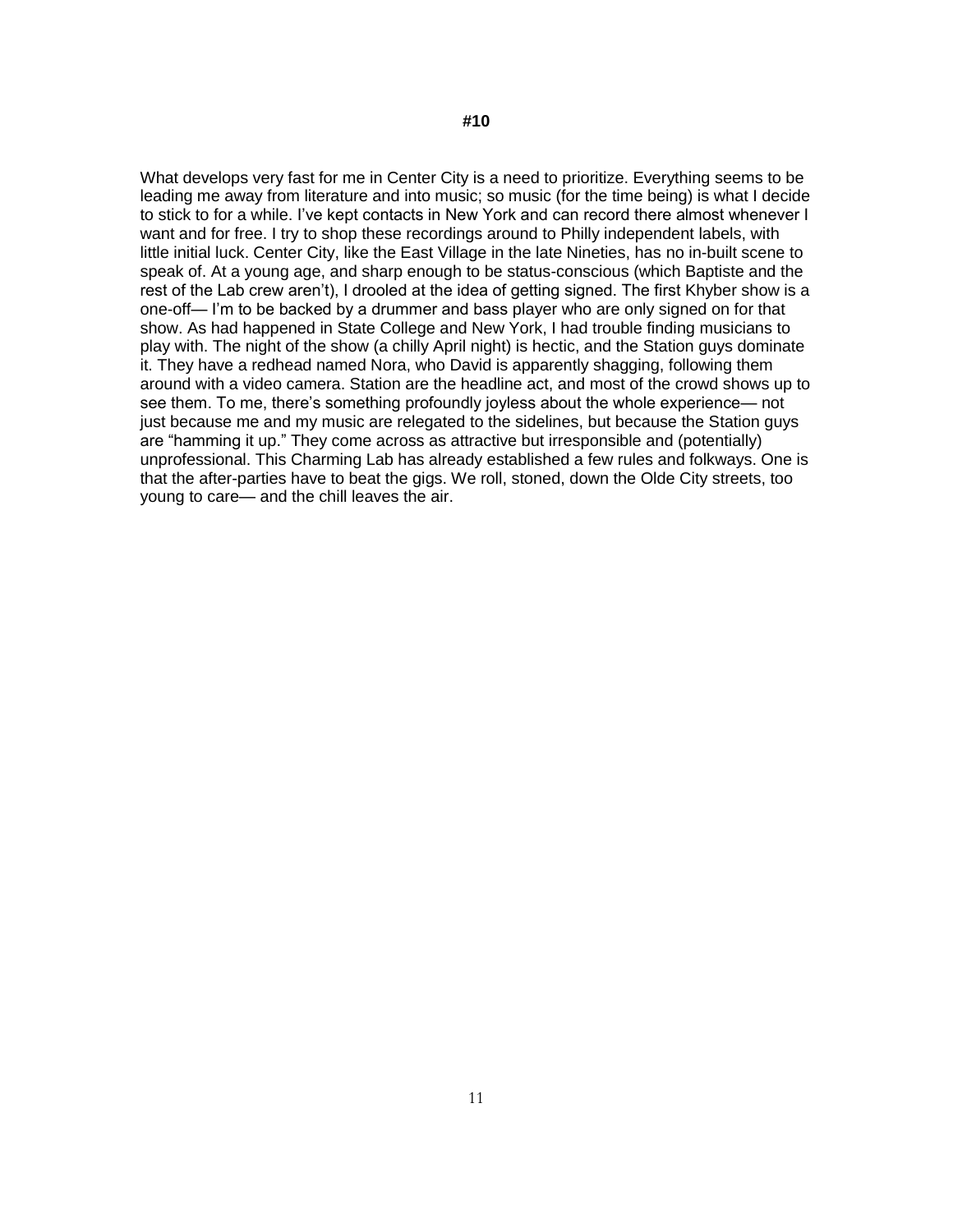The vibe between Baptiste and I is interesting— it's clear to me that Baptiste was raised working-class, but his parents are Europeans. Baptiste has traveled all over Europe. He doesn't necessarily fit into the Center City scene any better than I do. Baptiste's social niche falls between the Goth and punk scenes, and he's perpetually obsessing over some girl or other. He's not desperate like the Cheltenham guys I grew up with— he nails his girls before he obsesses about them. I'm having some luck on that level too— we commiserate. Baptiste's angle is always the same— the guys who get the most (so to speak) also get trampled the most. It's headed towards summer and we're always stoned as we walk around. Baptiste is ambitious but undisciplined— he's not writing the Station songs. Mike, the bass player, runs the show from the side, and lets Baptiste and David front the band. I sense quickly (and with alacrity) that Baptiste could get me into trouble. The weed we smoke sometimes seems laced; we take joyrides in "ambiguously owned" cars (Baptiste is good at "borrowing"). Baptiste, during these years, has an odd light of luck around him which I'm instinctive enough to notice. To make a long story short, Baptiste (with David on the side) effortlessly corrupts me. The system has to work, because I'm getting them gigs. There's something in the bank for all of us.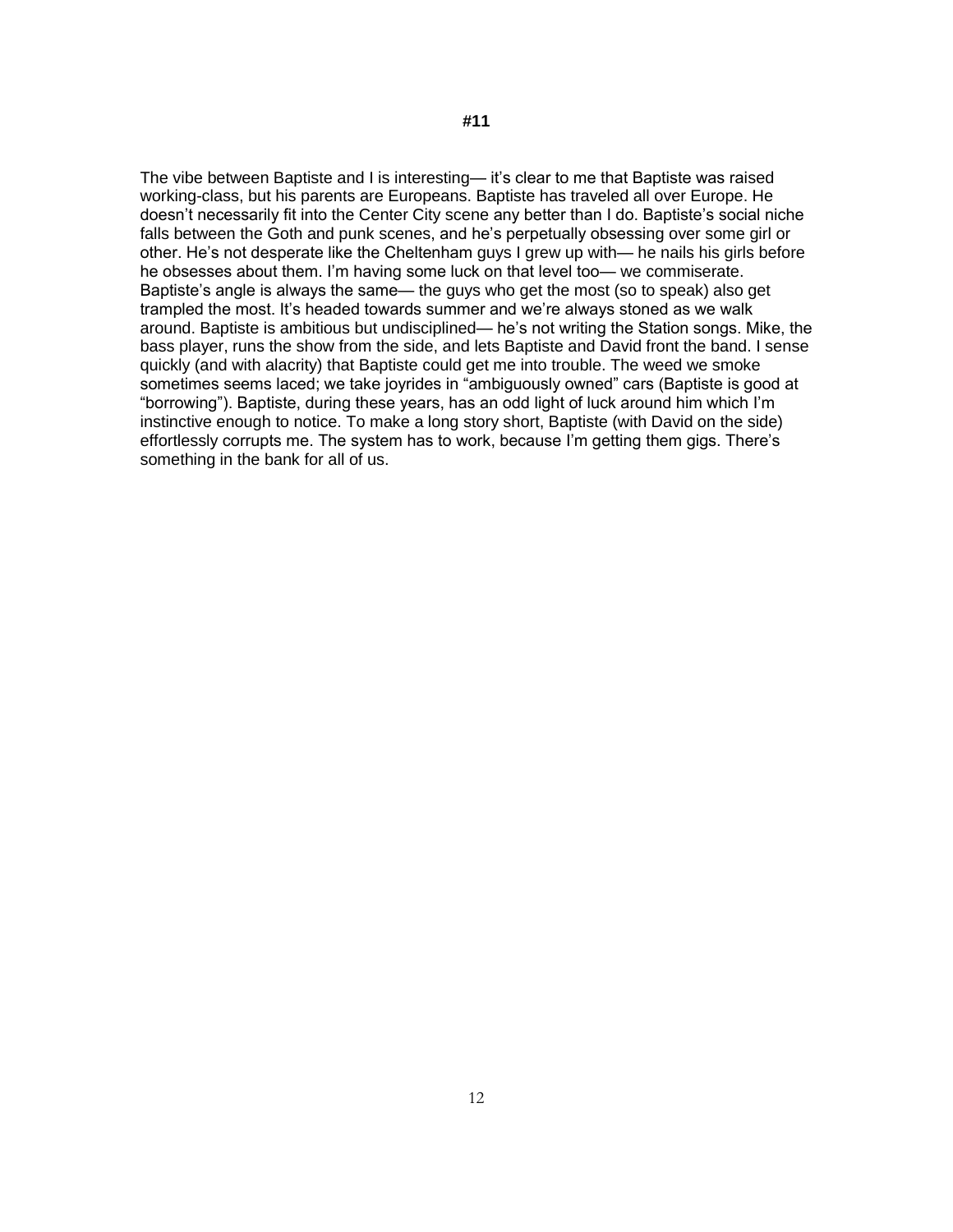As summer rolls in, it seems to me that This Charming Lab needs to plan something big. A little press would be nice, but we haven't dealt with the higher rungs of bands yet. If I could get, for example, the Eyeliners onboard for a show, we'd finally have the right wattage. I put together some money and rent out the Killtime Warehouse in West Philly. It's usually used for punk shows and meetings of radicals, and it's run by a ring of junkies. Station will play, of course, and I've roped in the Eyeliners (an all-girl band who do girly schmaltzy indie-punk), and Bill and Dara, and a miscellaneous cast of others. About an hour into the show, and with very few people having shown up, I make a fatal mistake— I let the Eyeliners smoke me up. It's potent weed and I'm blitzed enough to begin enjoying myself. The problem is, at about ten p.m. throngs of people begin to show up to see the Eyeliners. I'm supposed to be collecting money at the door, and I'm too skittish and paranoid to do so. I try to enlist Bill and Dara to do it but they're even more non compos mentis than I am. It's a little disillusioning no one pitches in— This Charming Lab was supposed to be a co-op. If I'm the only one trying (and the Station guys are too high and mighty to do menial work, off chatting up girls), TCL isn't going to be what I thought it was.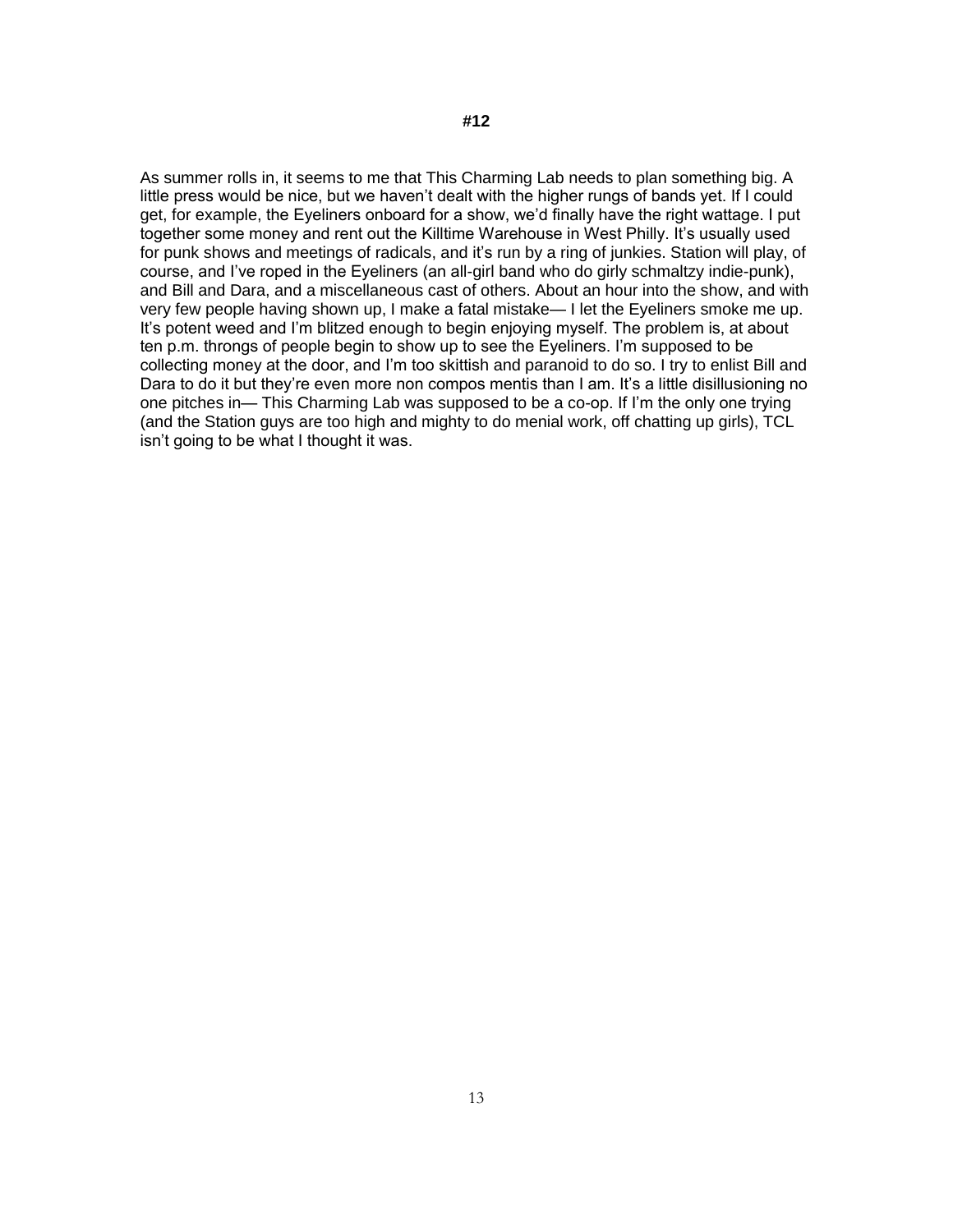One thing I've noticed is that This Charming Lab isn't making me happy. I'm a bundle of nerves. The reason would have to be that what happened at the Killtime signifies— I'm running the show by myself. On the side are nice times— with girls, or fucking around with Bill and Pete on lazy stoned West Philly afternoons. But the business of trying to push a bunch of acts forward is wearing me down. My own tunes I'm trying to sell at these shows form a whole— "The Seduction of Sara Starr." While I'm in shape to play them, nobody seems to listen. David does, and I appreciate it— but Baptiste has a bunch of defenses up. So does Lee. Bill and Pete are unabashedly "junk-rooted," and my tunes are too classicist for them. I always have an acute sense of my own smallness— and what's in the air is that the Philly free press has blacklisted us. We're either too unprofessional or too gauche, or both. No one in the Philly press corps likes my ambition, either. They don't want a scene in Philly, especially one which translates nationally or internationally. They like doing hit-and-run routines where they cast bands or performers up, then shoot them down again. I'm sharp enough to realize quickly— where music is concerned, I'm in the wrong place at the wrong time. This is my first, and most hurtful, Center City tragedy, but I took it in stride.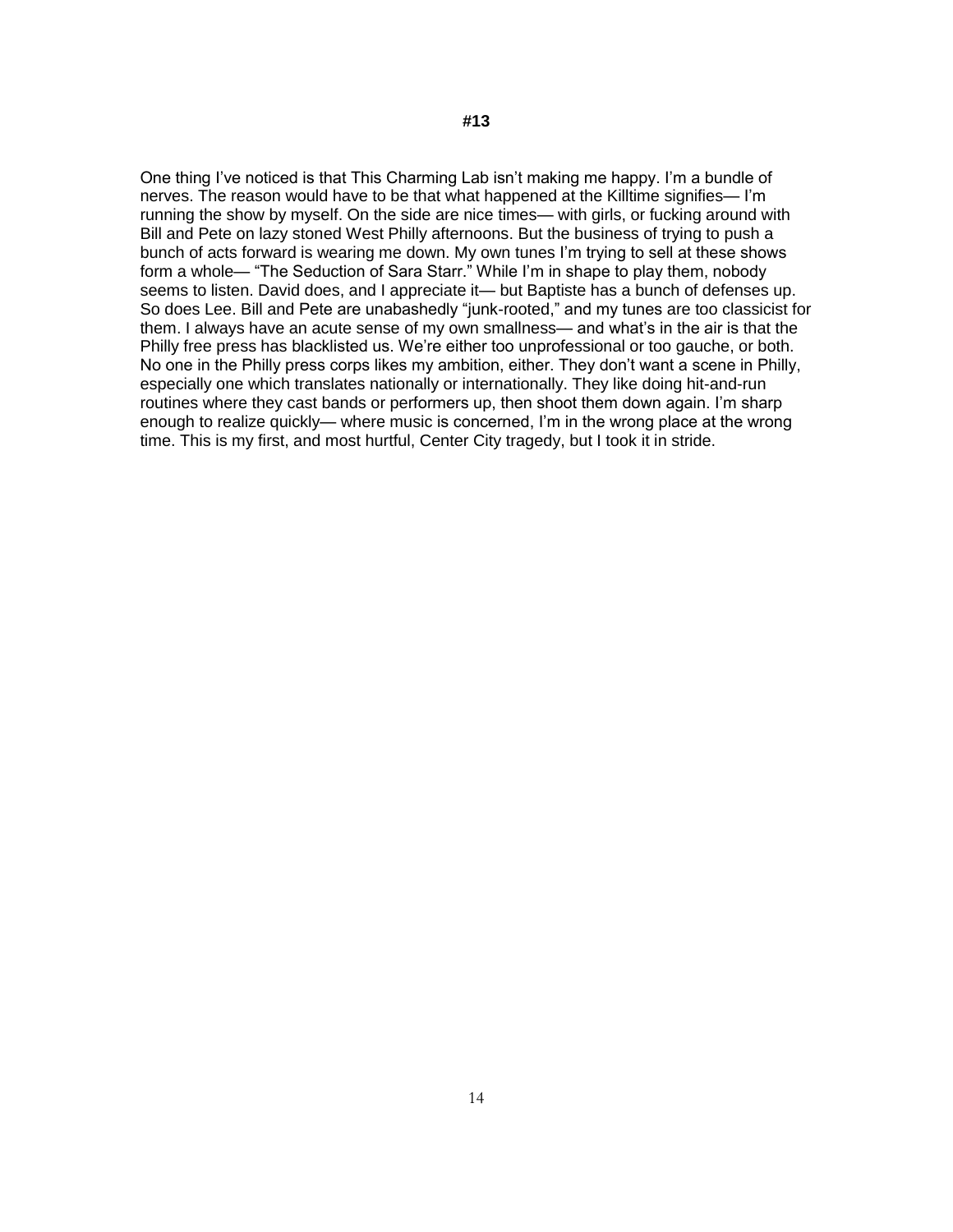One branch I've got going which many of my friends don't notice is an interest in modern and post-modern art. By this time, I'm fascinated by post-modernity generally, and I learn the charmed names— Warhol, Nauman, Koons. Nauman, especially, attracts me— the West Coast creepiness of his early work (product, I can't help but believe, of high marijuana intake), matched with a penchant for absurdism, balance out the direct and uncompromising brutishness of the East Coast life I'm leading. My nightly routine, when I get home from Barnes & Noble (where I work as a bookseller) and when I happen to be alone, involves a pile of post-modern art books and approximately two bowls of weed. If I like Basquiat's playfulness, I'm repulsed by the vacuity of Jeff Koons; if Paul McCarthy is a bit too Willy Wonka, Ed Ruscha's sense of language, space, and minimalism in two dimensions gets under my skin. There's no one to talk with about visual art yet; but a young lady named Trish works with me at B & N, and I have my eyes on her. When I walk around Center City stoned, I try to imagine what life would look like through a painter's eyes— West Philly, especially, is oddly picturesque, and many of the houses (half-dilapidated though they might be) are exquisite, is as all the architecture in Philly. I can still walk around with a good clean buzz on; if there is any danger, I don't notice it. For Bill and Pete and I, this is what everything reduces to— a buzz.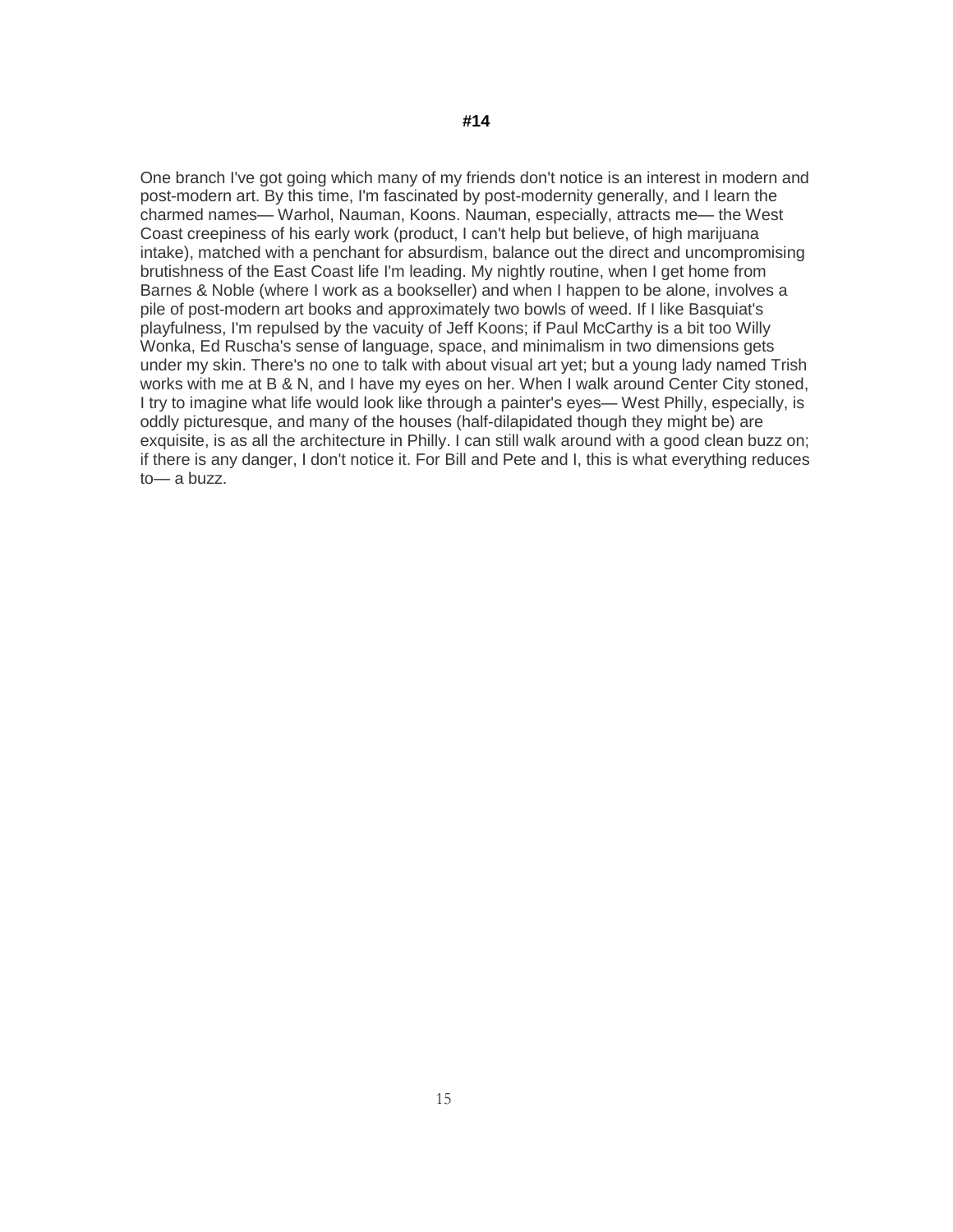My interest in post-modern art leads me to the PMA. I'm stunned to learn that the modern art section actually has in it Bruce Nauman's "The true artist helps the world by revealing mystic truths" neon as an installation. It also has Jasper Johns' "Painting with Two Balls," and a cache of late-period Rothkos. I'm even more stunned how Cubist Picasso looks up close; by the Renaissance art on the second floor; and by the Calder mobile I'd forgotten having seen as a kid. That I live a fifteen-minute walk away from the PMA is tremendous. Christopher appreciates my need to talk about such things, but the This Charming Lab musical crew turn a deaf ear. As summer wears on, we do Doc Watson's and the Philly Fringe Festival at the Upside Down. The Fringe people don't give us any special treatment; we're "local," and all their hype goes to national and international acts. The culminating Fringe show for us happens at a venue called La Tazza 108 at Front and Chestnut. I have friends coming in from New York and D.C. to play. But the lack of press around This Charming Lab shows; there's no buzz. Into the fall, I have the conviction that this has to end. We've been blacklisted in Philly and there's no way up for us.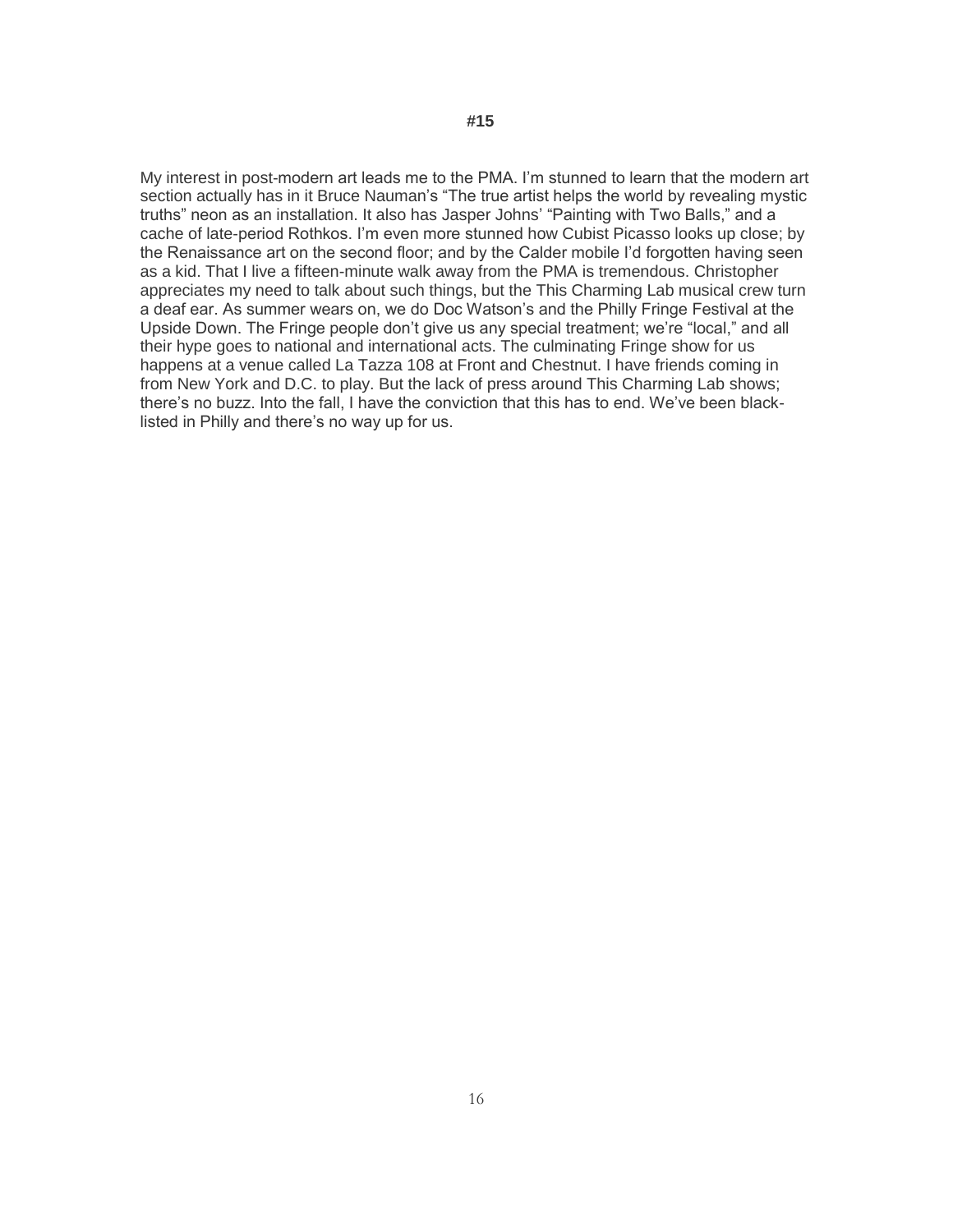The night of the 2000 election is a strange one. I'm working a closing shift at B & N, and a call comes in for me from Elizabeth Yankel, editor of a regional print journal based in Philadelphia called American Writing. American Writing is ranked high enough (Christopher endorses it too, and they carry it at Borders) that this call from Elizabeth (to inform me that one of my poems, "Icarus in New York," would be published in the next issue) gives me an almost unbearable sense of exhilaration. Like the rest of America, I'm up all night waiting for an election verdict. It never happens. But my ass is kicked into gear by what American Writing is, and the new task is to jump into poetry head-first. I want to be thorough— rather than sticking to the texts I know (Beats, Bukowski, Baudelaire, Rimbaud, etc), I want to learn the right histories and ground myself in them. I start with a vengeance— Pound's Cantos, the Greek tragedians, Eliot's Four Quartets. But the most profound breakthrough occurs one night at B & N, as I'm goofing off— on impulse, I pick up the Collected Poems of John Keats. I flip straight to "Ode on a Grecian Urn," and when I hit "Heard melodies are sweet, but those unheard/ are sweeter…" my brain turns on its axis. This proves to be the most important moment of my artistic life— discovering the English Romantics.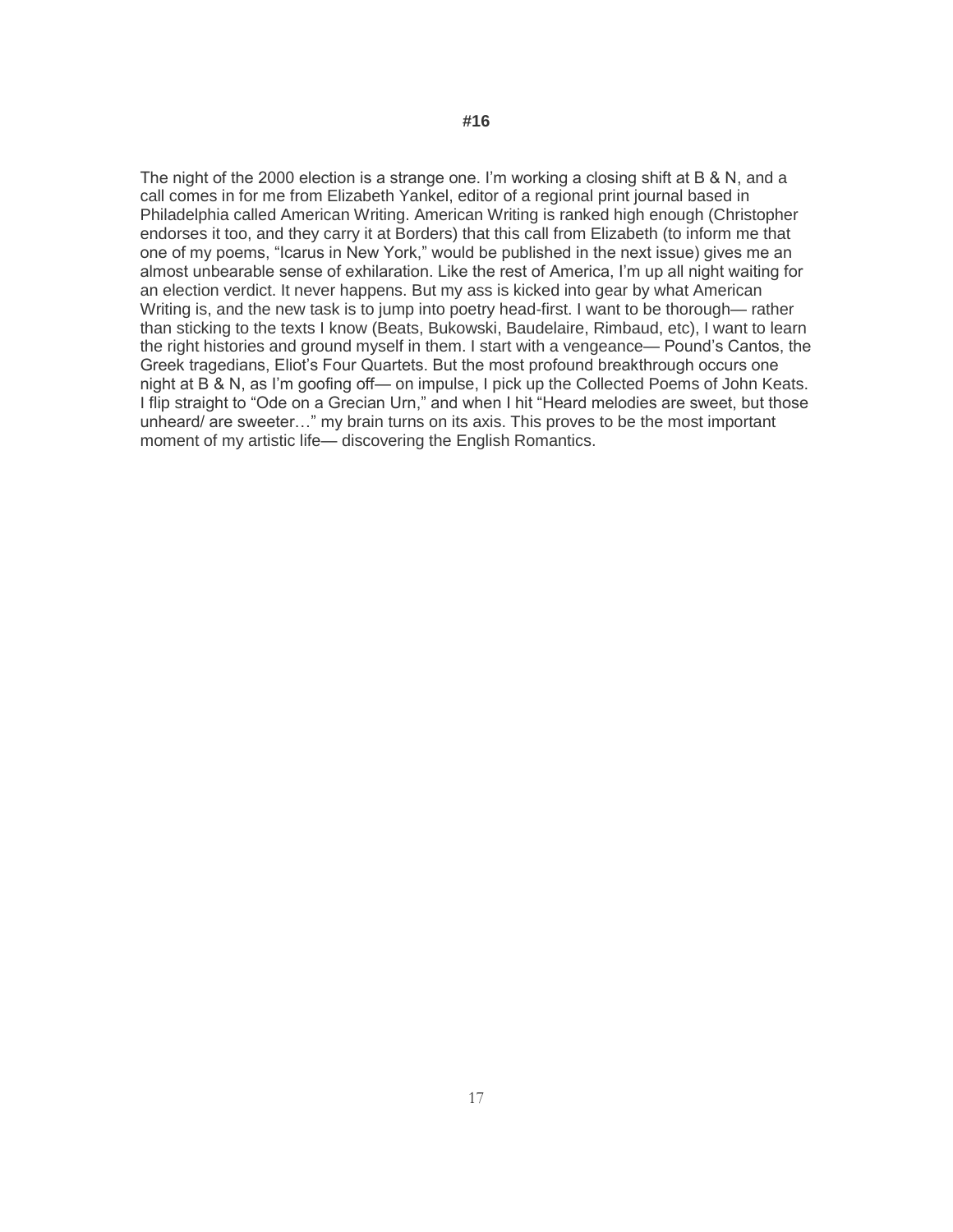Through dealing with Elizabeth Yankel, I'm introduced to the Center City literary old guard. Many of the men are gay; if they scope me out, it's to determine if I mean "action." Joe Miller fits this profile; an old friend of Elizabeth's who lives in a duplex apartment at Seventh and Bainbridge. His most prized possession is a photo of himself and a bearded, bespectacled Allen Ginsberg, taken backstage at the Painted Bride in the Seventies. It's on the wall of his study; the other wall is covered by long bookshelves filled with recent poetry books. Joe seems to have read everything; to know what he's talking about. His real penchant is for Philly literary gossip (particularly among the gay poets), and he considers himself the raconteur of the tribe. His heyday, he always says, was the Eighties; that was the peak, the time Philly poetry really swung. There were readings every night and everyone slept with everyone. It's all (I later find out) blarney. The hitch with me is that I'm straight. Nevertheless, I arrange a bunch of readings for us to do together— at bookstores, music venues, even at the Kelly Writers House on the Penn campus (I'm finishing my degree at Penn.) The readings are half-festive, half-strained; but because I happen to be sleeping with girls, I deny Joe the gossip-angles he wants. Elizabeth, I'm later to learn, has the same reservations about me that Joe does. For the gays in this tribe, art and gossip seem inseparable; are, in fact, flip sides of the same coin.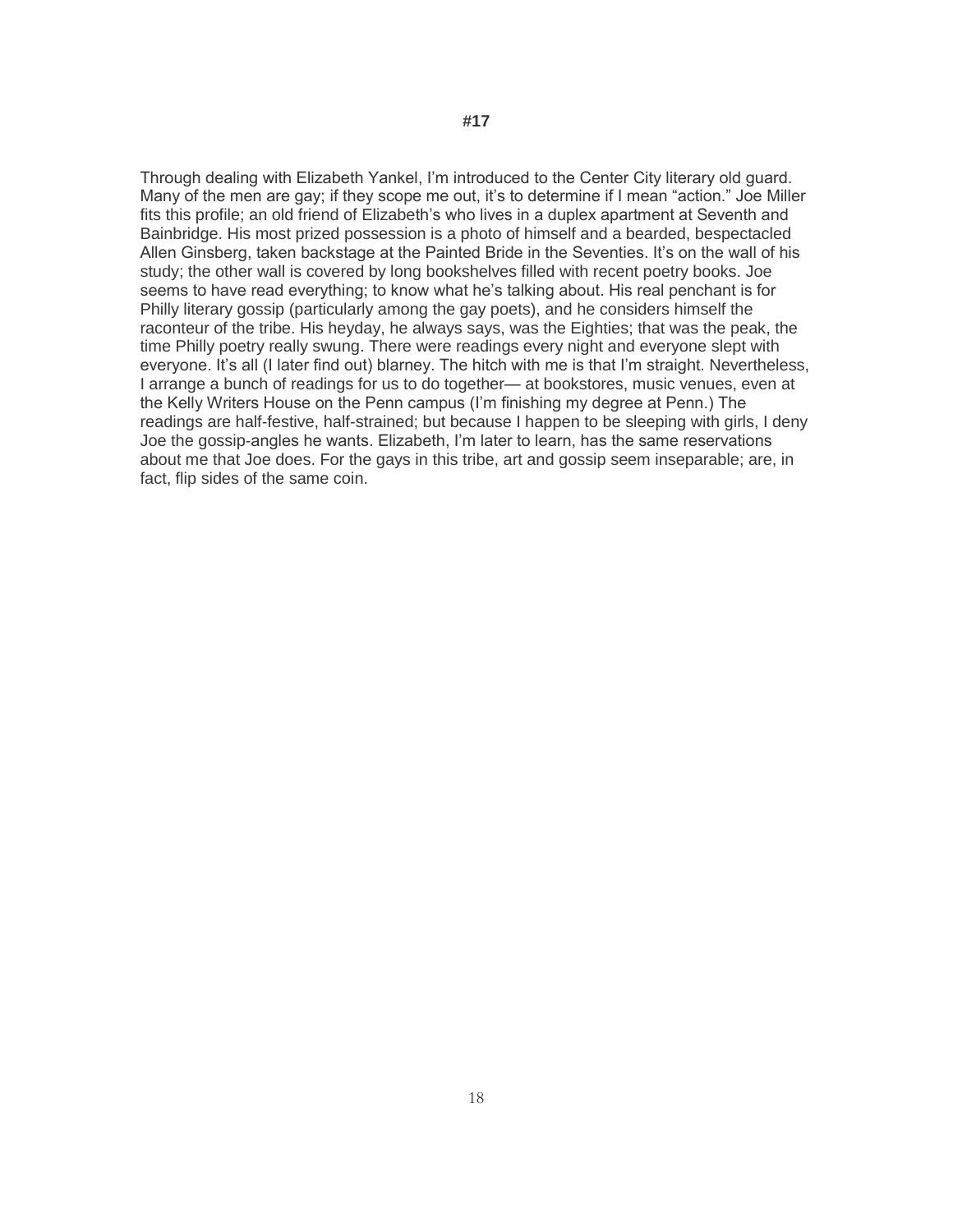The old guard are reserved about me; they refuse to deal with Christopher at all. Christopher is pompous about being young and fresh; he'll do anything not to be a bore. The sensibility finger points from Christopher to Morrissey and straight back to Oscar Wilde. As might be expected, Christopher is sexually ambiguous; he frequently makes flirtatious remarks in my direction. But, I notice over the first few years I know him, he only seems to date girls. Bisexuality is one of his adopted poses. Joe Miller and Christopher, when they run into each other, have nothing to say. Christopher, at this time, has several poems out in the Columbia Poetry Review. Christopher's writing is more avant-garde than Joe's or Elizabeth's; bits of Pound, Cummings, and "Pop" kitsch. I never lose the sense that Chris is based in Manayunk, which is its own place (at a tangent to Center City) and with its own ethos. Main Street, Manayunk, is posh like Walnut Street, but smaller, more sedate, and cozier. Drinking in Manayunk (as Christopher and I are wont to do) is peaceful and, especially in spring and summer, decidedly a glamorous experience. Some of the glamour Christopher has for me is Manayunk glamour, and he does come off sometimes as a Manayunk transplant in Center City. The first important reading I do with Christopher is at Villanova University (he's an alumnus) on a cool spring night in '01, with J.R. Mitchum. We read to about fifteen female undergrads, and they treated us like big-shots. Who could ask for more?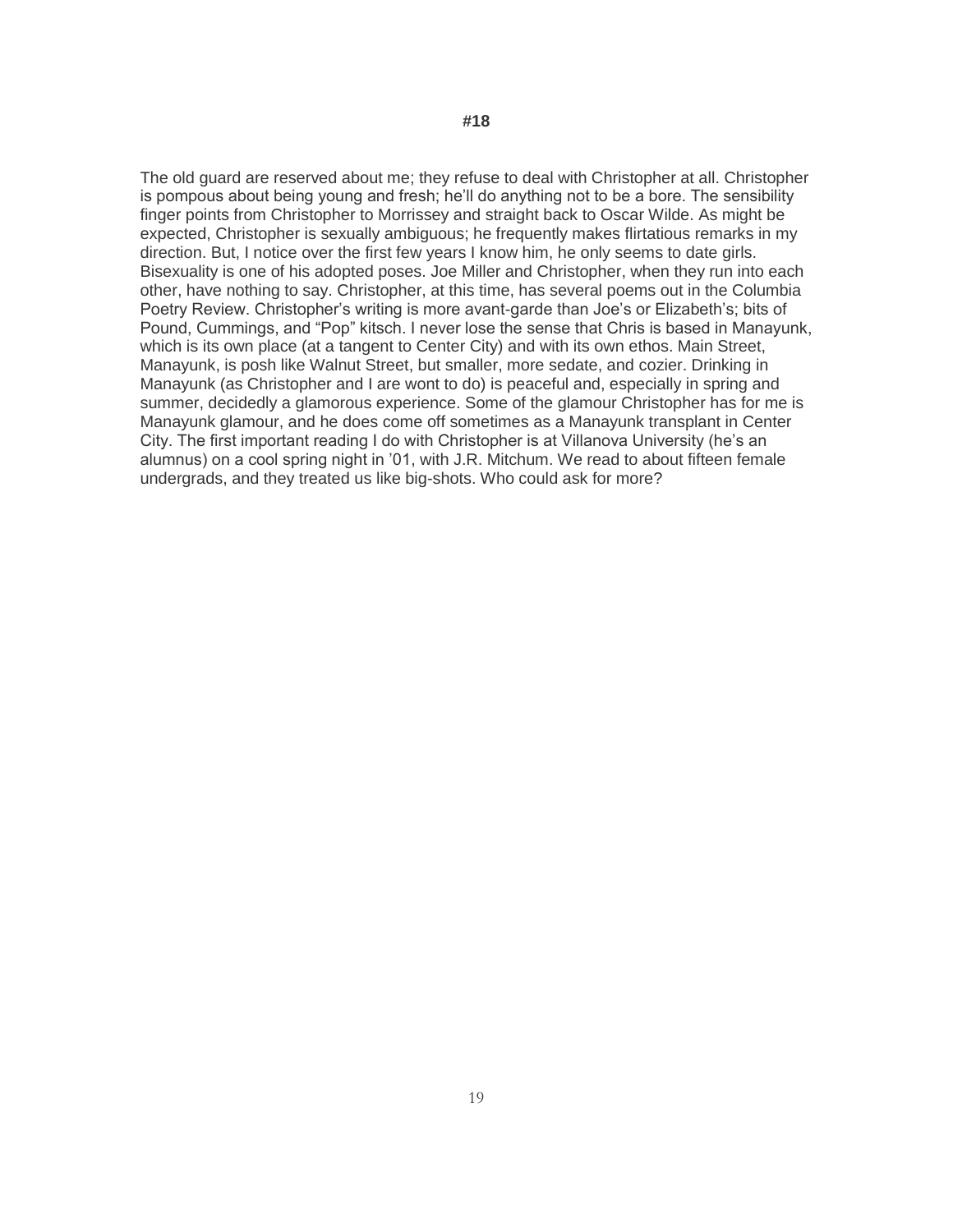Bill Rosenblum and I are still working together intermittently. Bill lives in a studio apartment on Twenty-First Street between Chestnut and Market. It's filthy— Bill lives like a pig. But Bill already has a primitive Pro Tools set-up, which means he can record me cheaply and (somewhat) efficiently. I have a cache of songs I wrote in the spring of '96— folk songs, for us to record. One thing I have now also is an album on mp3.com, which I can add to. Bill and I maintain our own routine— record, smoke a little pot, repeat. Bill's infinitely distractible, and I try not to be impatient. He even gets me to watch "Adult Swim" and "Space Ghost," as I did as a teenager. The album doesn't do much— I have a difficult time promoting it (having "offed" myself from doing live gigs in Philly). Everything feels liminal to me except Penn— it's the new centerpiece of my life. College Hall, Van Pelt, Bennett Hall are golden for me; and I covet the armature of an Ivy League education. As I expected, Penn only transferred two years worth of credits from Penn State. Now, in my mid-twenties, I prioritize getting my degree. Christopher, Elizabeth, Bill, and the rest know this is happening— but my life is becoming strictly compartmentalized into bits, which don't always cohere.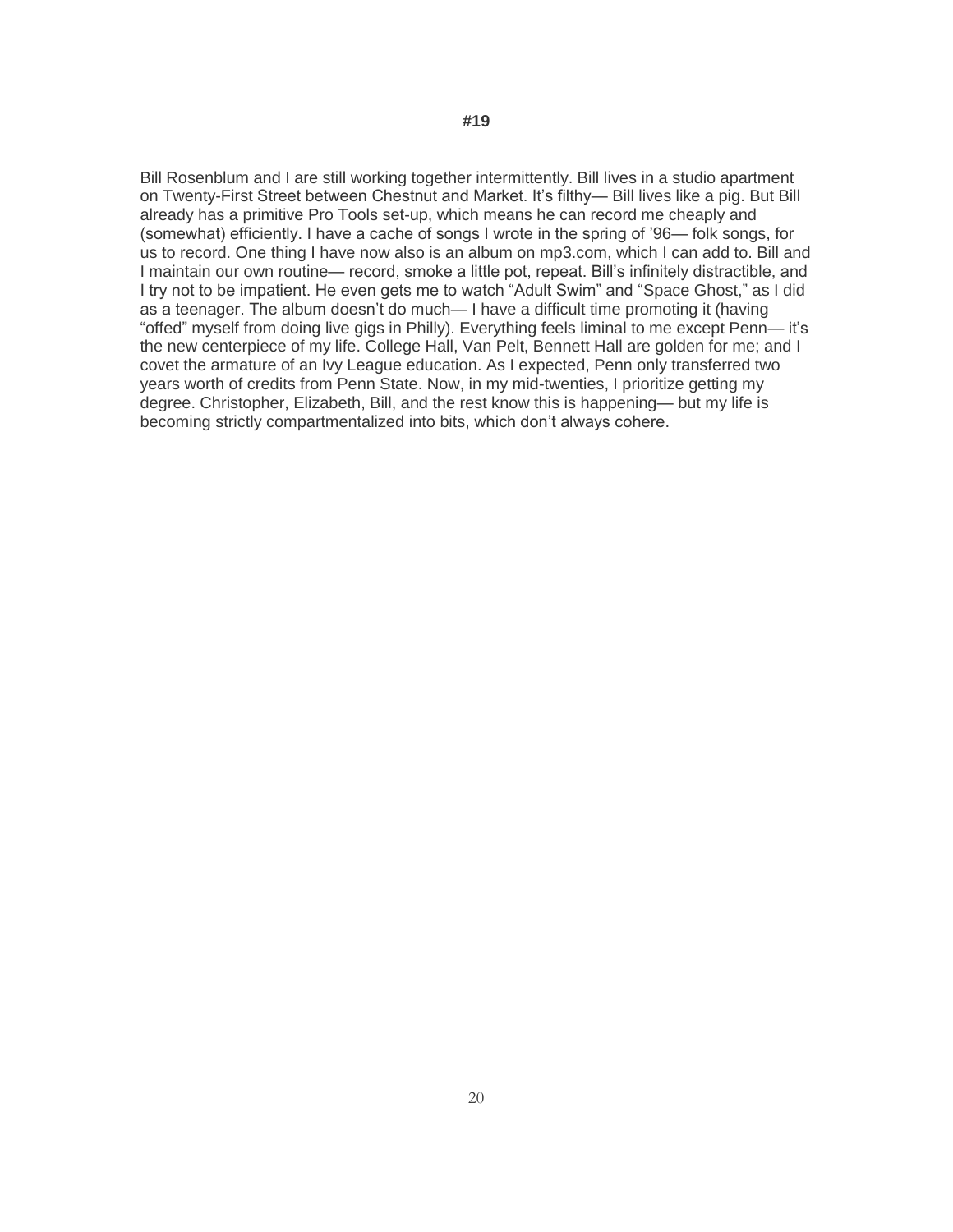There's a poetry reading circuit in Center City which I'm now heavily involved in. Other than the old guard and Christopher, some contenders subsist who are nearly my age. D.P. Plunkett is a rising star on this circuit. He happens to be ten years older than me. D.P. is bisexual, obese, and his poetry is all rough edges and dirty jokes. He, like most of the old guard, is a historical naïf where poetry is concerned— he's read very little pre-1960. He also, as a high-school dropout raised out in the sticks, loathes U of Penn. It seems natural that we take an instant, intense dislike to each other. His sordid history with Elizabeth and Joe ended in rancor on all sides. I spot D.P.'s big weakness— he needs to be buffeted by people (preferably poets) on all sides. D.P. has one major henchman; a bouncer/poet from Southwest Philly named Doug Winter. Whatever social games come to fruition around them are planned by Doug and D.P. together. They run a reading series out of La Tazza 108. I go sometimes with Christopher. Christopher detests them, but there aren't many reading series in Center City which deliver the "action-quotient" we want, and this is one. We learn fast; there's no use trying to talk with D.P. or Doug unless you're part of their in-crowd. Neither of us is prepared to make much of an effort. Through the whole liminal period of the early Aughts, we work around scenes like this and try and establish something worthwhile, both in and out of the accepted Center City circuit.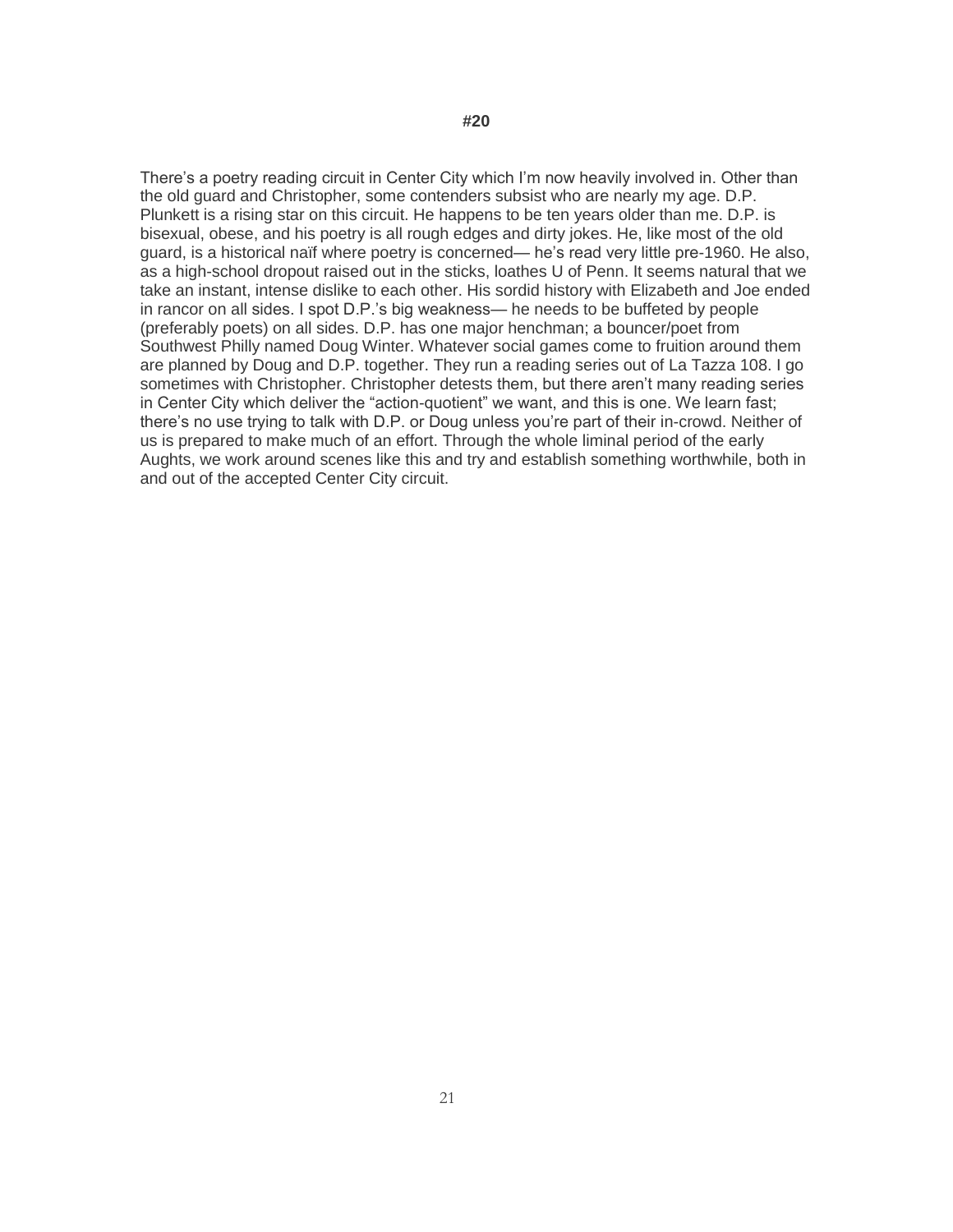Oddly enough, many of the characters who accrued to my life through This Charming Lab are still around. Baptiste remains as recklessly lucky as ever. One summer day in '01, we take one of his girlfriends canoeing on the Delaware. It's very pleasant— we stop at all the little islands to smoke pot, and we're right in the heart of the wilderness. If Baptiste's girlfriend almost kills us on the drive home (she's driving stoned, and super-erratically), we don't notice much. Baptiste's recklessness is contagious. The Buckners are around, though I've ditched my Goth attire. Occasionally, I'll do a reading with Bill Rosenblum playing keyboards behind me. This happens at least once at Tritone at Sixteenth and South. The shift from music to poetry isn't seamless— I still get in heartbroken moods about my failed attempt to become a successful musician. But another force is gaining momentum in Center City at this time— a bunch of Swarthmore grads are putting together machinery behind a new, iconoclastic, monthly free paper. It's to be called the Philadelphia Independent. The editor is another Bill— Bill Pearl. Bill approaches me to see if there's anything I might like to write for the Independent. We settle on an idea which doesn't satisfy my artist's ego, but does assure me a wide audience fast— an astrology column. Because I write it in a toughminded way, Bill calls it "The Rizzoscope," after erstwhile Philly mayor Frank Rizzo. I notice the other Independent staffers, especially indie princess Sara Blount. The Independent has boxes like the other weeklies; what it gives Center City is an edge towards youth, freshness, liberal values, and educated quirk.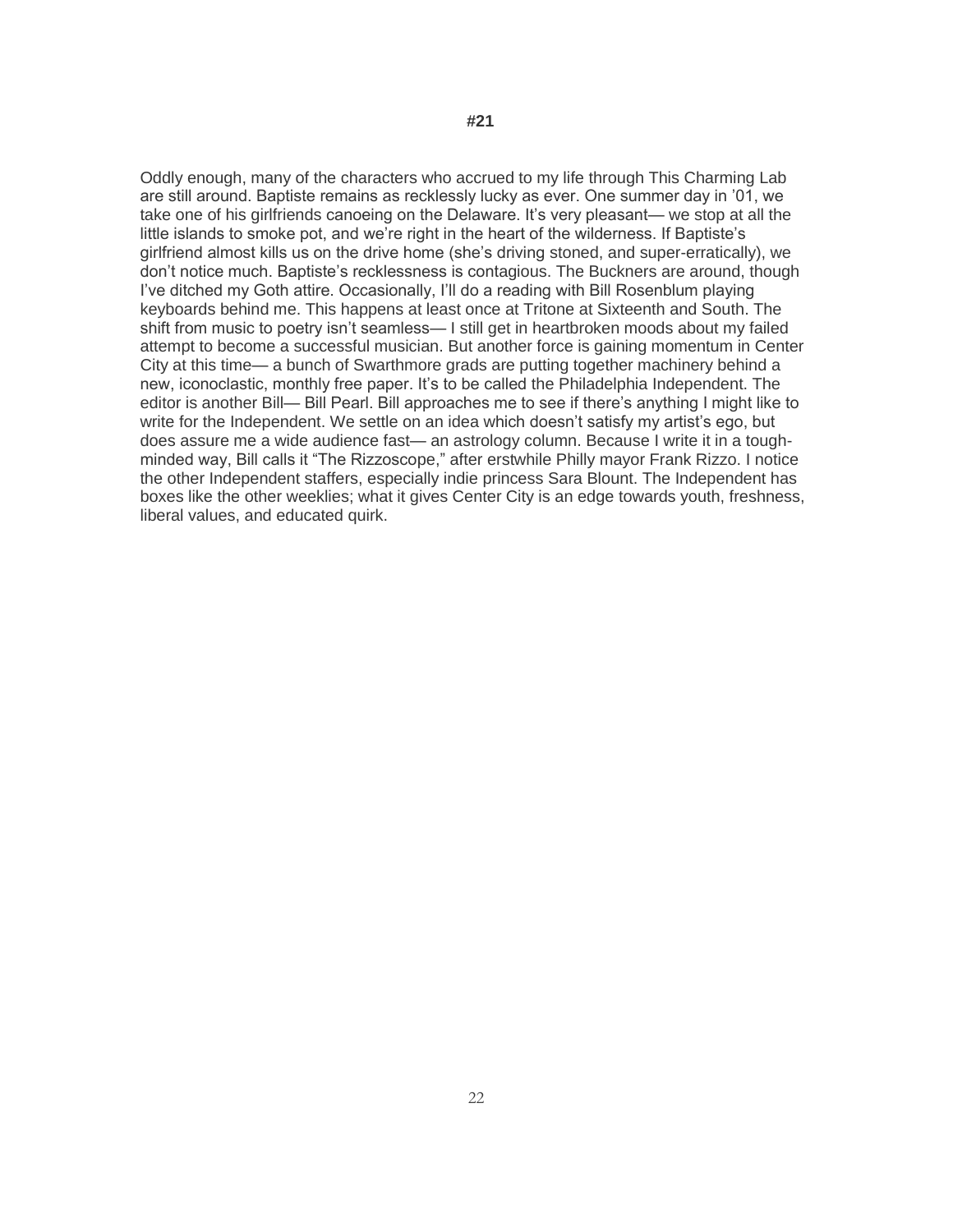It's early 2004. Elizabeth died a year ago; I've cut ties with Joe Miller. I'm doing a reading in Northern Liberties for an online journal called Lunge. It's not just me— there's a bunch of bands playing, short films, and a team of technicians doing "ambient." The crowd is a hundred-plus; the mood is festive. The multi-media angle reminds me so much of Swinging London (my imagination of it) that I get an intense frisson. It occurs to me that now might be the time to write the second chapter of This Charming Lab— that the moment might be germane for it. Meanwhile, Bill Rosenblum is producing an album for me. We're recording at his pad at Eleventh and Webster— "Webster Street Studios." The album was supposed to be just spoken-word; but we expanded and expanded until it looked like we would reach an album's full of tunes. Through Bill, I'm introduced to what the Highwire Gallery is, in the Gilbert Building on the PAFA (Pennsylvania Academy of the Fine Arts) campus. I begin to put pieces together— this is where I could stage the sequel I've been cognating. The curator is an erstwhile roadie for the Grateful Dead— Jim O'Rourke. He's older— short, thin, intense, a redhead. The Highwire is a space to die for; several rooms, all with high ceilings, including one which looks like a cleared-out factory space. Still, the man-power is missing; I need running-buddies for this new "trip." Simultaneously, I graduated magna cum laude from U of Penn and geared up for grad school.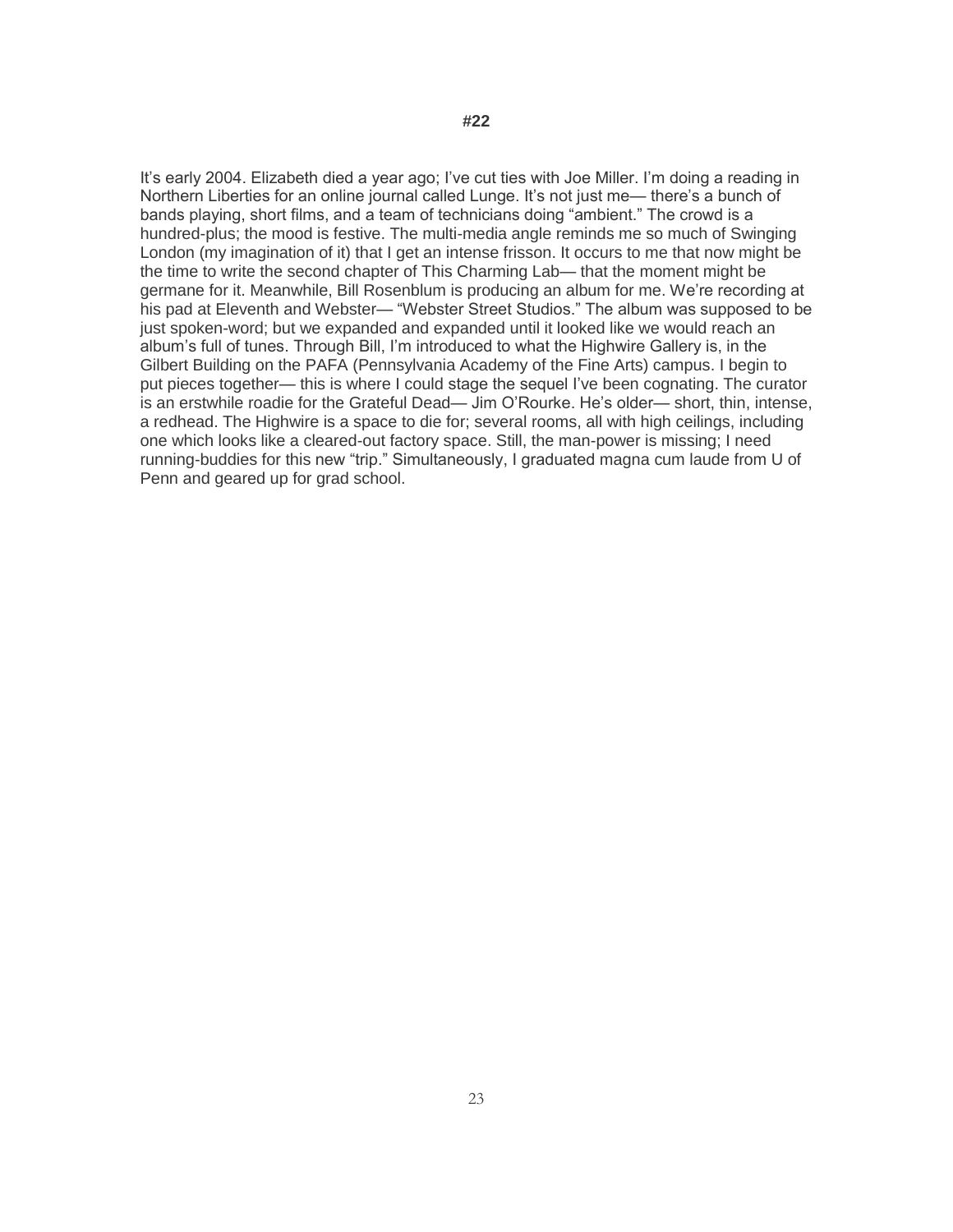I met John Rind at the Last Drop at around this time. John was twenty, and had been raised in Center City by an interesting family. His Mom was a therapist; his deceased father had been a hustler and a card-shark; his brother, who was my age, had been murdered on a college campus years before; and his older sister was a burgeoning fashionista in New York. The tragedies in John's life gave him a precocious sense of humanity; he carried himself like someone who had been through crises. He was extraordinarily good-looking: 6'3, thin, with piercing brown eyes and curly dark hair. Providentially, he was also artistic— a junior at University of the Arts, majoring in film. His nexus was all artistic kids. U of Arts (Sara Blount was another grad) has its own social niche in Center City— the archetypal U of Arts undergrad is a snotty, sexy, know-it-all brat who WILL make it, by hook or crook. Older Philadelphians take for granted that these kids will soon be derailed by circumstance into eternal waiters, bartenders, and service-industry goons. But John's not snotty with me at all (as Sara is). His attitude is flexible and open. He's also a damned good hustler— between his imposing height, looks, charm, and barfly style (he's also precociously sub-alcoholic), he can only be an asset. To add even more sauce, John is an active bisexual. He oozes seduction in all directions out of all of his pores. Furthermore, we wind up working together at B & N, which assures us a context and constant contact. This is how the fun started— the sense that John and I were a team.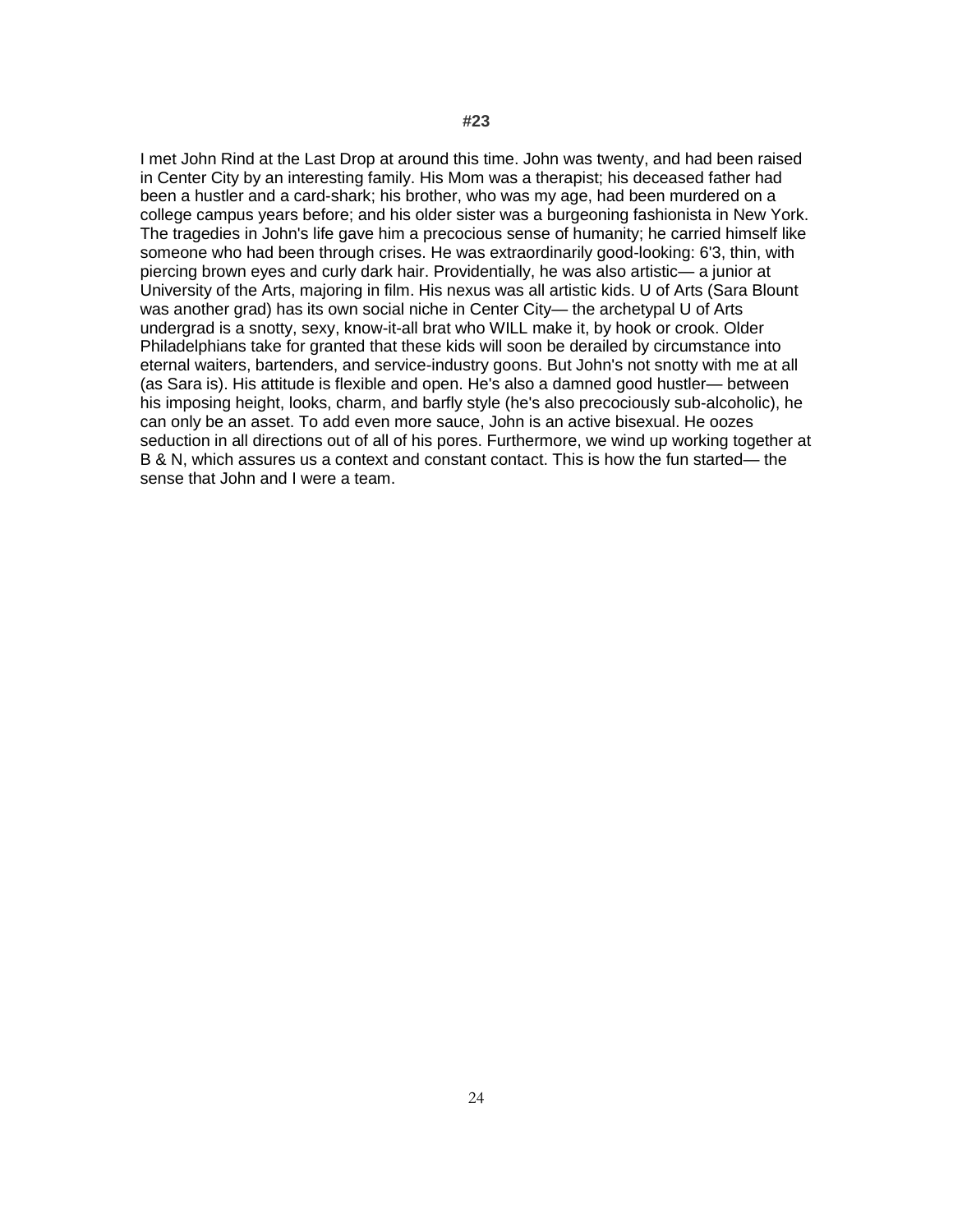Christopher Severin was in. I'd enlisted him. What I felt we needed was a square— four guys. Ricky Flint, who worked with John and I at B & N, was a half-obvious choice. He was a science guy (grad of U of Chicago) who was also into literature; good-looking, in the manner of the three of us (dark hair and eyes; like me, bearded); a wild drinker and libertine; and a penchant for head-butting, intellectual and otherwise. I knew instinctively he would be the most difficult of the other three to manage. He had some issues with U of Penn; with what I was writing; with how I was running things, even before we began to put shows together. But, importantly, John and Ricky hit it off like a house on fire; two kids in their early twenties (Ricky was twenty-three), solidly Center City, rabid for new (or, in Ricky's case, any) experience; their circuit was tight. So tight, in fact, that often Christopher and I couldn't get a word (or a drink) in edgewise. Ricky likes to spite us two old fogies by sticking to John— but not sexually. Ricky's straightness was also tight. The tensest circuit in the square is Christopher-Ricky; they're both hotheaded control freaks, and they don't get on. Where Christopher is concerned, Ricky starts with shoot-down routines immediately. Just generally, what Ricky brings to the table is some light (vivid, educated intelligence) and a whole lot of darkness. The fire which animates him has a harsh, destructive edge.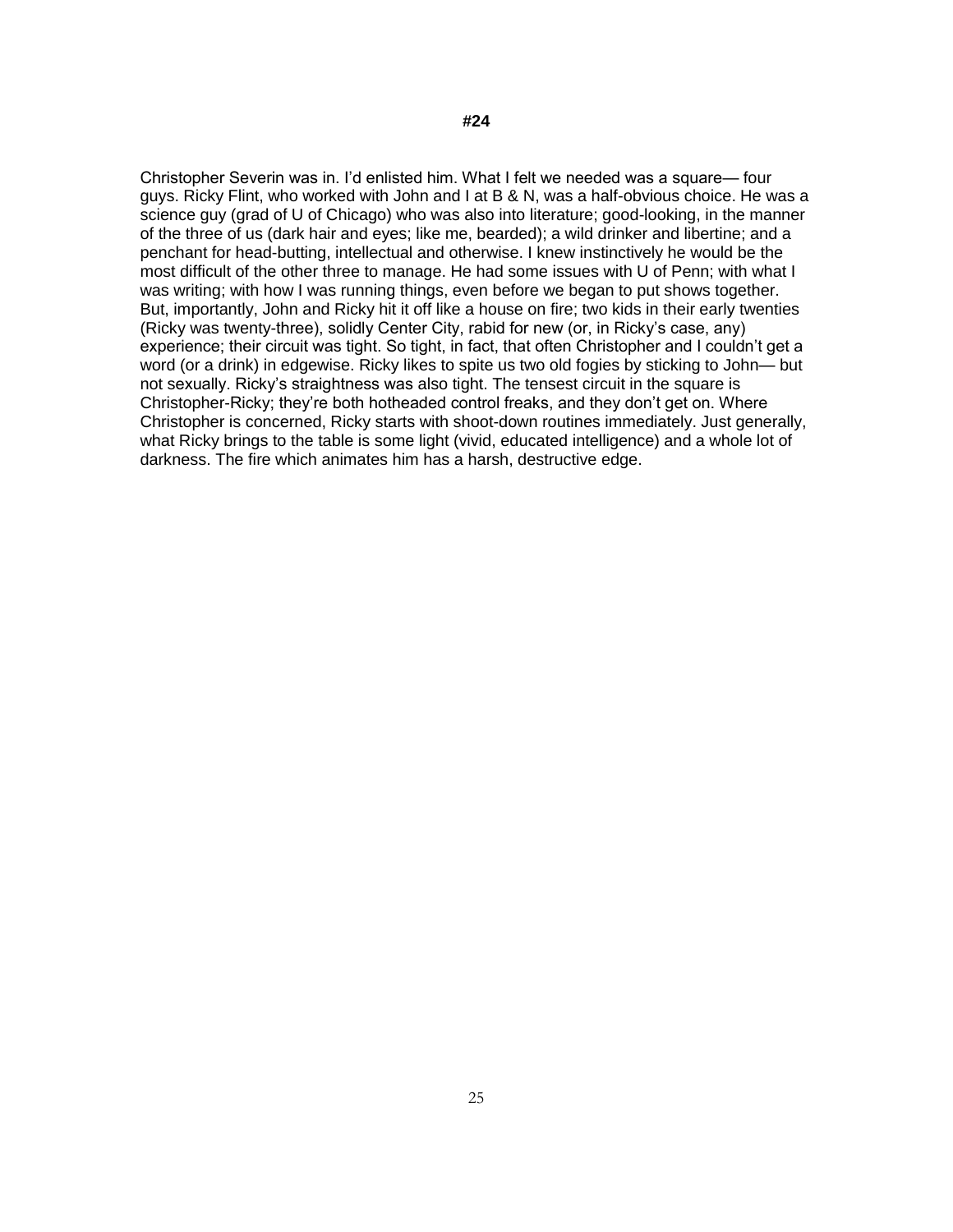I still remembered the Lunge event in Northern Liberties, my frisson, and Swinging London. One of my abiding Swinging London fixations had been the London Free School— a loose conglomeration of artists, musicians, and curators who staged multi-media events around London through the "Swinging" Sixties years. Even before I enlisted the other three, I decided to call our group the Philly Free School. Ricky, of course, had to argue the finer points of why it needs to be called this, even as John and Christopher didn't resist. If we were going to use the Highwire Gallery as the dominant space, it was inescapable that Jim O'Rourke would be a dominant influence. Jim was an odd mix of East and West Coast attributes— he'd be the first to light a joint for you when you showed up to negotiate with him; he'd always deliver some kind of goods (hash brownies, nitrous tanks) to create a suitably debauched ambience for your events; but he could also get East Coast intense about money and logistics. His vibe was very unique, and people tended either to love him or hate him. Luckily for the Philly Free School, John and I in particular clicked with him instantly. In fact, the John-Adam circuit was as much about channeling the West Coast as it was about channeling 60s London. So the square, aided and abetted by Jim O'Rourke, began to plan events. And when we hit the streets, everybody stared.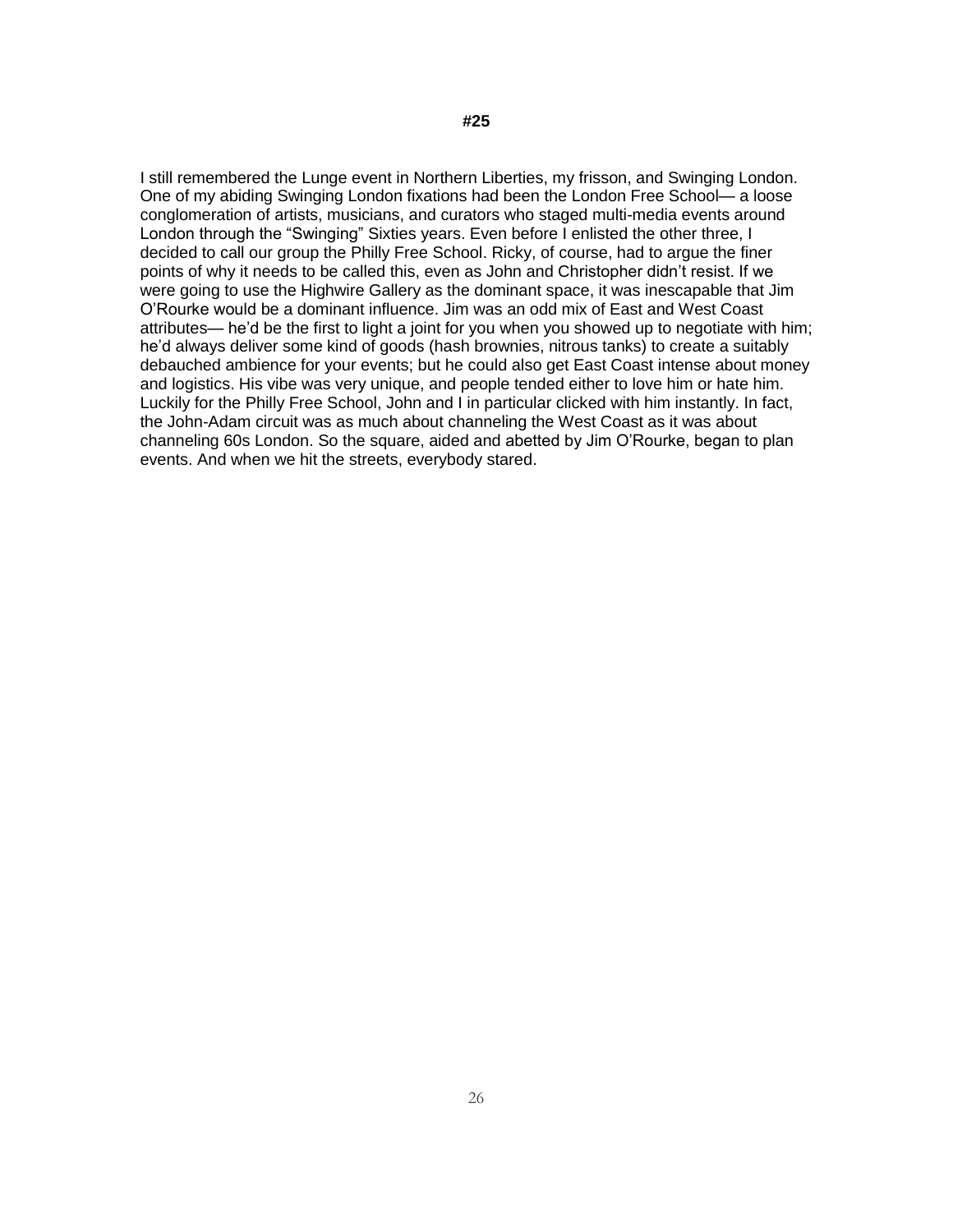The first Philly Free School event was held in July 2004. There were some physical characteristics to the Highwire Gallery space which facilitated the event. The west-facing wall was all windows. The event began in the late afternoon, then into the evening, and we got to watch a spectacular sunset as it happened. We sold Jim's hash brownies for a dollar a piece. This guaranteed that by the end of the night, everyone would be on their backs. As for the acts— Golden Ball played psychedelic space-rock. Many of the Golden Ball guys and the retinue they brought had been my friends in State College. I imported Lucky Dragons from the Lunge event in Northern Liberties; they were pure, laptop driven ambient. The demarcation separating Philly Free School from This Charming Lab happened fast; there were lots of paying customers at the door. Plus, Jim's presence assured that there was free hard liquor floating around. Jim O'Rourke did things right. If we were taking big risks, we also had some protection— the Highwire, not on the Gilbert Building's first floor, could only be accessed by stairs or elevator. D.P. Plunkett bombed; Christopher walked around taking pictures with his digital camera; I was clean-shaven. If the "factory room," unfortunately, remained untouched, the important thing was that when the square locked in, we really did work together, even Ricky. I knew instinctively that nothing like this had ever been done in Center City before.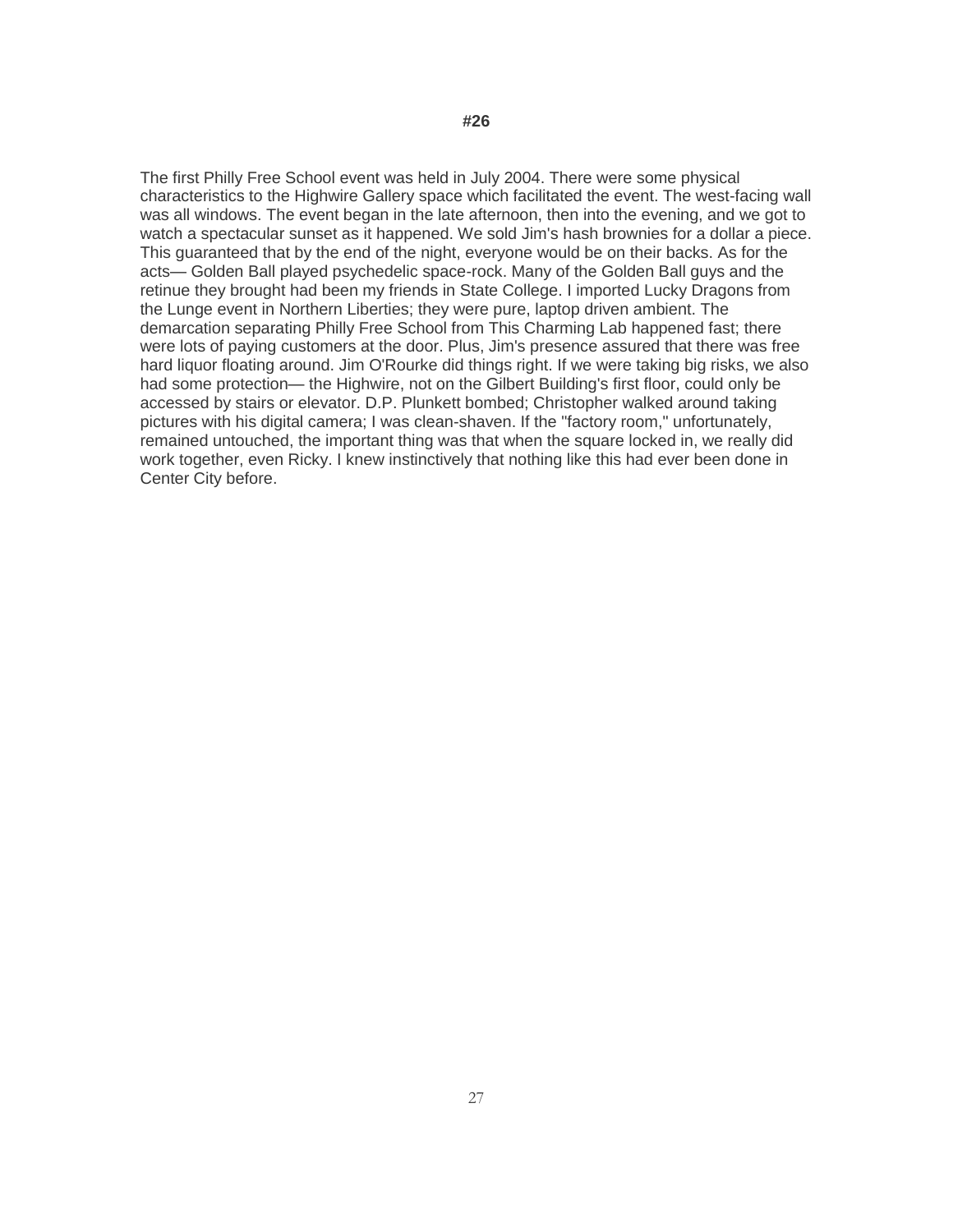Baptiste Spurn reemerged at about this time. He had spent time in London with Station, but nothing had panned out for them there. Baptiste's new incarnation was as front-man for an industrial-leaning band called ElektroWorx. Unlike Station, who were very raw, ElektroWorx were steeped in multi-media. Their performances incorporated videos and lighting effects. Thus, they were a natural choice for the Philly Free School. Baptiste's life had retained a reckless quality; as of '04, he was living out of a recording studio at Thirteenth and Carpenter. As I soon discovered, it was a junk-fest. Every time I smoked pot with Baptiste at the studio, it was dusted with H— I got flu symptoms instantly. There were always people drowsing on the couches scattered around the studio. This coincided with a period Baptiste was going through of dating strippers. When Baptiste signed on for a bunch of Free School engagements, it was the John Rind-Adam Fieled, West Coast influenced circuit he was working with. John and I could hang out at the studio and not feel out of place. Christopher never particularly liked the junk vibe and Ricky was adamant that only alcohol worked for him. Nevertheless, once Baptiste was convinced that this wasn't This Charming Lab redux (Baptiste had hated Bill Rosenblum and Dara March), he didn't hold any of his spoils back from us. I noticed things beginning to sink into a certain miasma— none of us were ever completely sober. The Philly Free School had a Manifest Destiny approach to debauchery we prized altered states of consciousness. And all of us (including Baptiste, with his European edge) were sublimely ignorant of how different we were than the rest of the Center City art scene. We had created a self-contained world.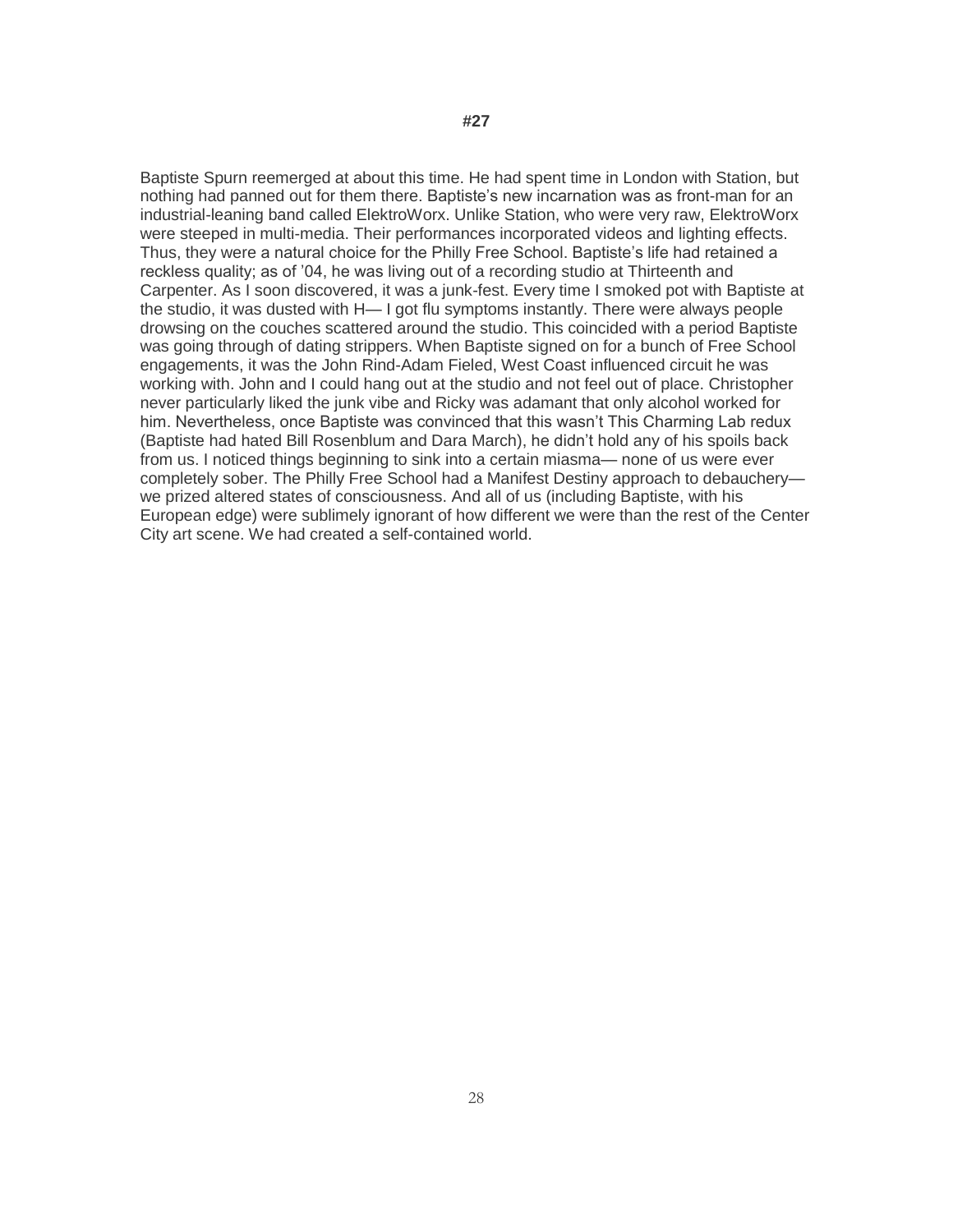The debauchery edge of the Free School had some darkness and some light in it. What was always tinted more darkly for us was sexual tension and competition. We worked fiercely together, but there was ferocity between us too. As far as raw sex and how the square worked, it reduced to two basic circuits: John-Christopher and Ricky-Adam. John and Christopher were either would-be or "very much" bisexuals— they were sweet on each other, and on Ricky and I as well. They preferred the bisexual "sweetheart" approach. Ricky and I were straight-up, straight, and macho. We looked for girls. The problem Ricky and I had instantly is that we often wound up going for the same girls. Ricky, being Ricky, had to abuse the living shit out of me (both behind my back and to my face) whenever I won a battle. I wasn't big into subterfuge, but I was big on telling Ricky the truth: my slightly-less ferocious moves worked more frequently than his Genghis Khan ones. It meant that when the four of us went bar-hopping in Center City, the edge of unease between Ricky and I would start early and last until one of us "won." The "sweetheart circuit" had a lot more finesse than we did. After the first half-hour, Ricky and Christopher would go out of their way to avoid each other. Visually, we all knew the square worked— we became the center of attention wherever we went. As all the circuits worked except one, we could always branch off in ones, twos, or threes to flatter, seduce, or co-opt whoever we needed to. There was no precise system— we were selling good looks and youth. Philly in the mid-Aughts suffered no paucity of either.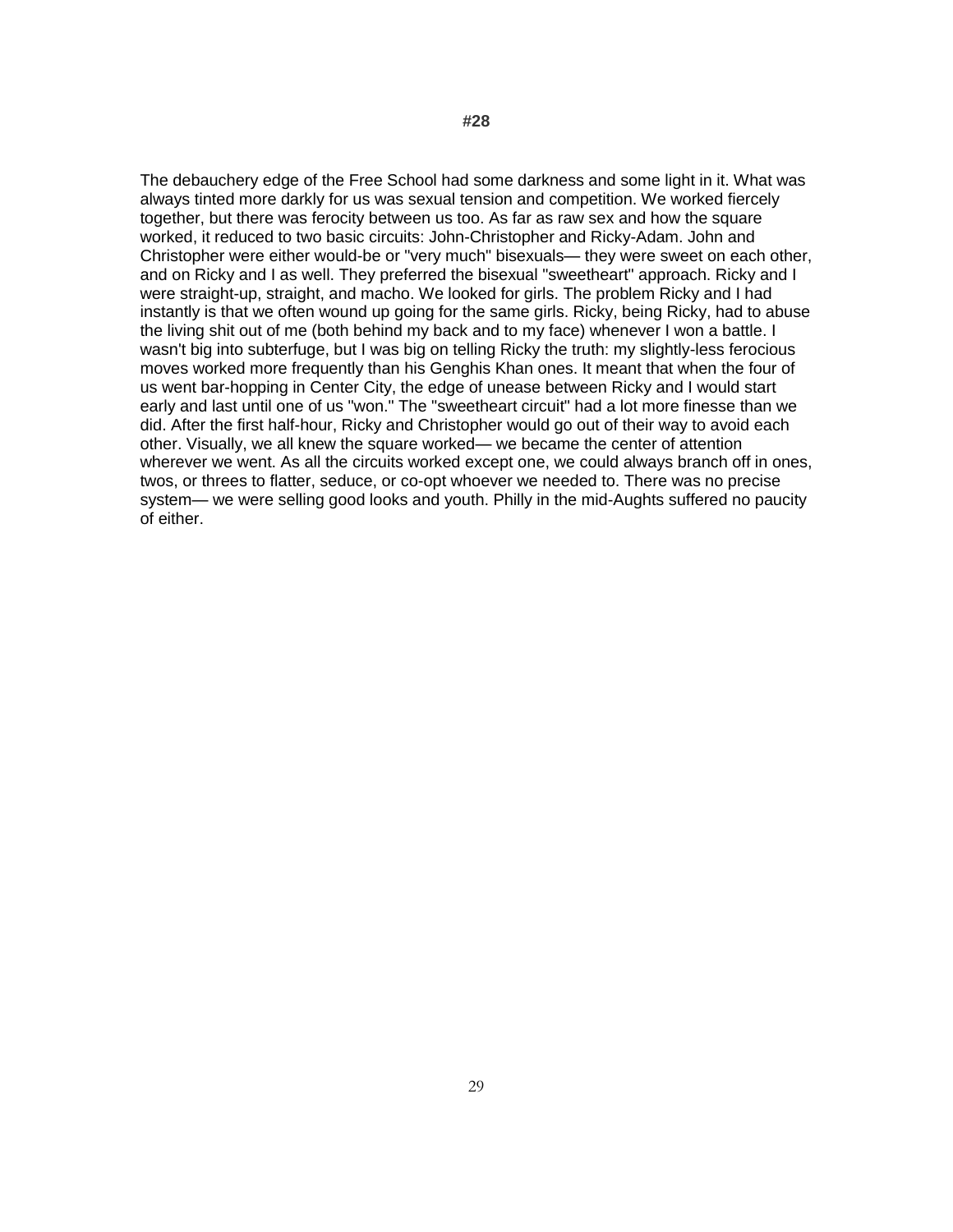One thing the Free School needed to do was to chat up poets. We were doing multi-media; just musicians weren't enough. We learned very fast; if anyone among us was going to chat up poets, it would have to be me, or Christopher, or Christopher and me together. That's what the Adam-Christopher circuit was about: poetry. Christopher was very particular about his affiliations; he'd spent four years studying Pound (and the Modernists) at Villanova; it was always Pound who wound up being the major touchstone. If the four of us happened to be speaking with someone with serious literary pedigree, Ricky and John would soon wander off. Christopher and I were older (Christopher was two years older than me, and ten years older than John), and the necessary depth of historical knowledge was there with us. It meant that the major defunct circuit in the square often hinged on Christopher telling Ricky off for not knowing enough about literature (and Ricky dismissing Christopher for being pompous). When all the parts were working together, the scientific objectivity of Ricky's mind allowed him to pick up things very fast (and oozing condescension the while); and John was always ready to learn. Christopher and I had a history of doing readings; we knew how to angle things to get poets to read with us. Even if the poets other than Christopher and I who were associated with the Free School were taken more than slightly aback by how intensely we were living. It was difficult not to think of Rimbaud's "systematic derangement of the senses," and Christopher and I were both suckers for the French Symbolists, even if Christopher's tastes stopped before the English Romantics. On some nights, it really was the Book Nerds vs. the Drinkers— God help Christopher and I for stopping at five drinks and debating what Pound did or did not help Eliot with; John and Ricky drank us two old fogies under the table every time.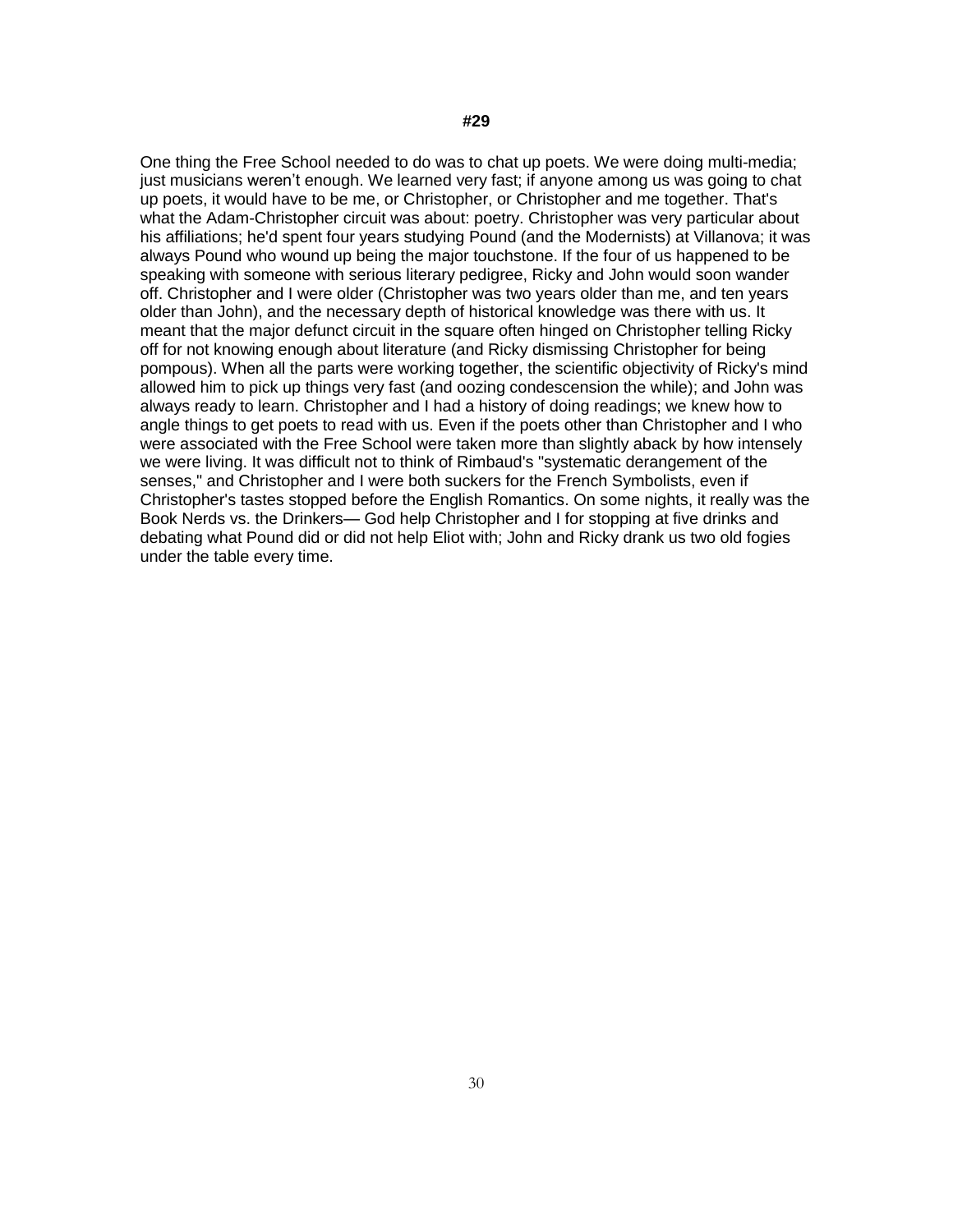It has to be said that, all things considered, the big "getting things done" circuit in the Free School nexus was John-Adam. We were always "on," always ready to seduce, always working the angles with everyone and everything around us. Lots of subterranean action happened at B & N on Rittenhouse Square, where we worked (Ricky had started off with us, but had been "offed" for molesting female employees). Free School characters would drop in to say hello and commiserate. John and I would smoke a little pot on our lunch breaks (the streets around Delancey Place were conducive) and plan new heists. John had U of Arts kids he wanted to include; he had also become chummy with a gaggle of Temple undergrads who were into poetry. We were too on fire to create a context to be snobbish or elitist; anything young and fresh, with at least some artsy edge, had to work. The big sexual tension between John and I was more personal than my head-butts with Ricky— John was in love with me. He made passes; I deflected them. I was later to learn that many people who saw us on the street assumed we were a gay couple. One of the reasons we so liked to get high was so that John could numb the pain of unrequited love and I could numb the pain of having to deflect him. I was, and remain, incorrigibly straight. Still, these were dark undercurrents in a period charged with vitality and excitement. As a way-station leading to other destinations, B & N worked just fine for us.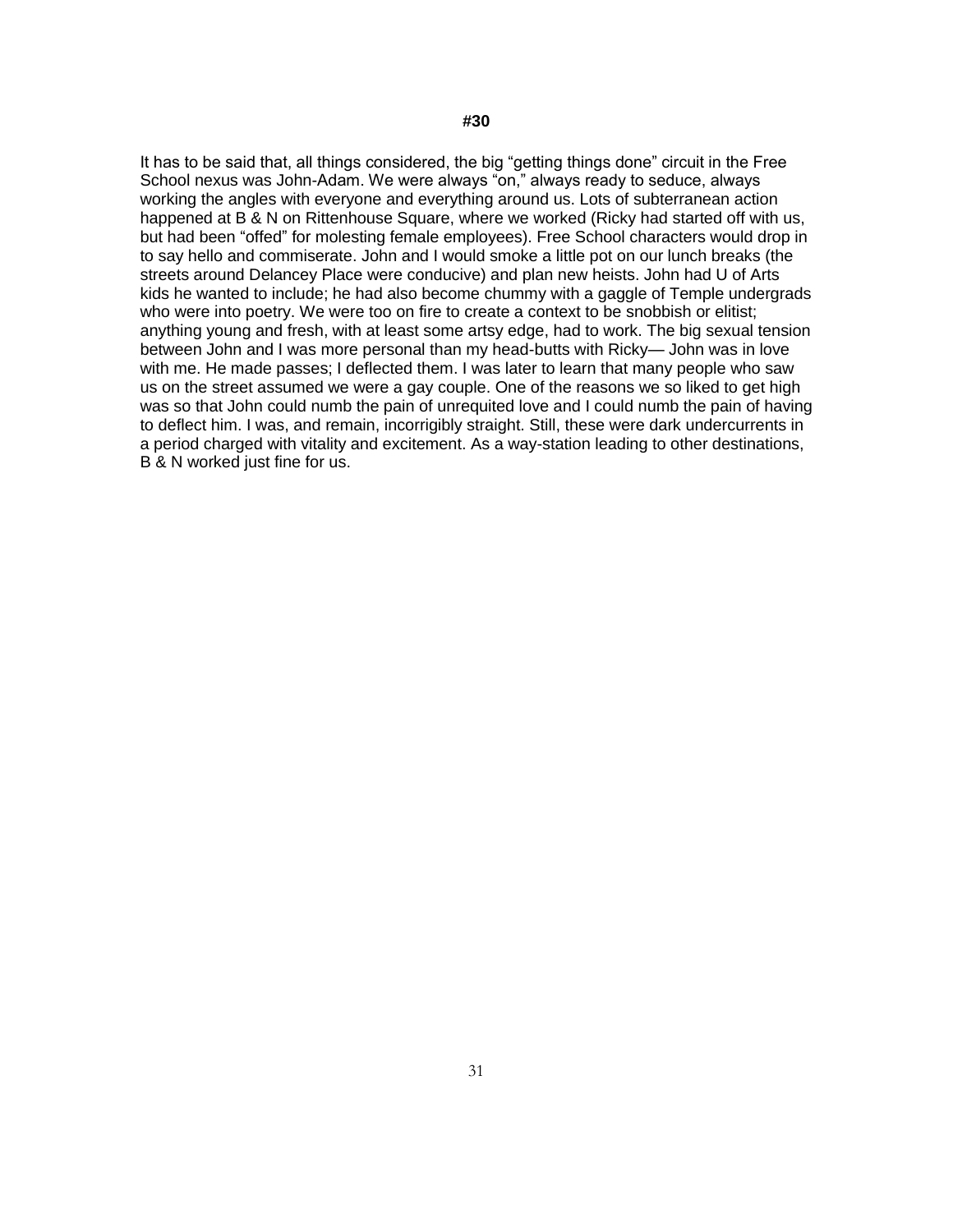For the second Highwire show, Jim O'Rourke installed a nitrous tank in the stairwell behind the "factory room" and manned it. Whippets were sold for a dollar and almost everyone, including us, indulged. We were all in an exhilarated mood— it was now October, and attendance had doubled since the July show. We exhibited one of Trish's paintings, and she came with her sister. We were also able to show movies for the first time— our friend (and Trish's PAFA buddy) James Nguyen had two short ones, perfect for a venue and an event this size. Most importantly, the square worked cohesively (especially at keeping the money collection tasks in order, at Jim's behest), and no major balls were dropped between us. I learned about Ricky— when he had just the right kind of alcohol buzz going (we had loaded up on cases of wine for the event), he could be a sport. The best part of the night, for me in particular, was how effortless it all felt— the work of overseeing things (balloons in hand) was a pleasure for all of us. If there was a dark edge operative that night, it was that many artists were showing up who wanted to ride on the Free School gravy train, and not all of them had good or honorable intentions. John, in particular, would drink with anyone, and he was besieged with invitations. I struggled with my instinct to impose on John who he could and could not drink with.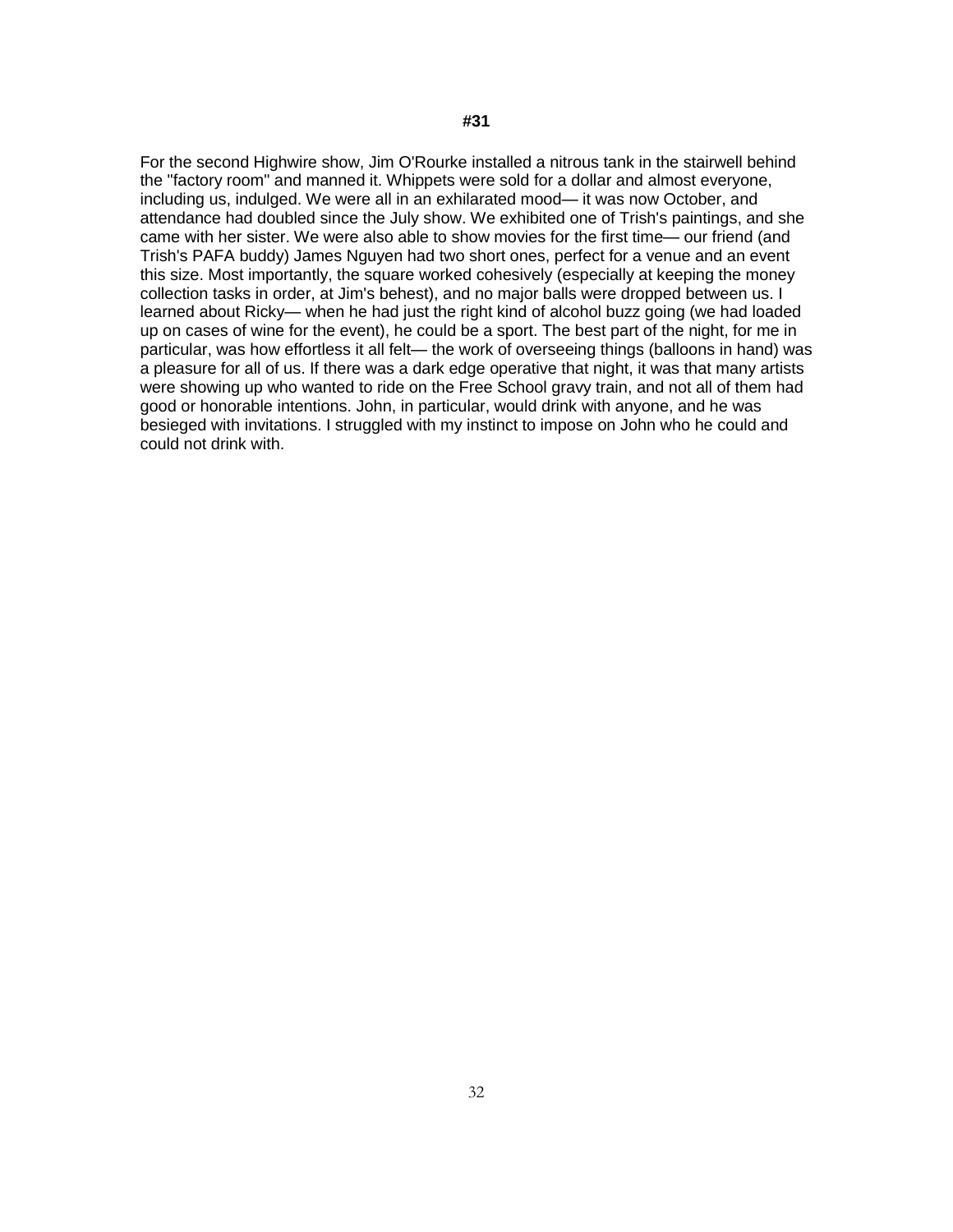By now, all of us were infected by the freewheeling spirit of the Free School. We were bummed that Bush had won a second term; but there was nothing that could be done. One of John's many chance acquaintances had bequeathed to him a little acid blotter sheet. So, one night, when Christopher and Ricky happened to be unavailable (Christopher in particular, being based in Roxborough/Manayunk, was in and out of Center City), we decided to trip. We started at my pad at Twenty-First and Race; the acid was slow-burn, and took about ninety minutes to sink in. We had been listening to the ambient music the whole time; it passed in front of me as something concrete. We somehow managed to stagger over to the Last Drop, and found ourselves occupying the basement, which was dimly lit (as ever) and dank. Neither of us could sit still, and John was stuttering. I had a fortuitous inspiration— I was seeing another B & N girl named Jenny Lee, who lived around the corner on Lombard between Thirteenth and Broad. We could drop in on her. She was a stoner, after all, and forbearing. We found her entertaining a bunch of her Delaware friends (she was a U of Delaware BFA), including a gorgeous brunette named Erin. At first, John was OK. But when we smoked a bunch of weed on top of the acid, John became catatonic. He was rocking back and forth in an armchair, and wouldn't respond to questions. The Delaware crew became aggravated by John's bad vibes, so I got him out of there. The trip would've been better with all four of us on it, but what the hell.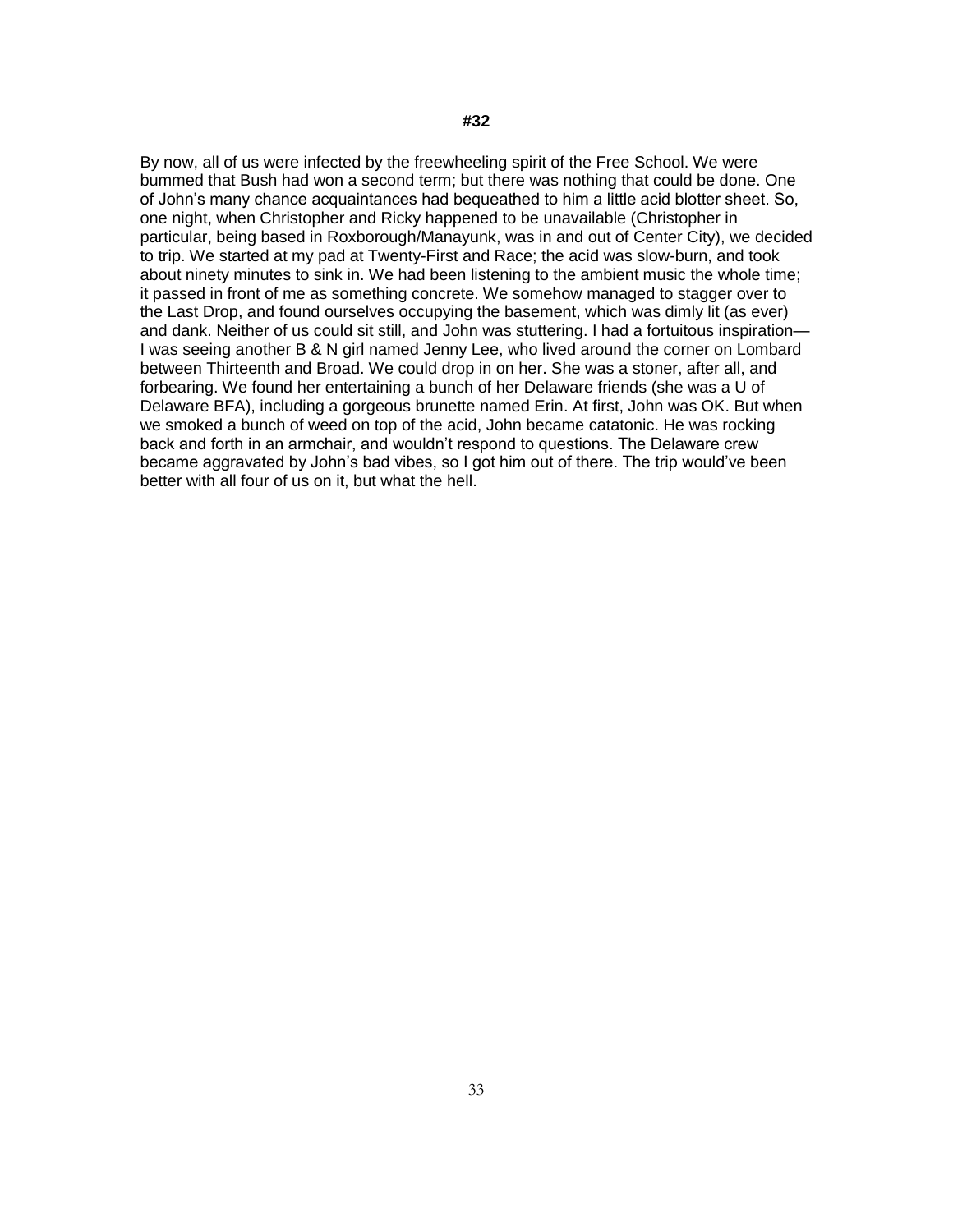One of the incidents which transpired at this time was symptomatic of Philadelphia's mixed reaction to the Free School. I asked a U of Penn staff poet to read with us at the Highwire. He demurred, and I shrugged; but Jim O'Rourke revealed that, having discovered the Highwire through us, he'd gone behind our backs and booked a huge academy affiliated poetry event there. He didn't ask any of us to read. Now, he wasn't breaking any laws, but it was a cheap move, and very not Free School. So, employing the privileged position we'd established as Highwire regulars (crucially, Jim O'Rourke didn't attempt to dissuade us), we decided to put in a unified appearance the night of the reading. It was just as boring, rigid, and Academic as we had expected— the important part for us was that we stole the show. Not only was our antagonist made visibly uncomfortable by our appearance, all the Academicians appeared uncomfortable that we were there. Even just our looks ran rings around them. As I was later to learn, many academicians have beleaguered fantasies of being stars themselves, and want to be perceived as celebrities. The "Fab Four" gave them a pungent dose of the real thing. It was enough to make me think that Jim O'Rourke, who had smoked us all up in the factory room beforehand, had the whole thing planned when he booked the Academy reading.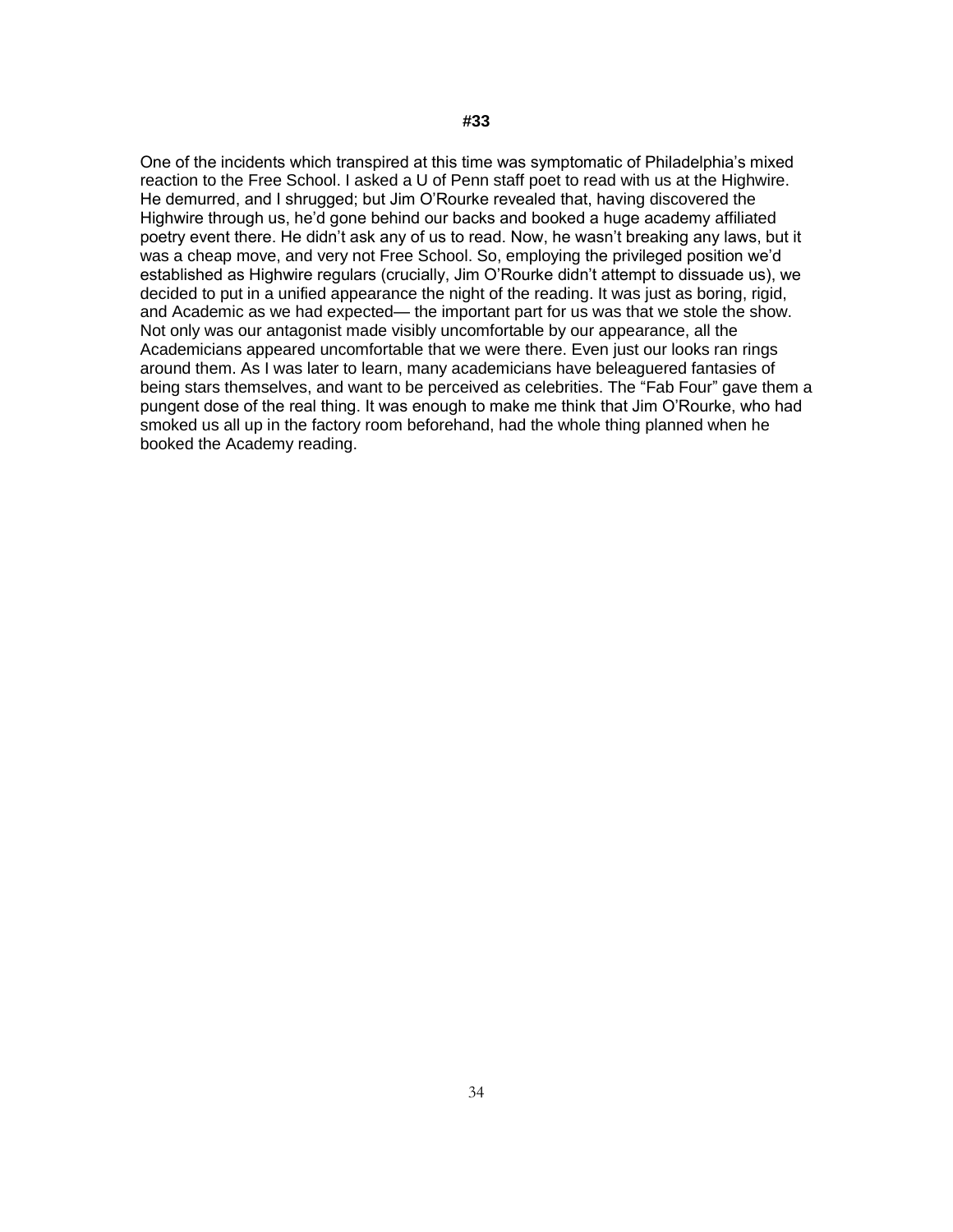Not all of the Highwire Free School shows were big ones. We would do series of modest shows between the larger shows. The Bats were an all-girl band we wanted to book, so we did. John and I did a bunch of schmooze routines with them, at Tritone and elsewhere, and John and I were both in love with Tobi, an old friend of Trish's and mine who played keyboards (and also painted). Tobi was tiny, an elf, with exquisite bone-structure in her face, chestnut hair, and bright blue eyes. Of the Bats, she was the most natural as a Free School person. By this time, we had a new system going at the Highwire, by which the factory room and the main space would be used simultaneously. The night the Bats played, we had poets reading on a raised dais in the factory room. The factory room had high ceilings, but was darker, danker, and more private than the main space— a perfect place to smoke up or hook up. The poets were Temple kids, and one stuck out for us immediately, especially to John; a buxom, olive-skinned Latino named Lena. If I sensed that I would beat John to Tobi, he would certainly beat me to Lena, who liked his looseness over my rigor. Christopher and I were attempting to perfect a new way of combining poetry with visual imagery; he projected images on a screen behind me as I read that night. Frankly, we were both bored with dry poetry readings (no matter how attractive the participants), and this was our way of extending their range. Headed towards 2005, John's characteristic looseness was the keynote mood. Even if it meant that Christopher and I had to up the ante to six drinks per night out.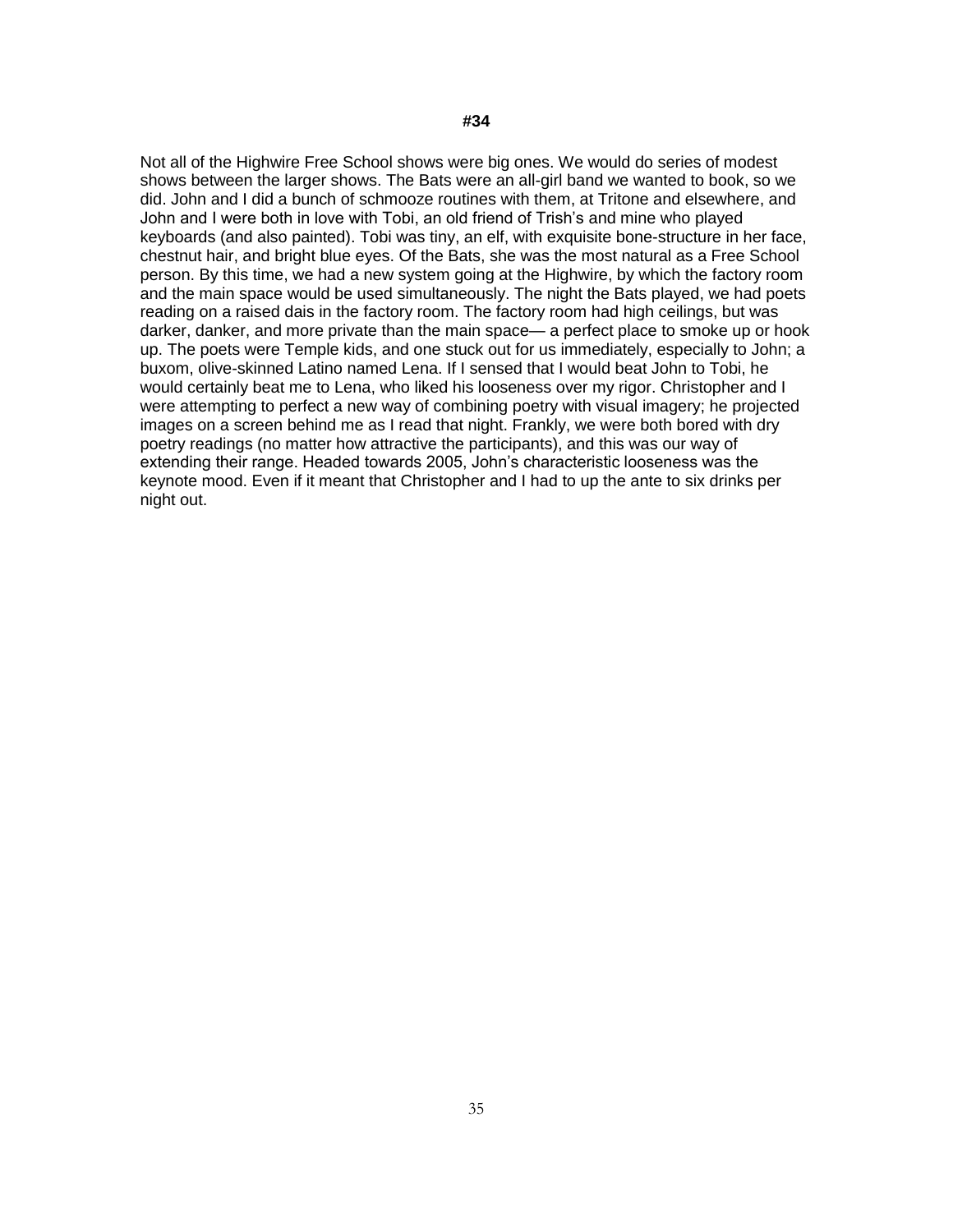Baptiste Spurn had a birthday party at around this time at his studio at 13th and Carpenter. I wound up being the only Free School guy there. The four of us each had different sectors to work, and Baptiste's was one of mine. At the time, Baptiste had a menage situation going; he was living, not only with a stripper/burlesque artist named Lissy but with a couch-surfing teenage runaway named Anastasia. Anastasia was a wild child. She later tried to jump from one of the Highwire windows. That night, she insisted that everyone strip. We were passing around a bottle of Stoli; people were downing three or four shots at a time from the bottle. I decided to do them one better and down seven. For about fifteen minutes, I felt an overpowering sense of swirling ecstasy. Then, I got hit with a wave of nausea so intense I almost fainted. Everyone was very drunk and very stoned; I managed to drag my pile of clothes to the side of the circle and put them on. I didn't want to vomit all over the studio. I knew myself to be performing what was, for me, the greatest Intoxication Feat of all time despite all the vodka-shots, I walked all the way from Thirteenth and Carpenter to Twenty-First and Race at 2 a.m. without puking. If I spent the rest of the night violently ill, I had done the right thing by the Free School; saved face before the big Intoxication Heavyweights of the Free School nexus, and entered the charmed circle (with John and Ricky) of the alcohol poisoned.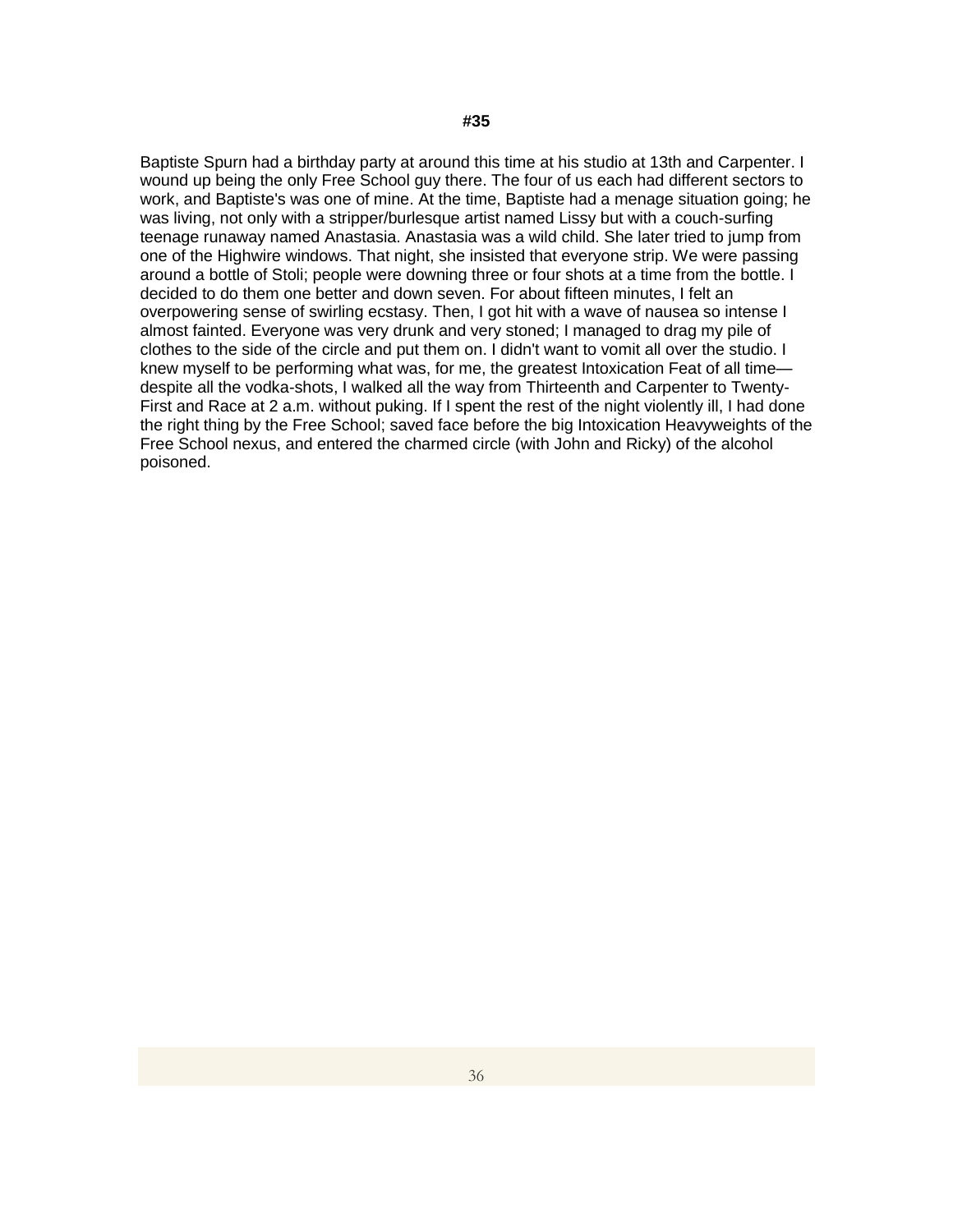#### **#36**

At this time, John and I established an ancillary beat to the beat we were doing in Philly. Who's to say that, given the proper venue, Philly Free School couldn't conquer Manhattan? John's sister Kyra lived on the Lower East Side. She was a burgeoning fashionista. Kyra looked like a female John; long, curly dark hair, dark eyes, slightly olive skin. To John's dismay, we clicked immediately. I was aggressive in those days, and Kyra and I flirted aggressively. Meanwhile, I was looking up my NYC contacts from the Nineties. The big hookup was Samantha Fry, a singer-songwriter I met at the Sidewalk Cafe back then doing antifolk and who was still my friend. I was also in touch with Jeff Kim Chung, a Swarthmore grad I had worked with at B & N who was now doing a fiction MFA at Columbia. With Kyra's fashion contacts, we had the rudiments of an NYC Free School circle in place. The big venue target seemed to be the Bowery Poetry Club. Every time we went to NYC, John and I stopped in there to chat up the staff. We eventually got the e-mail of the guy who ran the place. He was slow to respond. And while we tried to get Ricky and Christopher in on the NYC shenanigans, it was clear that the problem was housing. Kyra could fit John and I comfortably in her little studio; but all four of us would have been absurd. I was hoping to court both Samantha and Kyra. John and I were still doing our pot n' books routine at B & N in Philly, and the whole Free School adventure became like living in a haze. If there was a rock beneath us at this point, it was Jim O'Rourke. We still, all of us, had the Highwire like a fist, and that was still where we had the most fun.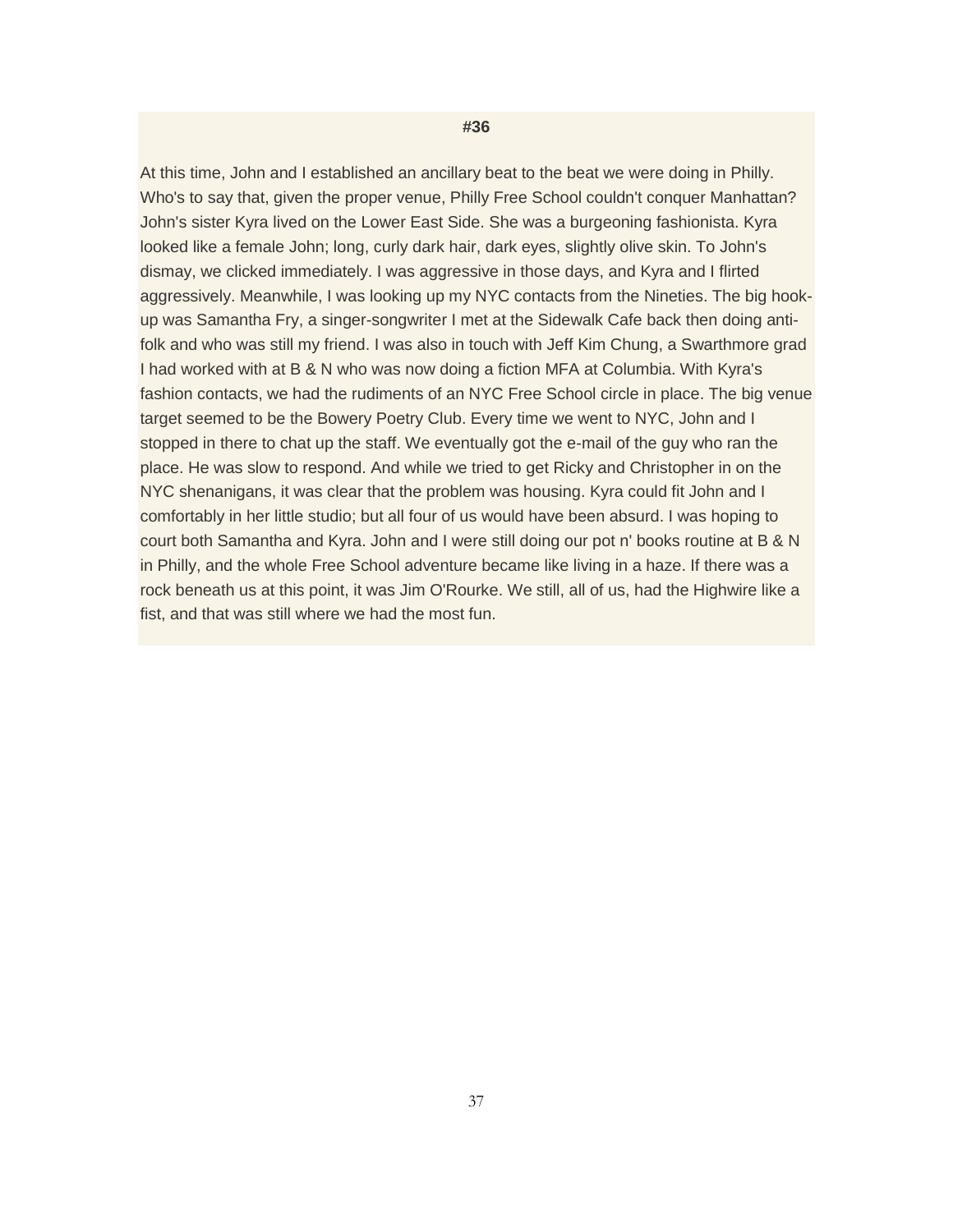The next time John and I hit NYC, we went with Kyra to see Samantha play solo at a club on Ludlow Street. I spent the night flirting with both of them. At one point, we were all sitting on a couch, and I had one on either side of me. We must've looked outrageous. Samantha lived far away in Brooklyn, whereas Kyra was only a few blocks away. Plus, John and I had a bunch of things to do the next day. So, I decided to stick around. Oddly enough, I never got another chance to hook up with Samantha. Kyra and I were hot and heavy all over each other. John, in the next room by the end of the night, just had to take it and go to sleep. I knew I was being cruel, but my blood mastered me then. The next day, the three of us went to see John Ashbery read in the West Village. We also stopped in to see our contacts at BPC, and it looked like we were finally going to get a date. John was only slightly more moody than usual. As for Kyra, I could tell that the night before hadn't been a big deal for her. I had it in me to be smooth about moving on too. John and I slept on the Chinatown bus back to Philly. Because John and I were both decent raconteurs, I guessed that the story about Kyra and I would do the rounds very fast. During a promiscuous era in Center City, I knew that the recounted drama would be all to the good. I could also sense in the air that some kind of drama would come to a head between Ricky and I.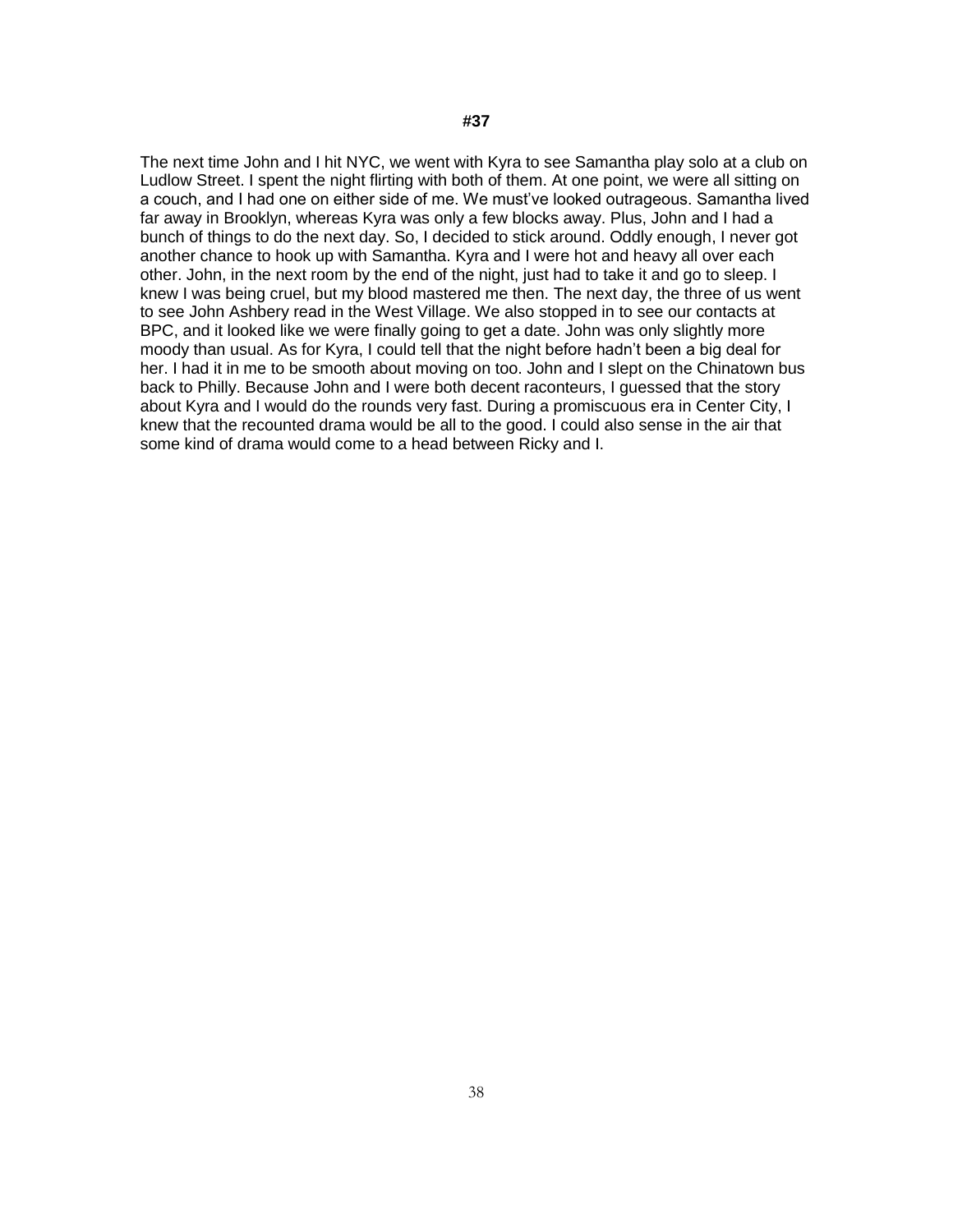In the bars and the clubs, artistic types were beginning to migrate towards the Free School crew when we went out together. We didn't always have to search aggressively, or to be "on" anymore. I don't recall how we came to meet Heather Mullen. The first memory I have of Heather is of her sitting with us for some reason at McGlinchey's. Perhaps we met her there. She was tallish, about 5'7, handsome rather than pretty, in a thick-browed, Frida Kahlo-ish way. She was writing novels. She and Ricky were combustible. But the knife-edge current in the air, even on this first night, was that she wanted me too. I hung back, and let Ricky win, which was painful but (I felt) necessary. Ricky and Heather became an item almost instantly. In a way, Ricky was a more apropos target for Heather— they were both authentically selfdestructive. They were also, I was later to find, derisive about me behind my back. We arranged a reading specifically for the five of us at Molly's Books in South Philly. Oddly, Heather's heart-on-the-sleeve prose aligned her more with John Rind than with Ricky, who tended to ape the loopy surrealism of Foster Wallace and the McSweeney's crew who were big then. One reason I had brought Sara Blount back into the fold was for her to meet Ricky— they were firing off on similar literary cylinders. Somehow, the meeting never came off— Sara was a delicate bird, easily frightened away. But Heather stuck. And as she and Ricky were soon living together, and as she was dragging all her social contacts (some artists, some young politico types) to Free School shows, the whole Free School experience was deepening and darkening into something more personal, more "felt," then it had been before.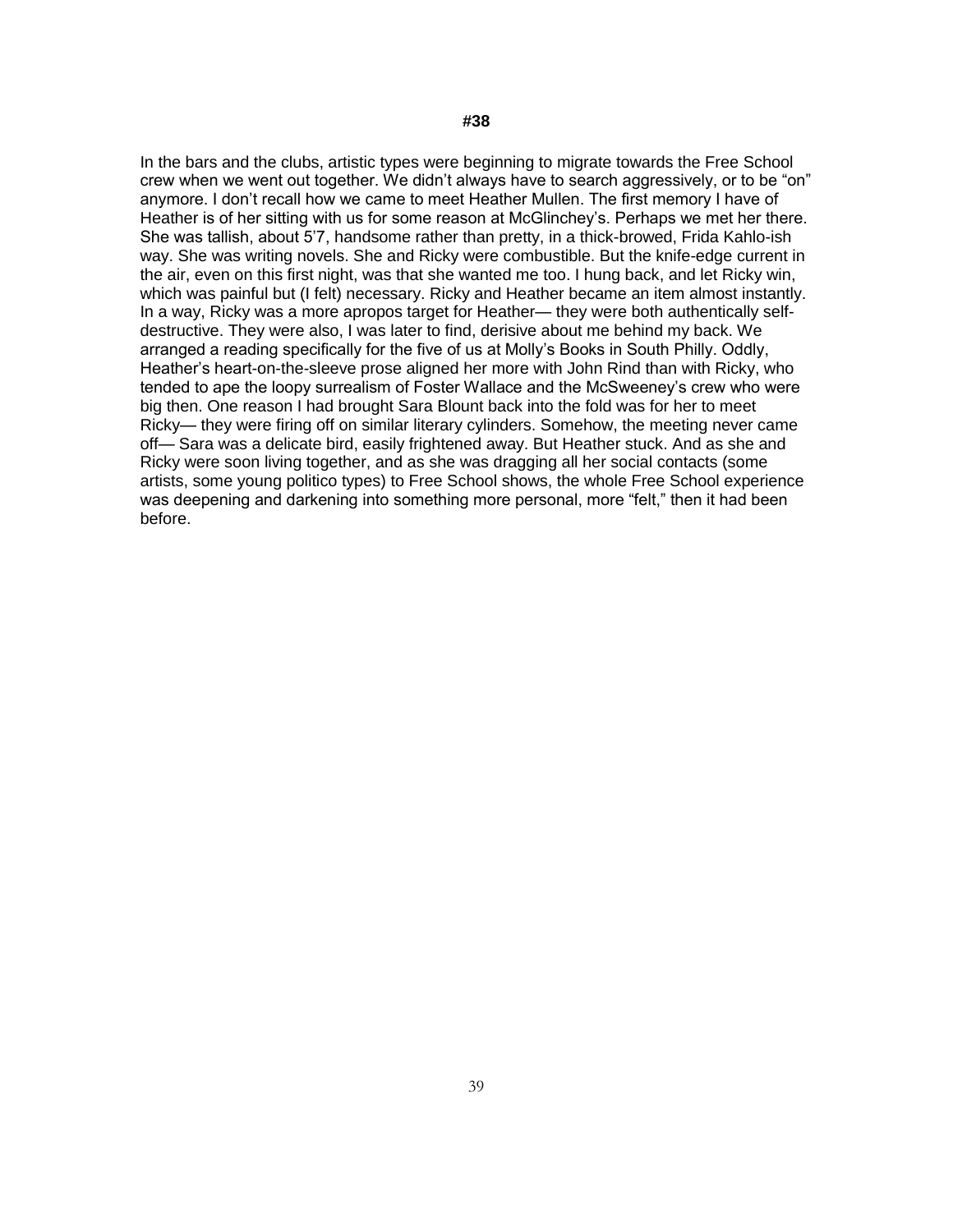When the square was initiated, the only circuit which didn't function properly was Christopher-Ricky. Over the course of a year, more tension developed as the John-Ricky circuit became more active. When The Drinkers drank, they liked to take the piss just generally; because Christopher could be awkward, and his social mannerisms were so unique, he was easy pickins' for The Drinkers in general. Ricky was constantly goading John to be harder and more callous; John wanted desperately to be impressive to Ricky, and idealized him as a big brother figure; both The Book Nerds bore the brunt of their chemistry, but Christopher in particular got victimized. Predictably, Ricky lorded his relationship with Heather over us, and it stimulated him to greater displays of rambunctiousness. Ricky wanted to invert things; to place himself at the top. My strategy against him was to keep working my circuit with John on a day-to-day basis, so that we could work without Ricky getting in the way. At this point, we worked towards another big Highwire show, with Baptiste and his band (ElektroWorx). We even had a place for one of Baptiste's DJ friends. By the time the show happened, Jim O'Rourke was there with a nitrous tank again. This time, throngs of teenagers from the suburbs showed up. Jim wisely hid the nitrous tank, as the Highwire momentarily went "rave."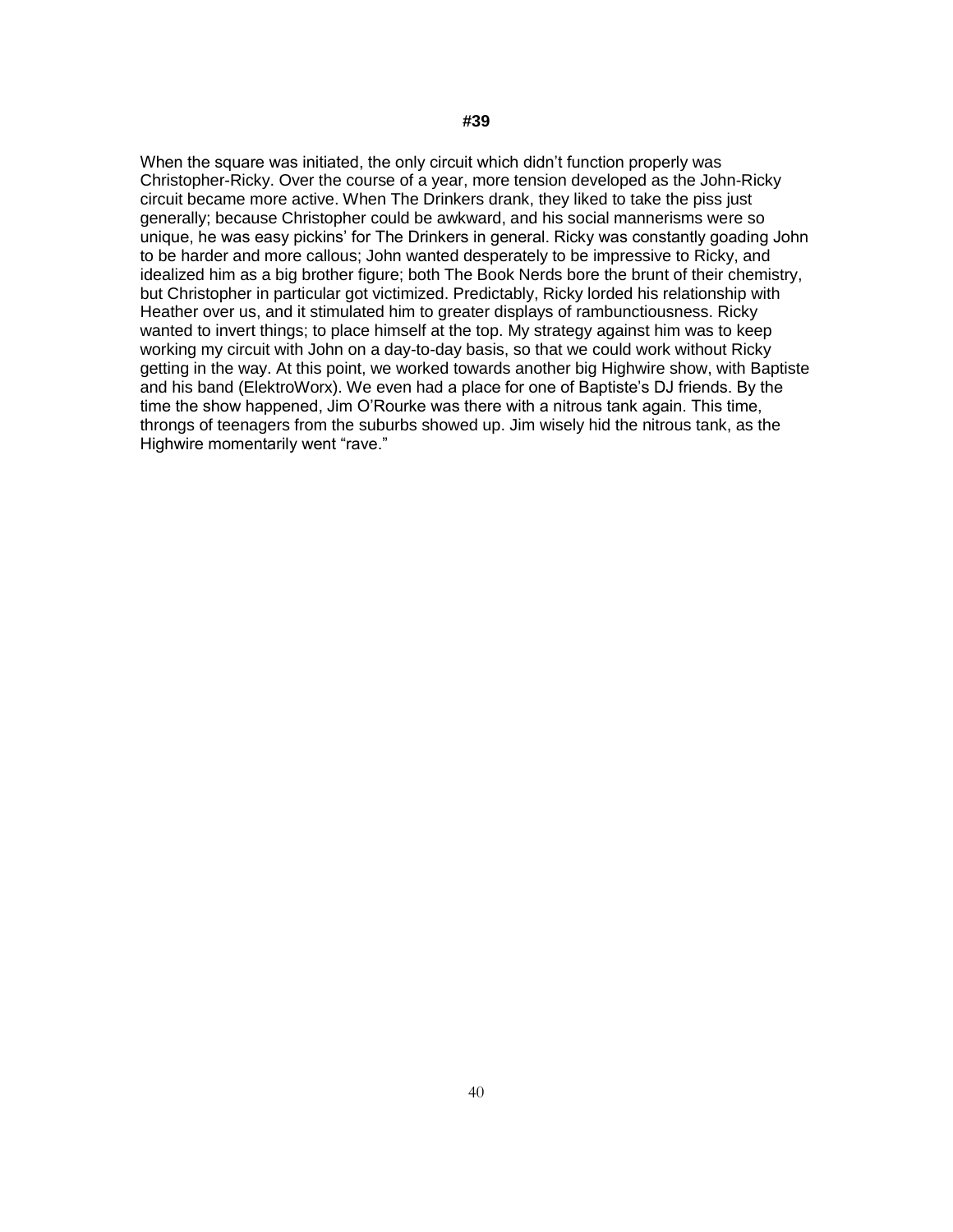Lena, the Temple student who had read with us more than once, was on the scene quite a bit then. She and John were very tender with each other, and Ricky liked to play up the "double date" angle and bring Heather in on the action. I wasn't seeing anyone steadily, and detested feeling like a fifth wheel. When this formation emerged, I would leave. It's just that Heather was a sugar-cube underneath, and we had a little secret pact going, and knew it. By Bloomsday '05 (June 16), we had entered into a full-on affair, and Ricky was out. All the while, John and I had picked up the cudgel to put together a huge poetry reading at the Khyber, patterned after the Poetry Incarnation reading in '65 Swinging London. It wasn't an entirely joyless enterprise, but without Christopher and Ricky there was little espirit de corps. Now we just felt like ordinary hustlers; even if, for the first time, the Philly press were showing some interest in us. We hammed the event up verbosely for them. The darkest cloud on the horizon for me personally was D.P. Plunkett and his crew. The Free School had found ways to upstage them, but we were falling apart. The Plunkett poets read at Poetry Incarnation '05 with many others; but they were morose at the event because we didn't treat them like stars. They reacted by concocting a spurious tale that I had withheld money from them and began to circulate it after the event. If I wanted to survive, I knew I'd have to stop dissipating my energies and focus on poetry in a singular way. There was no other way to conquer the Plunkett goons; and I'd learned that art events are all too ephemeral. There was little in them left to keep. I had one major piece out in Jacket Magazine; it was time to build on it.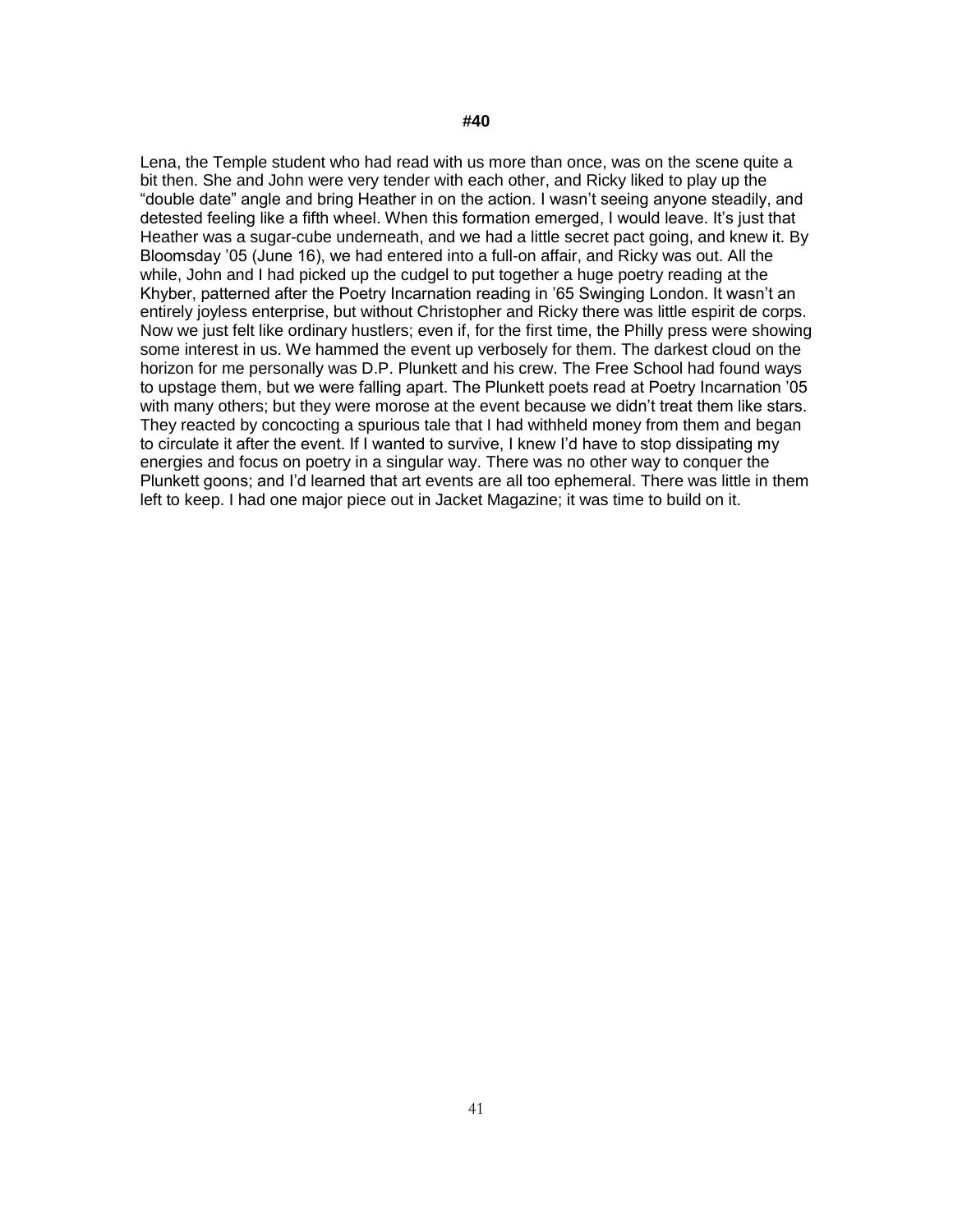Times had changed in America, and in the Western world in general. The Free School had taken some notice of the Internet; we had a blog. But a vista had opened for me with poetry and the Net— I saw an unlimited amount of possibility in that conjunction. After all, poems are compressed and can be read relatively quickly. During the autumn of '05, I turned the Philly Free School blog into a poetry journal— Philly Free School Post— PFS Post. With PFS Post came an era during which I wasn't "in the street" as much. It was an auspicious time to rein myself in— John Rind, especially, had been caught in a social maelstrom with Free School hangers-on who had now migrated over to the Plunkett goons. It was a sick, alcoholic, head-smashing scene. The gossip and back-biting were terrible. The remnants of our social network were lost in absolute entropy— and if I didn't work fast and hard, I'd have been lost too. I myself was also drawn in to attend some Plunkett readings at the time. It was a scene of poseurs and flatulently undereducated blowhards— but they were well-connected in Philly, more so than I was, so I couldn't afford to ignore them. John and I disrupted them by being physically attractive— they looked like mongrels and dogs. They even had the nerve to follow our lead and do readings at the Khyber. The first lesson I learned about the serious poetry world was an important one— the vast majority of poets are physically unattractive and (for the most part) sexually inactive. Those who signify actual sex, as John and I did, are abhorrent to them. I made a quick decision— I wasn't going to give up sex to be a poet (and I did mean hetero sex). That sacrifice would be too great, especially as fecundity of mind often follows from fecundity of body.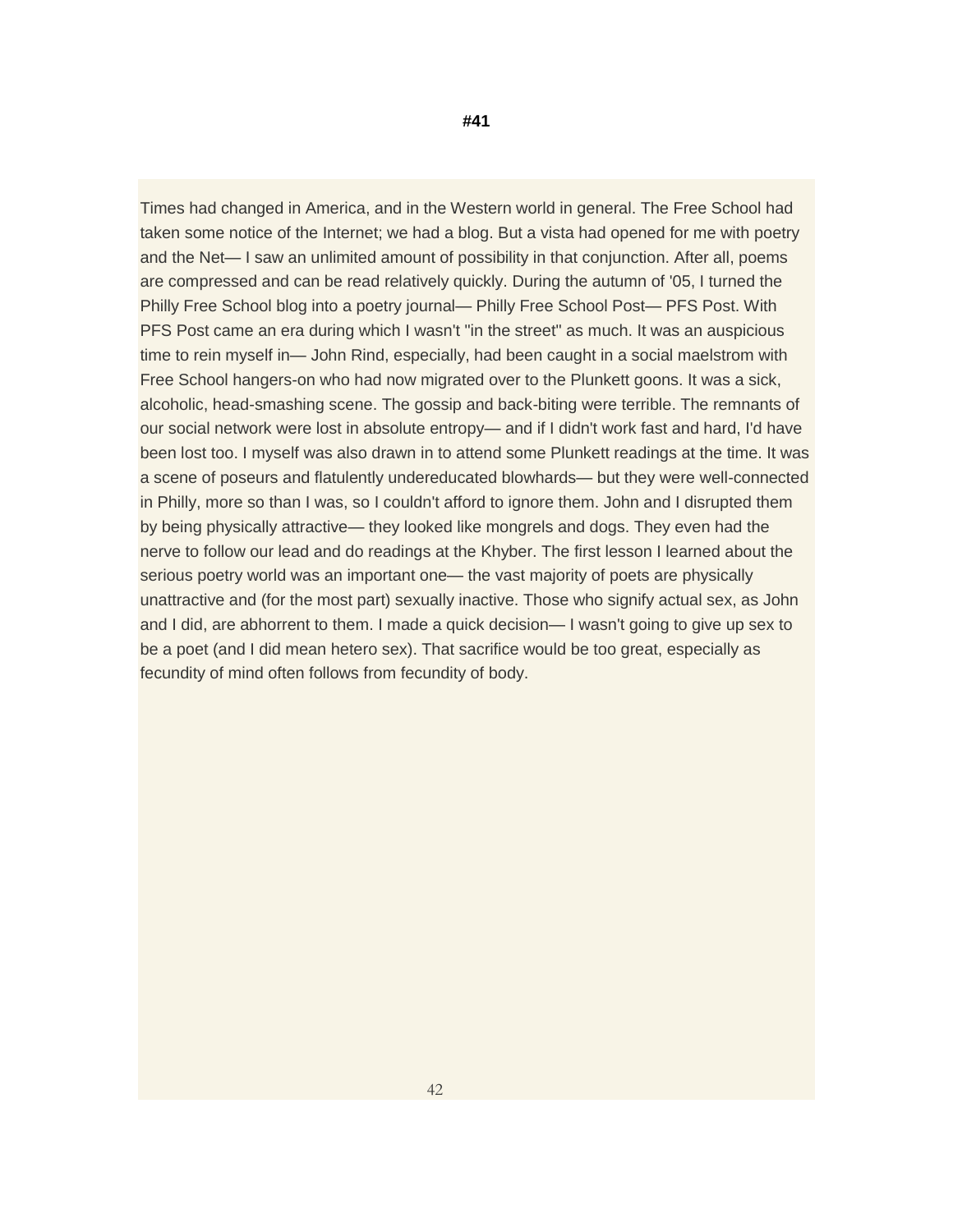#### **#42**

The other key decision I'd made was to pursue a graduate education past my MFA. Many poets (especially avant-gardists) in the Philadelphia area had PhDs. So, I applied to a bunch of PhD programs, and received the University Fellowship to study and teach at Temple University. This meant a stipend and health insurance benefits— I wouldn't need to work at B & N anymore. I had no intention of becoming a pedant (especially where the arts were concerned), but teaching at the university level seemed like a reasonable way to earn a living. I was still doing my MFA, but was rapidly evolving into an avant-gardist (avant-garde terrain in contemporary culture being intellectually richer than standardized) and so couldn't learn much from a faculty dominated by sentimentalists and Pulitzer bed-warmers. I began, past Jacket Magazine, to publish internationally as well, especially online. The Plunkett poets were provincial in comparison, and while I couldn't compete with their Philly connectedness (some connections were Old Money ones, some South Philly), I could begin to connect myself on other levels. The Center City art scene at this time, not just us and the Plunketts but the DJs, musicians, and impresarios who ran the club-nights we'd been competing against, was growing rather dark. Everyone seemed to be drunk all the time. If it was a trainwreck, it was a fascinating train-wreck— all the exhibitionism was dramatic and intelligent (John and Ricky were exemplars); but I was working towards writing actual books, and Center City for me began to be a more solitary place. I wanted to survive the wreckage.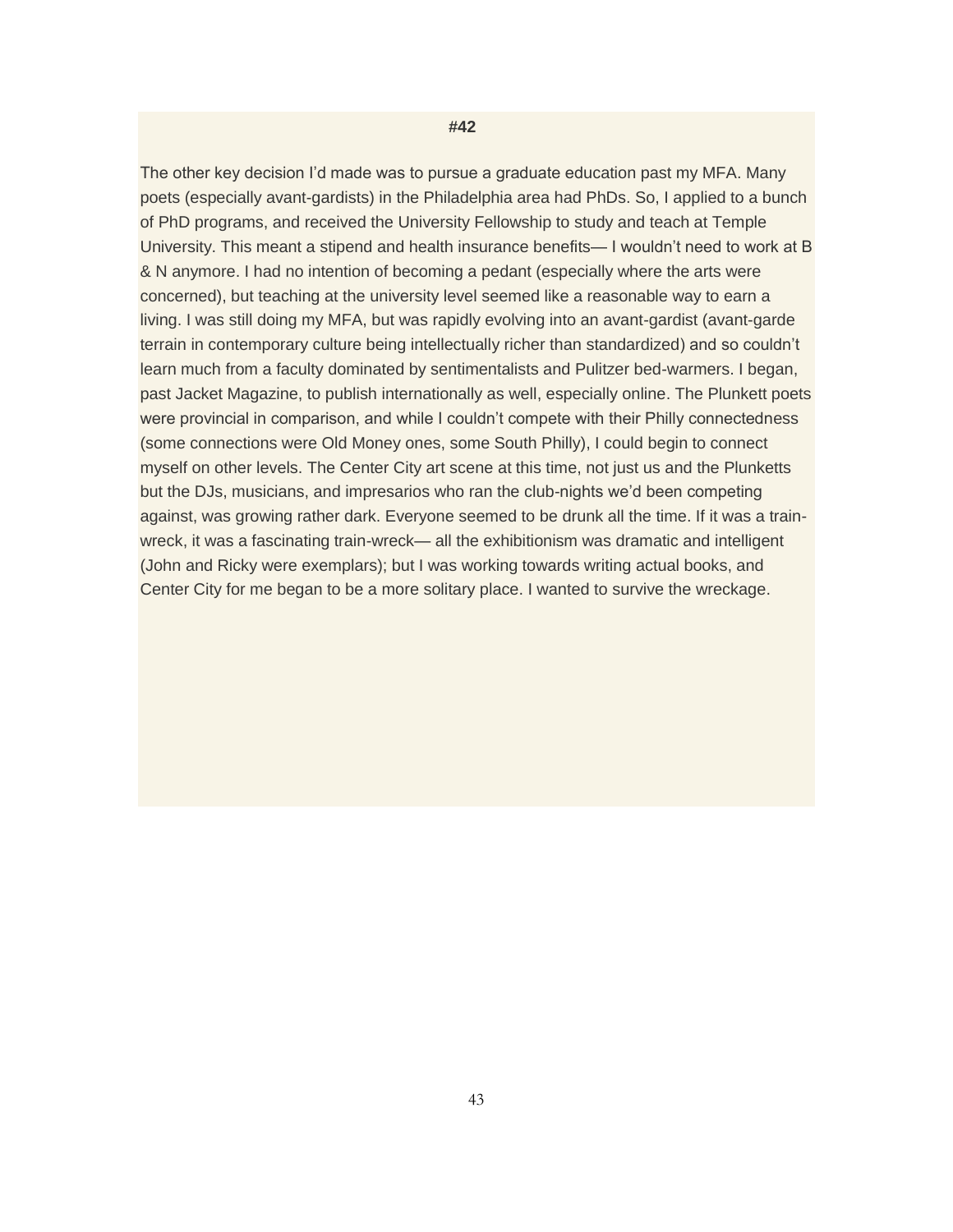By the time I finished my MFA in mid '06, I had two operative blogs— PFS Post and Stoning the Devil. Stoning the Devil I used for lit-crit and general commentary. The final summer residency was an anti-climax; no drama with profs, no sex. I spent the residency reading "Infinite Jest" and writing a new series of poems I called "Madame Psychosis." It was an experiment in a new kind of poetic portraiture. By the time I began at Temple in August, I was ready to submit a manuscript with "Madame Psychosis" and a few other new series (serial writing having become one of my stocks in trade) to a major publisher. The manuscript was called "Beams," and was accepted for publication some time in '07. Christopher was staging a series of events around his photographs; I helped him when I could. John was on the bar scene as usual. Through Temple, I met a group of poets in my age group who had recently descended on Center City from Amherst, Massachusettes. They were very status-conscious, and were status-seekers themselves. They had some Free School-level moxie around alcohol and drugs, even if they seemed frigid in other ways. I learned from them. The wisdom they taught me was dark— that unless you have a clan of poets to work out of, you're unlikely to make it as a poet in America. The Plunkett poets weren't quite enough to teach me this lesson, but after the Amherst crew I never forgot it. I also never forgot that I was staking my claim on iconoclasm— living a life as a sexually active heterosexual male not affiliated with any particular group, including (by this time) the Philly Free School. I could only survive by going against the grain, and I knew it.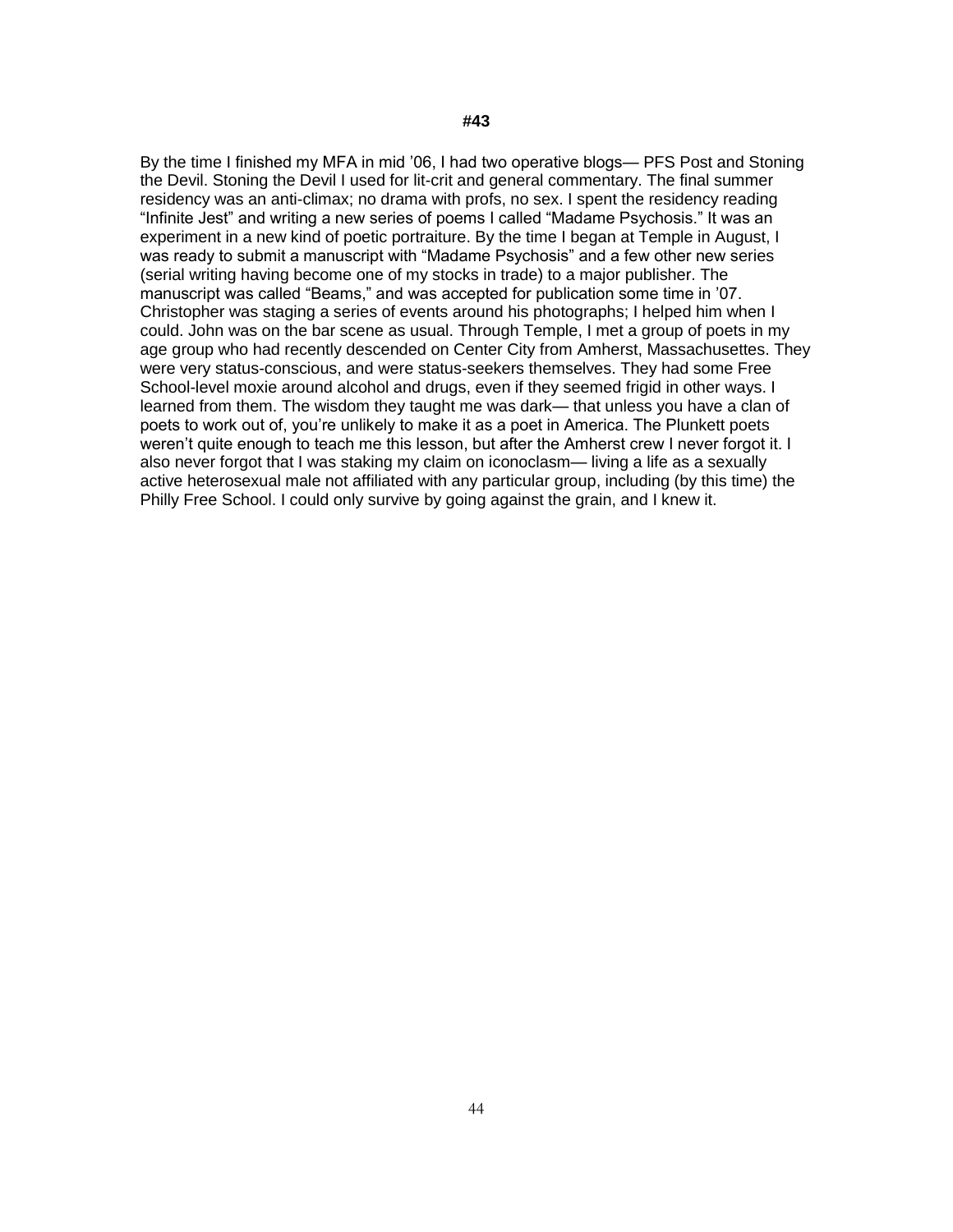What was new to me then was being alone in Center City. It was no longer the case that every time I left my apartment, I was guaranteed a new adventure. I became more settled in my habits. The Last Drop was convenient for me in many ways; it became part of my daily routine. I would sit there with a stack of books and do my academic work and write. John at this point was on his way out, off to L.A. to do video work. Christopher I saw fairly often; he was engaged briefly, then that broke off. Ricky studiously avoided running into me, though he was situated at Temple too. The Temple campus, in North Philadelphia, was a disappointment— a concrete jungle. Anderson Building, where dwelt the English Department on floors nine-eleven, was particularly hideous— a sky-rise done in tacky "nouveau" style. The English Department had all uncarpeted floors, and I was given an office with no windows. Because it was so forbidding, being on the Temple campus always elicited a crepuscular feeling in me. I was both doing and attending random readings around Center City; but none had the cohesive magnetism of the Free School shows. Many of the Center City streets seemed to have languished into deadness with the coming recession, or perhaps been petrified. I came up with the term "visionary deadness" to describe Center City then. It was a contradictory term, and meant that way. When I found myself reunited with Trish, I still enjoyed the ambience of West Philly— the Satellite Café, Mariposa, Clark Park. Anything at a substantial tangent to Center City, yet still related to it, worked for me (including Temple) when I was in the right mood. And I missed Tobi.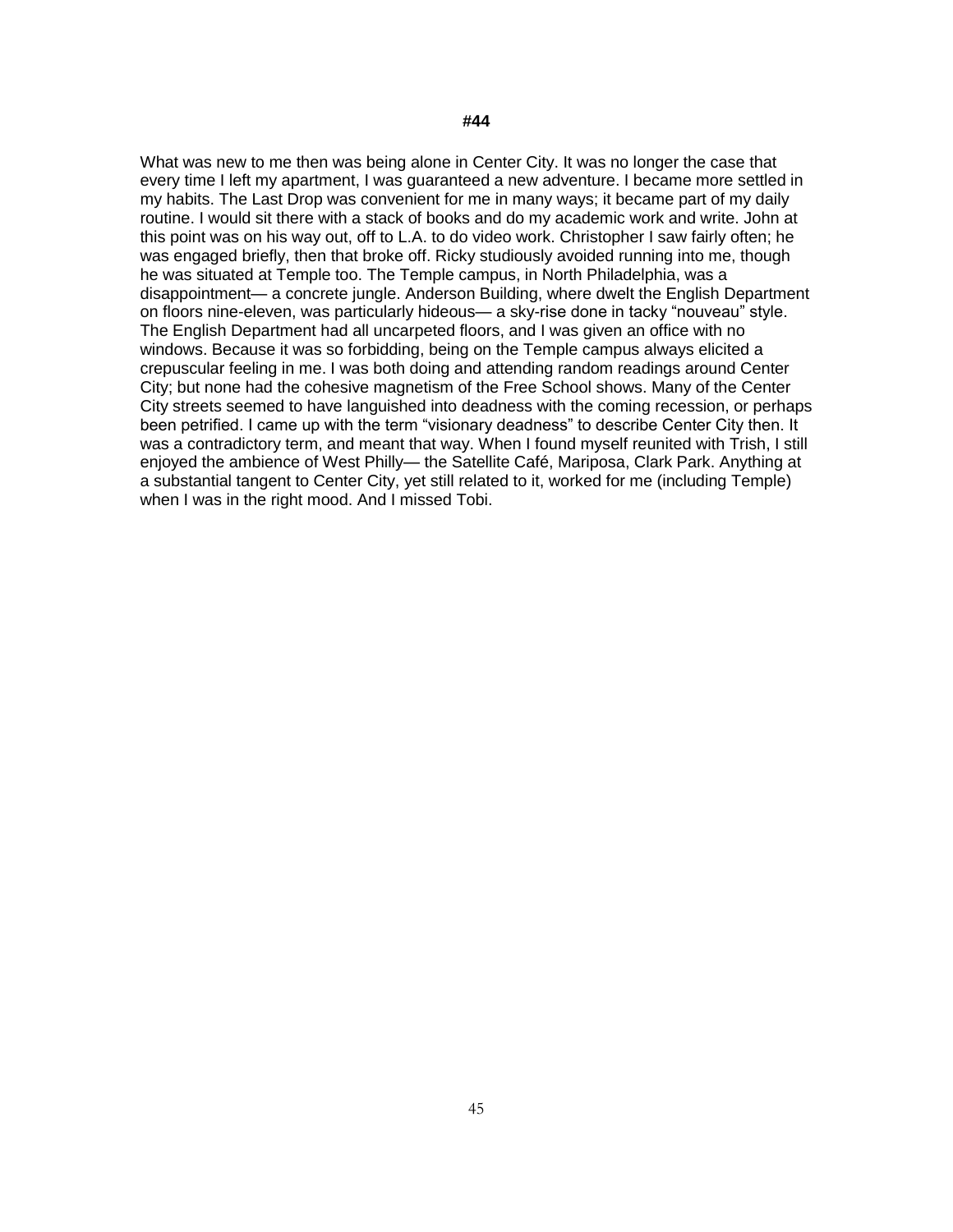I had begun to visit Chicago every six months. The visits were oriented around poetry and poetry readings. Wicker Park in Chicago reminded me very much of Manayunk in Philly, and the Loop was interesting to me for being as clean as the nicer bits of D.C. and having the scale of Manhattan. Times were dark for me in Center City— not only because I'd broken up with Trish again, but because I was on the verge of all-out war with the Plunkett poets. I was gaining power and currency— I was out-publishing them. But the fight wasn't really fair; it was a group of them against one poet, standing alone. The main circuits they engaged were gossip-oriented circuits— I was constantly being slandered in places I used to love, like McGlinchey's and Dirty Frank's. John, when he was around, would always (I later heard) rush to my defense; but many minor Free School characters had defected and were arrayed against me. I reacted to these pressures (and the pressures of my career at Temple) by redoubling my efforts, especially where the two blogs were concerned. It worked; I soon had a substantial audience for both blogs. That Center City could feel like a battle-ground was something I hadn't known before. Plunkett, in particular, was absolutely maniacal about getting me the hell out of his way, and (unfortunately for me) he had Temple backing to do it. What saved me, quite unequivocally, was the Internet. I had a life online they couldn't touch. The Internet was its own "New Art City," which held as many levels of excitement to it as Center City Philly had when I first arrived here.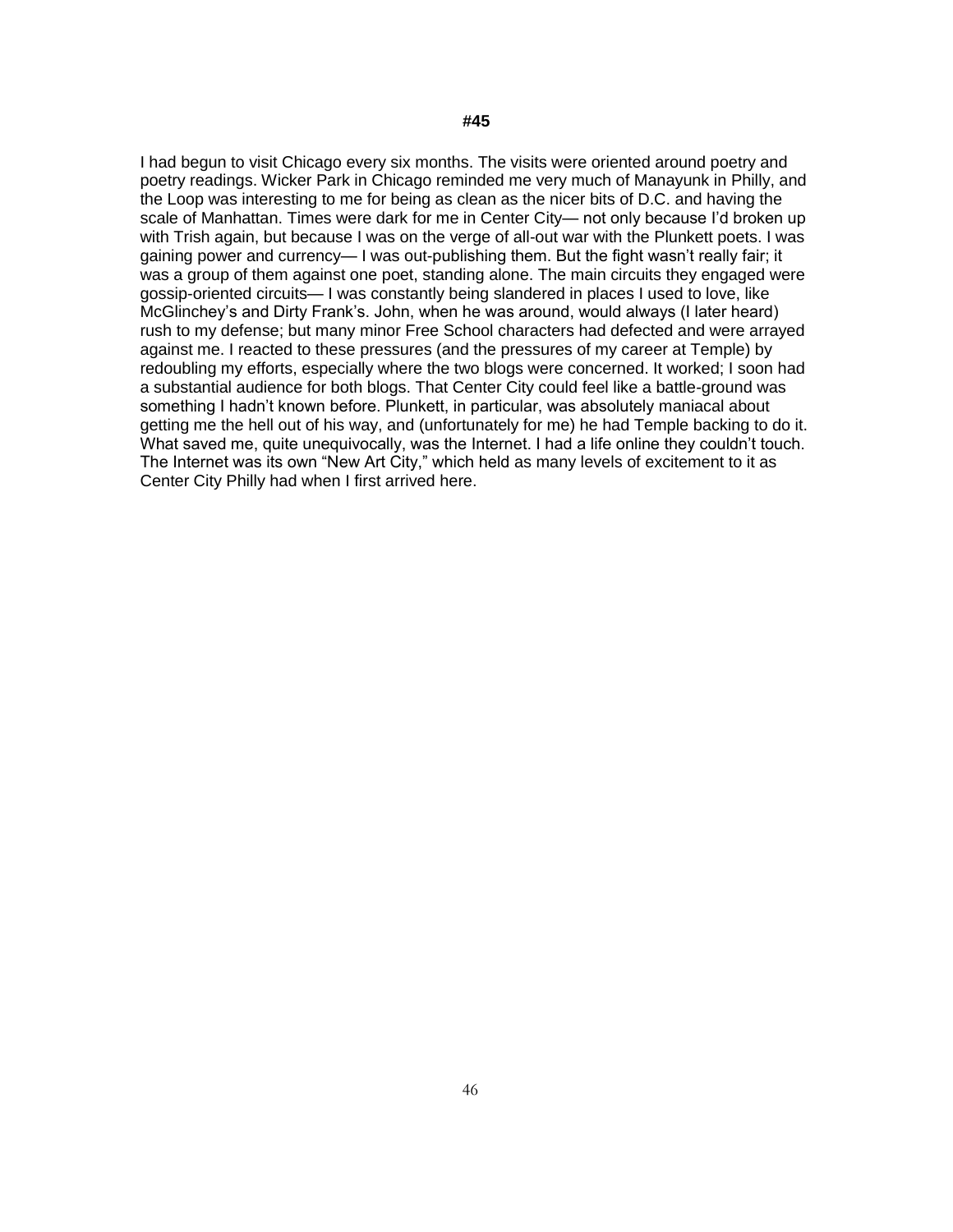Trish did a portrait of us together, "The Fall," which got shown at PAFA in '08. One of my books was being taught at Loyola in Chicago, and I lectured there behind it. From time to time, Bill Rosenblum would record me reading my poetry and send me the mp3s. Occasionally, a poet passing through from London or Australia would visit me. Sometimes, Baptiste and I could get into some Free School-level drug mischief. Mostly, though, I was on my own, writing. The lovers who entered my life at this juncture didn't last very long. What I had to conquer was the feeling that I had to be heading towards something huge. Too many poets in Philly were arrayed against me; if I didn't find a way to overpower them, I would (inevitably) be overpowered. This is what most of the defectors from my erstwhile camp banked on. Little Fieled, the party line went; he'll keep working and working, but it will never be enough, because it can't be. Most of these people were primarily socialites who took for granted that that's what poetry was; a context for socialization, rather than a serious art-form. "You are who you know" was the dictum, and they tap-danced around ever speaking seriously about poetry itself, or poems. I was always on the edge of being counted out. Temple didn't help; no one there was particularly interested in my poetry efforts, and the poets on campus actively opposed them. I suffered the indignity of having my books taught at major universities while being treated as a pedestrian graduate student at Temple. But I never gave up hope and I never thought of quitting. If this was "do or die," I would do.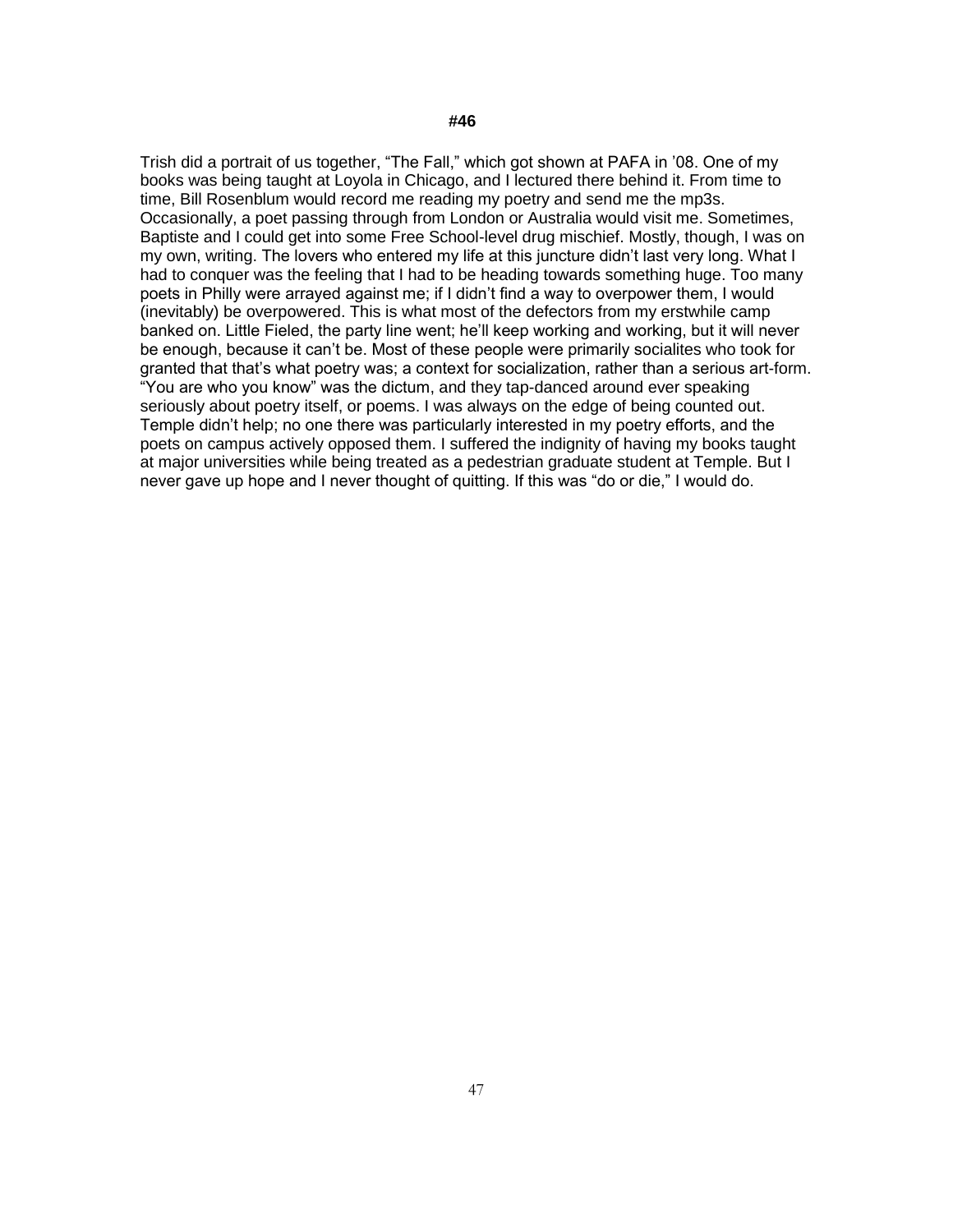During '09, I got in an extensive series of arguments online. By then, they had a name— "flame wars." I was rather adept at flame war strategies, and for the entire summer the arguments raged on. A conflagration of another sort was unfolding that summer at the Last Drop. The culprits were two young ladies, a Temple and a U of Arts undergrad. Ginny was a voluptuous redhead and a promiscuous tease. Adrian was a raven-haired theater major and ambitious social climber. Together they did the dirty business of turning the Drop into a hectic soap opera. I was considered a suitor to these two and one of the main players. As the summer swirled round and round, everyone came to the realization that Ginny and Adrian weren't actually going to sleep with anyone. It was sad and pathetic simultaneously— I later learned that some of the other faux-suitors were conspiring against me behind my back. I was being accused of rampant misogyny and even rape. The whole situation had an eerie quality, and it was an eerie summer. I was pushing the hell out of Stoning the Devil. By August, I was also working on a series I'd had around for years— Apparition Poems. I had an eerie sense that I was finally on the verge of creating the most overpowering poems I could possibly write— but by September, I was stuck again. Providentially, I was leading into my second Fellowship year at Temple; for '09-'10, I had no teaching responsibilities.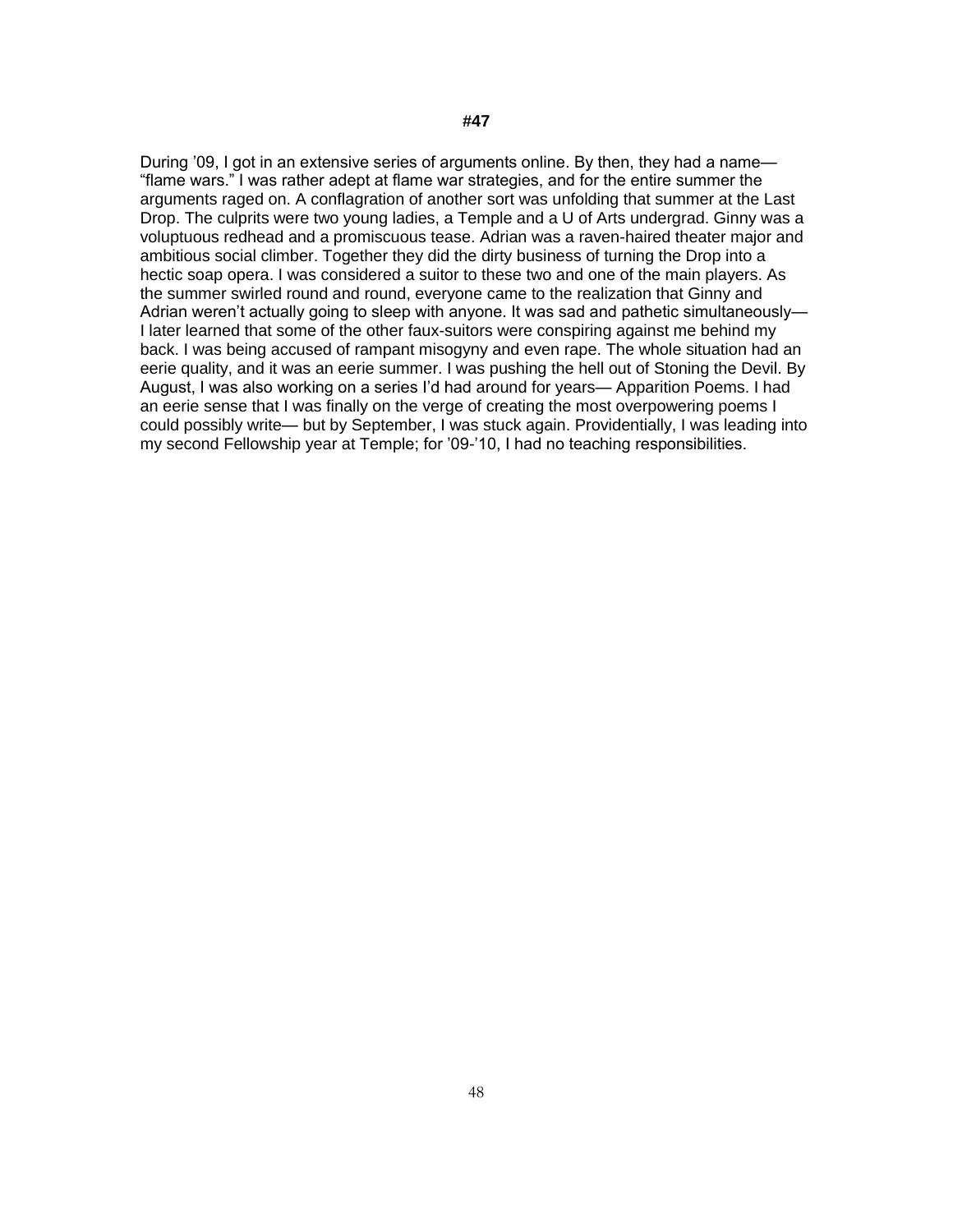As the autumn of '09 progressed, I was more isolated in Center City than I'd ever been before. Even Trish had moved to New York to pursue an MFA. In early November, I found I couldn't sleep. I was having racing thoughts, the way I'd had as a teenager. It felt about the intensity of a profound LSD trip. For almost two weeks, I hovered in this limbo state. When my feet touched the ground again, I dug into Apparition Poems with renewed fervor. My mind had expanded (as it had from taking and passing my Comps in the spring), and new vistas had opened up. For the next several months, I did four "Apps" a day. There was something strange in Center City that winter, which I hadn't seen or felt before— a spirit of enchantment. I called it (again) "visionary deadness." It felt like a charmed time— the new Apparition Poems were given a warm reception, especially in Europe. I liked to walk around Center City pre-dawn, and watch the sun rise from the streets. Some of the charmed events of the time were absurd— when there was a fire on my floor of my apartment building, they had to enter my apartment to open my windows (I was with everyone else in the lobby), and they used a volume of Coleridge to hold my door open.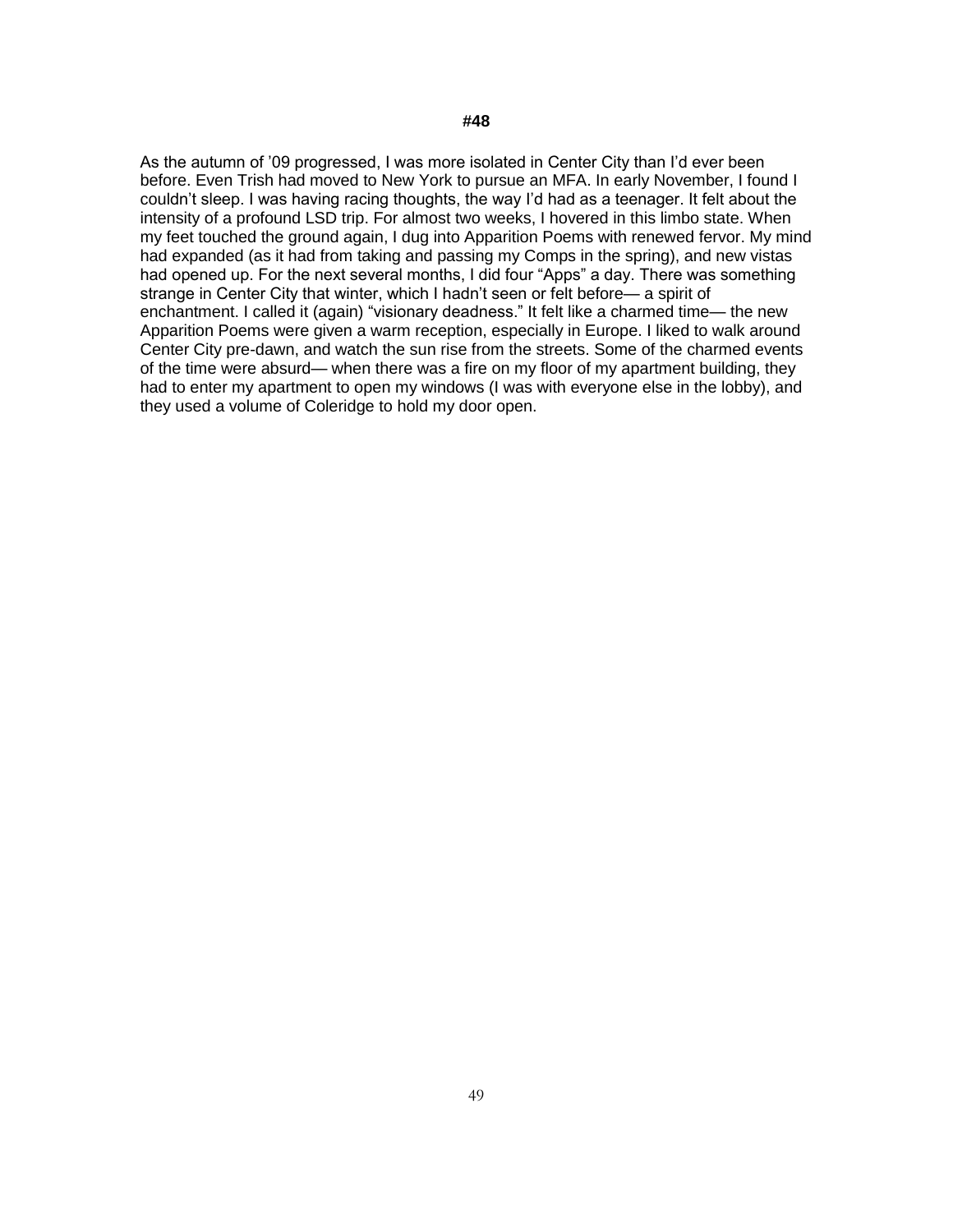It occurred to me during the composition of Apparition Poems that I might make a video to go on YouTube around the poems. I asked Bill Rosenblum; he had the equipment. He said yes. So, one mild day in March '10, I took the #34 trolley up Baltimore Avenue, got off at Fiftieth, walked two blocks over to Cedar and two up to Fifty-Second and Cedar, Bill's compound. We set up shop in the front room, which had an all-window façade out into the street. The neighborhood, wedged between West and North Philadelphia, was extremely unlikely as a literary hotspot, but the light in the front room was good owing to this façade. We took about a half an hour to tape the ten minute video, only to find that it was slightly too long to fit on YouTube. It was a bummer that was to be rectified five months later. But we took it easy, smoked a little pot as always and he sent me the m-peg. I was also scheduled to read in Brooklyn at around this time, and cancelled. I had decided for myself that poetry readings were a bore and a waste of time— no one listens to anyone else, and poetry just doesn't work as any kind of compelling spectacle. If I had to give up seeing Samantha again, so be it. I was also publishing a series of polemical essays in Europe which stirred up a substantial amount of controversy both here and in the States. And when spring kicked in, I thought something might perk up in the Center City scene to draw my attention again, but that didn't happen. Enchantment had given way to some equanimity and some lethargy.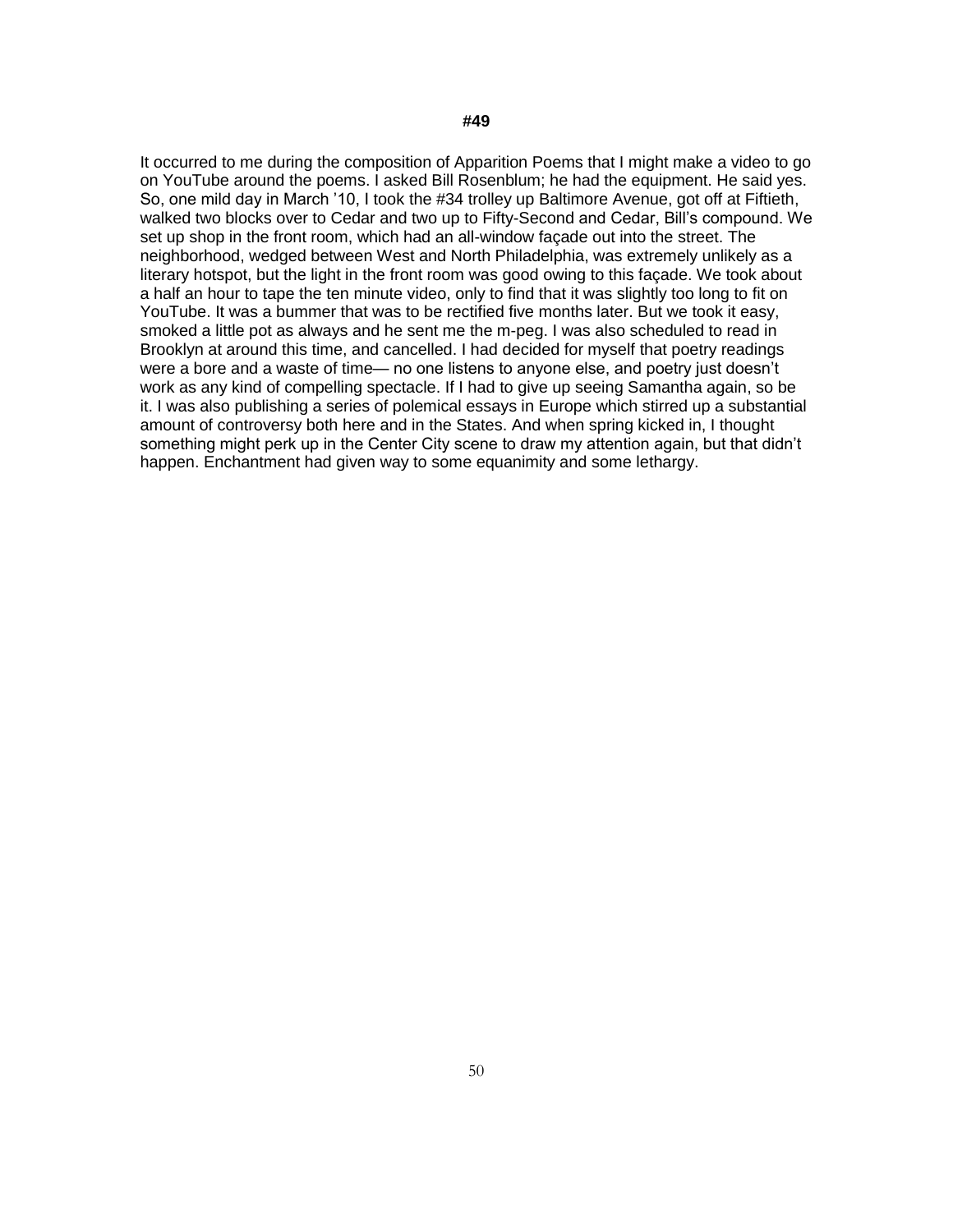It was always painful to see Baptiste Spurn around. The last time we'd hung, in the eerie summer of '09, he'd laced some pot we were smoking with PCP, and it sent me on a trip. I decided then and there that I couldn't hang with him anymore; I was too old to be doing this shit. Baptiste had some signs of maturity on his person, but mostly he hadn't changed at all from how he'd been at the turn of the century. The reckless twinkle in his eye was gone; he no longer seemed to have a lucky knack for getting away with things. Partly it was because, by mid '10, it was clear to everyone that we were in the grips of a major recession. Jobs were being lost; resources of all kinds were becoming more and more scarce; everyone had less materially than they used to. Because what all of us started off with in Center City was not that substantial materially, many of the Center City artists I had known were turning to ashes. It created a mood anti-sex, anti-drugs, anti-art, anti-anything but survival. Baptiste, Bill, Pete, all impressed me as looking like animals at this time; if I could've helped them, I would've. Instead, I kept writing as much as I could and kept to myself.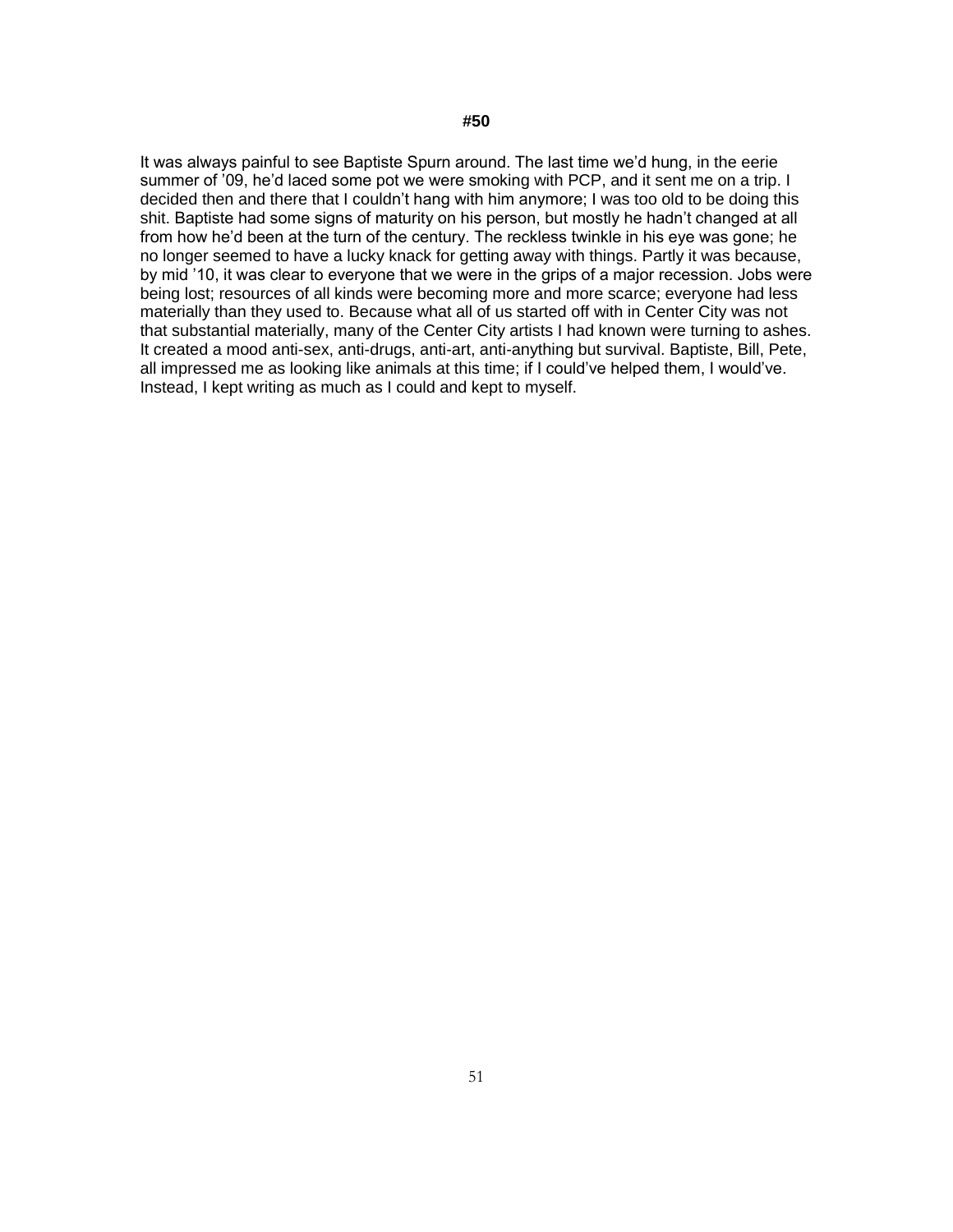The book "Apparition Poems" was released in June '10. I knew not to expect much at first; I wouldn't win any prizes for it, and it was unlikely to land on bestsellers lists. But it was money in the bank for me all the same. I had quit the two blogs, and thrown all my weight behind my books. I felt it was crucial at this time to do so; if I continued with the blogs, poets who wanted to dismiss me could always take the cheap and easy way out and just use my blogs as reference points. I was discovering that in many ways, poets in America really were (at least partially) the dregs of humanity. They always make a calculated attempt to shut out everything except what's au courant in their little groups; and, more importantly, few of them have a serious interest in poetry as an art-form. For poets in America, poetry is mostly used as a context for socialization, and to sanitize the art portion of the gig. Poets are would-be socialites, and sanitizers, and the idea of a poet standing alone, as an individual, is anathema to them. This was certainly true of the Plunkett poets and the Amherst group; and what it amounted to for me was the sense that I couldn't mix with poets at all anymore. The "fun" had largely gone out of my life after Trish and the Free School ended; but I liked living with the rough edges of being a working man, rather than a two-bit flake.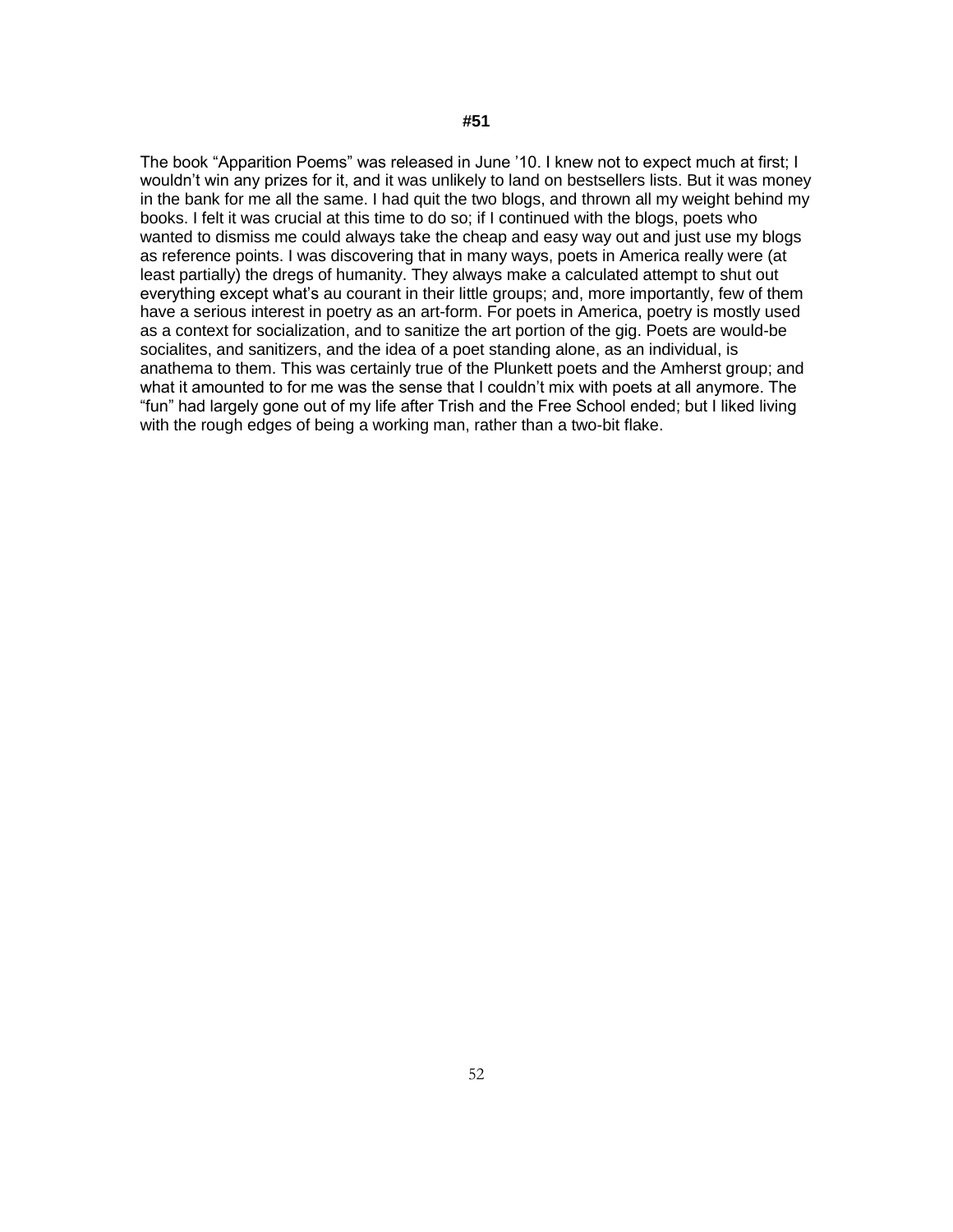In the fall of '10, I was teaching at Temple again. I was also working on my prospectus. For the first time, I had a sense of peace on the Temple campus. I had proven myself to myself. God knows, it would be too much to ask for any of these sour profs to recognize my achievements. Most of them were frustrated artists and scholars themselves. As for the kids I was teaching, I found them, as usual, very tricky. They didn't want to be there. If you weren't rigorous enough, they would rip you to shreds; if you were too rigorous, they would rebel. I tried to find some kind of golden mean, as I had previously, but I never felt that I quite got it right. In a sense, I had no real personal life anymore. Everything I did was related to my work by one tangent or another. It was always waiting for some chiasmus to happen between me and someone else (could be an artist or a woman, or both), but it didn't happen then. It was even hard to do hang-out routines with Bill Rosenblum, who didn't give a rat's ass about literature and really wasn't aware of the battle I was fighting. But what I had earned, in my solitude, was a fundamental self-respect I hadn't had before. I was the artist I wanted to be, and that I always knew I could be, even though few shared my opinion when I was young. The bozo adjuncts and grad students who threw themselves into my path could no longer engineer conversations which forced me to deny my life as an artist. I had the finger on them. I knew how to manipulate their queries into ones I could work with.

\*\*\*"A Poet in Center City" is still uncompleted\*\*\*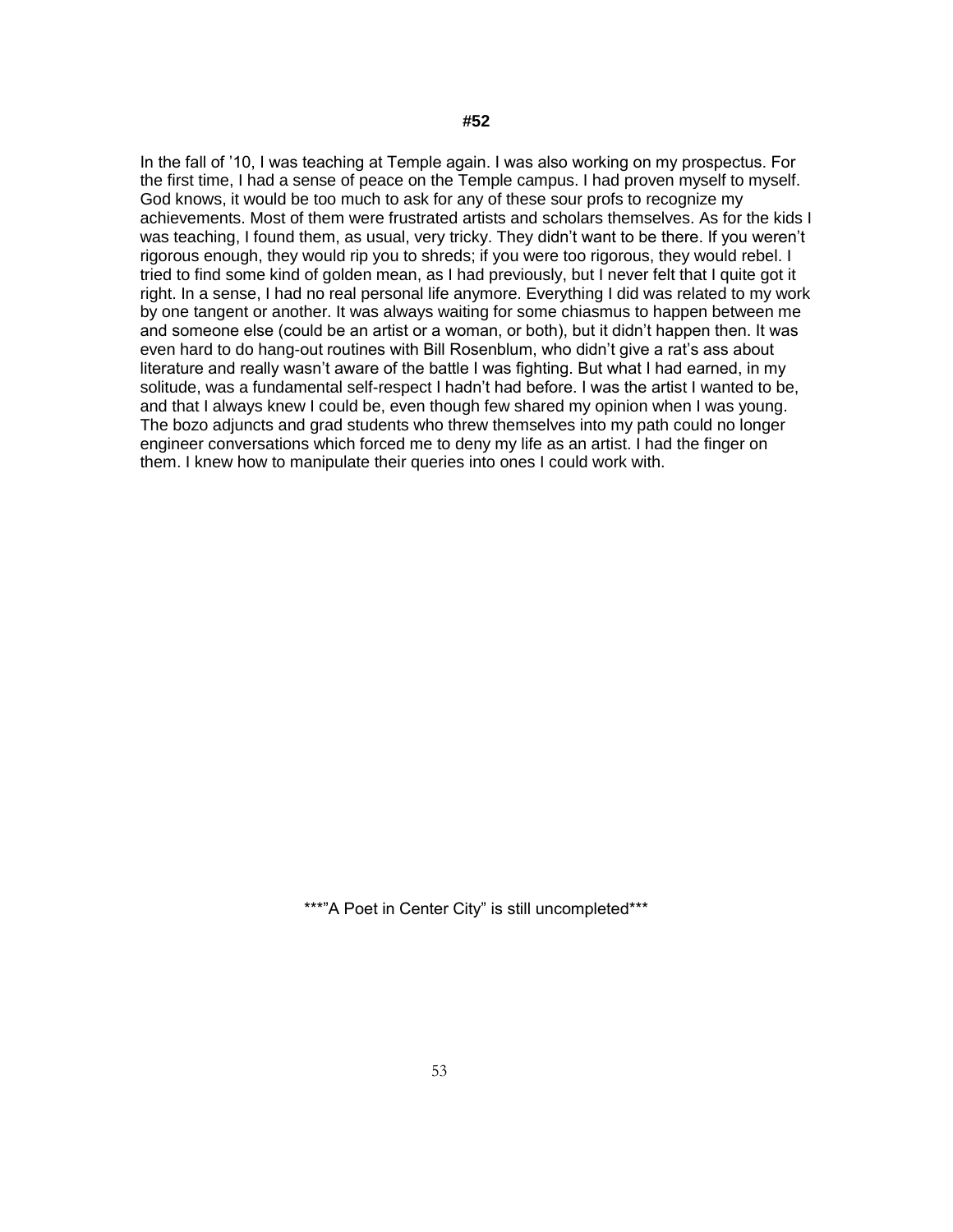## PFS

Philadelphia, 2019